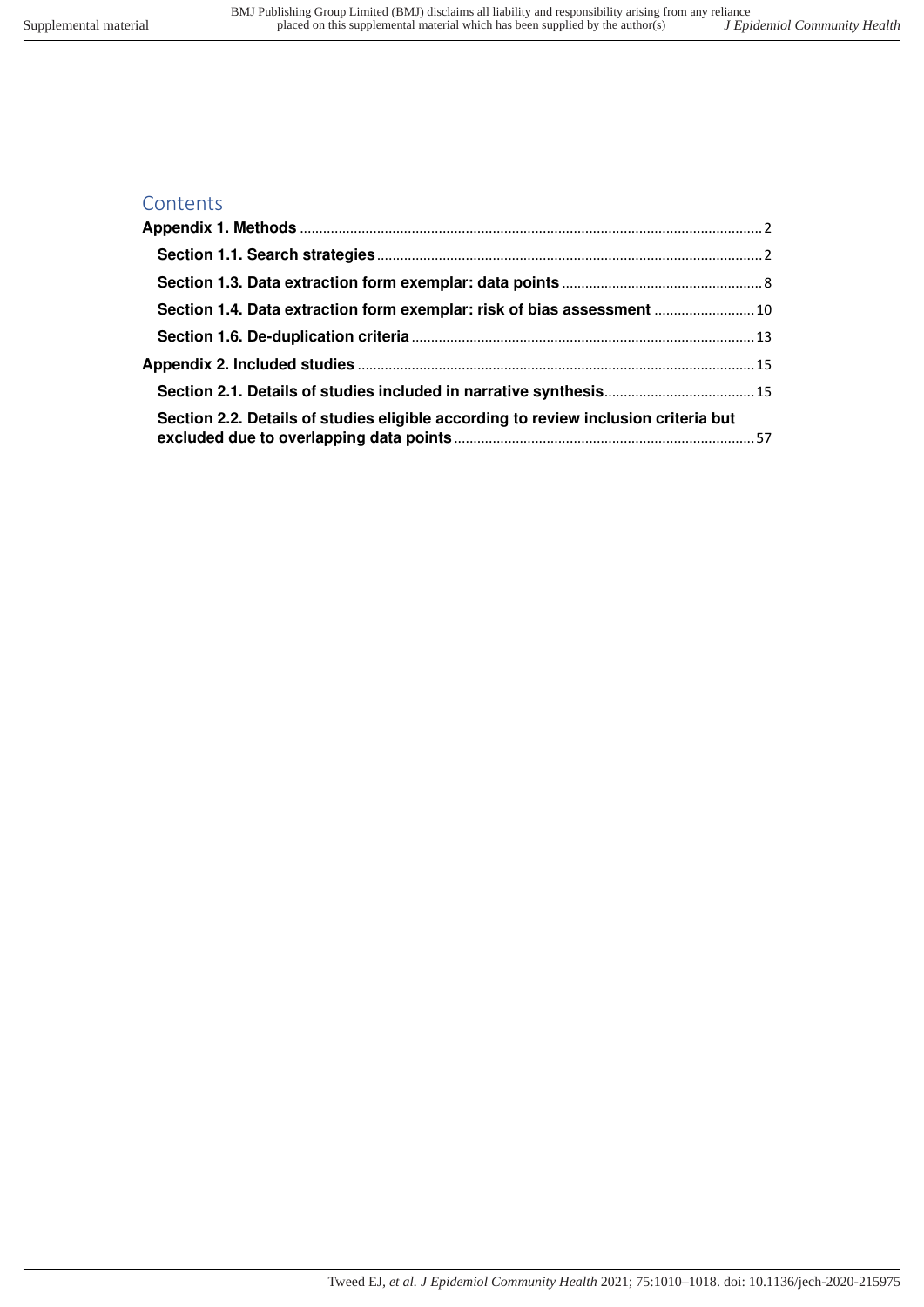# <span id="page-1-1"></span><span id="page-1-0"></span>**Appendix 1. Methods**

## **Section 1.1. Search strategies**

#### **MEDLINE/EMBASE**

| <b>String number</b> | <b>String</b>                    |
|----------------------|----------------------------------|
| $\mathbf{1}$         | Exp Prisons/                     |
| 2                    | Exp Prisoners/                   |
| 3                    | Incarcerat*.mp                   |
| 4                    | Prison*.mp                       |
| 5                    | Jail*.mp                         |
| 6                    | Imprison*.mp                     |
| 7                    | Ex-prison*.mp                    |
| 8                    | $Or/1-8$                         |
| 9                    | Exp Homeless Persons/            |
| $\overline{10}$      | Homeless*.mp                     |
| 11                   | $Or/9-10$                        |
| $\overline{12}$      | exp Substance-Related Disorders/ |
| 13                   | (substance adj2 use*).mp         |
| 14                   | (substance adj2 abuse*).mp       |
| 15                   | (substance adj2 dependen*).mp    |
| 16                   | (substance adj2 misuse*).mp.     |
| 17                   | Drug-involved.mp                 |
| 18                   | (inject* adj2 drug*).mp          |
| 19                   | (people who adj3 drugs).mp       |
| $\overline{20}$      | addict*.mp                       |
| 21                   | $Or/12-21$                       |
| 22                   | Exp Sex Work/                    |
| 23                   | Exp Sex Workers/                 |
| $\overline{24}$      | Prostitut*.mp                    |
| 25                   | (sex adj2 work*).mp              |
| 26                   | Or/22-25                         |
| 27                   | Exp Schizophrenia/               |
| 28                   | Exp Bipolar disorder/            |
| 29                   | psychosis.mp                     |
| 30                   | psychotic.mp                     |
| 31                   | (enduring mental illness).mp     |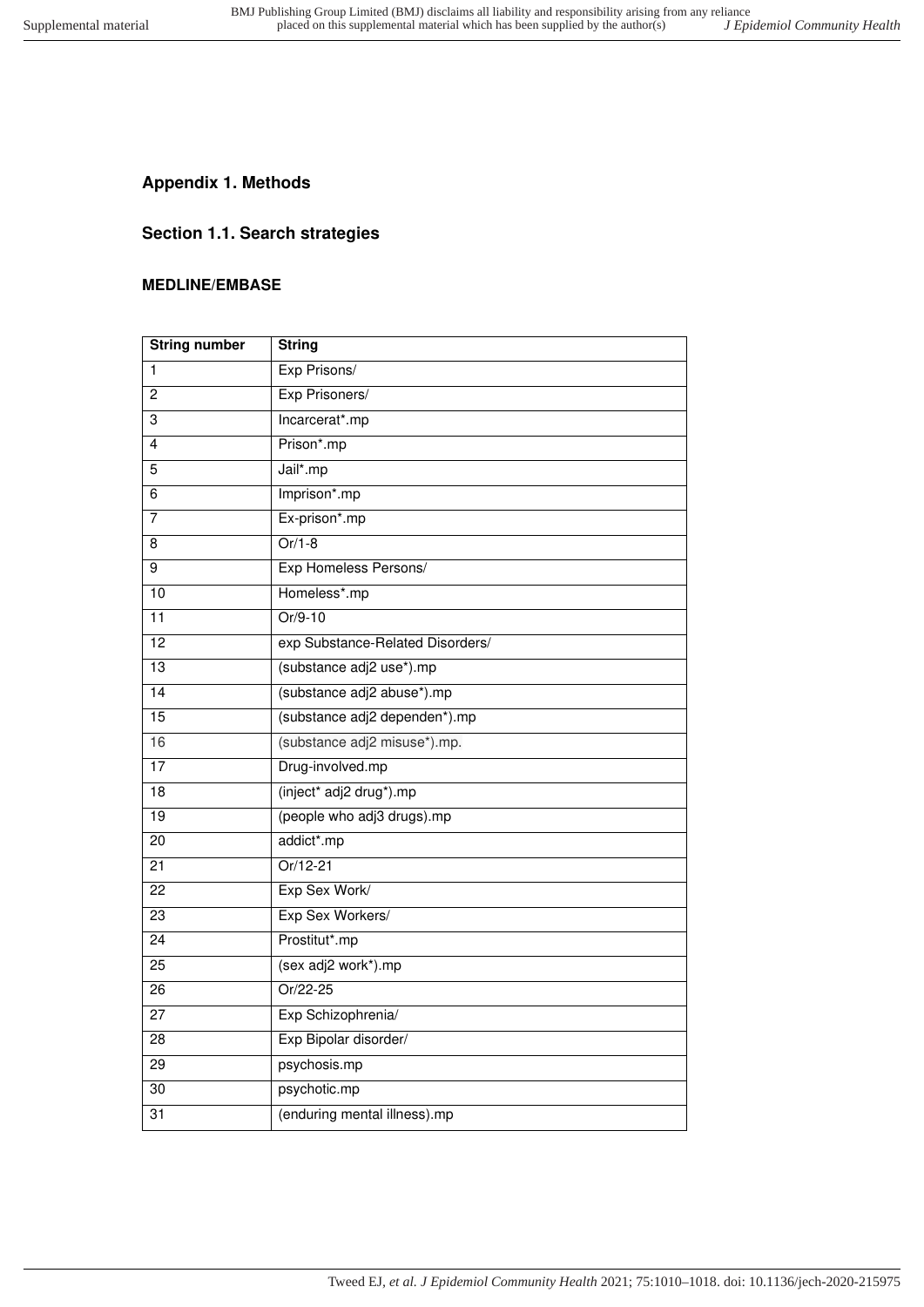| (severe adj3 mental illness).mp<br>33<br>Or/27-33<br>34<br>8 and 11<br>35<br>8 and 21<br>36<br>37<br>8 and 26<br>8 and 34<br>38<br>11 and 21<br>39<br>11 and 26<br>40<br>$11$ and $34$<br>41<br>42<br>21 and 26<br>$21$ and $34$<br>43<br>26 and 34<br>44<br>(inclusion health).mp<br>45<br>(multiple exclusion homelessness).mp<br>46<br>(severe adj2 multiple disadvantage).mp<br>47<br>(multiple adj2 complex needs).mp<br>48<br>(complex adj2 co-occurring disorder*).mp<br>49<br>(dual diagnos#s).mp<br>50<br>Or/35-50<br>51<br>Exp mortality/<br>52<br>Mortality.mp<br>53<br>$\overline{54}$<br>Incidence.mp<br>55<br>Prevalence.mp<br>Exp health status/<br>56<br>(Health status).mp<br>57<br>(Health outcome*).mp<br>58<br>Exp Morbidity/<br>59<br>60<br>Morbidit*.mp<br>Exp Hospitalization/<br>61<br>Hospitali#ation.mp<br>62<br>(Hospital adj2 admission*).mp<br>63<br>64<br>(admission* adj4 hospital).mp<br>healthcare.mp<br>65<br>(health services).mp<br>66<br>Multi#morbid*<br>67<br>Or/41-62<br>68<br>51 and 68<br>69<br>Editorial/<br>70 | 32 | (major mental illness).mp |
|------------------------------------------------------------------------------------------------------------------------------------------------------------------------------------------------------------------------------------------------------------------------------------------------------------------------------------------------------------------------------------------------------------------------------------------------------------------------------------------------------------------------------------------------------------------------------------------------------------------------------------------------------------------------------------------------------------------------------------------------------------------------------------------------------------------------------------------------------------------------------------------------------------------------------------------------------------------------------------------------------------------------------------------------------------|----|---------------------------|
|                                                                                                                                                                                                                                                                                                                                                                                                                                                                                                                                                                                                                                                                                                                                                                                                                                                                                                                                                                                                                                                            |    |                           |
|                                                                                                                                                                                                                                                                                                                                                                                                                                                                                                                                                                                                                                                                                                                                                                                                                                                                                                                                                                                                                                                            |    |                           |
|                                                                                                                                                                                                                                                                                                                                                                                                                                                                                                                                                                                                                                                                                                                                                                                                                                                                                                                                                                                                                                                            |    |                           |
|                                                                                                                                                                                                                                                                                                                                                                                                                                                                                                                                                                                                                                                                                                                                                                                                                                                                                                                                                                                                                                                            |    |                           |
|                                                                                                                                                                                                                                                                                                                                                                                                                                                                                                                                                                                                                                                                                                                                                                                                                                                                                                                                                                                                                                                            |    |                           |
|                                                                                                                                                                                                                                                                                                                                                                                                                                                                                                                                                                                                                                                                                                                                                                                                                                                                                                                                                                                                                                                            |    |                           |
|                                                                                                                                                                                                                                                                                                                                                                                                                                                                                                                                                                                                                                                                                                                                                                                                                                                                                                                                                                                                                                                            |    |                           |
|                                                                                                                                                                                                                                                                                                                                                                                                                                                                                                                                                                                                                                                                                                                                                                                                                                                                                                                                                                                                                                                            |    |                           |
|                                                                                                                                                                                                                                                                                                                                                                                                                                                                                                                                                                                                                                                                                                                                                                                                                                                                                                                                                                                                                                                            |    |                           |
|                                                                                                                                                                                                                                                                                                                                                                                                                                                                                                                                                                                                                                                                                                                                                                                                                                                                                                                                                                                                                                                            |    |                           |
|                                                                                                                                                                                                                                                                                                                                                                                                                                                                                                                                                                                                                                                                                                                                                                                                                                                                                                                                                                                                                                                            |    |                           |
|                                                                                                                                                                                                                                                                                                                                                                                                                                                                                                                                                                                                                                                                                                                                                                                                                                                                                                                                                                                                                                                            |    |                           |
|                                                                                                                                                                                                                                                                                                                                                                                                                                                                                                                                                                                                                                                                                                                                                                                                                                                                                                                                                                                                                                                            |    |                           |
|                                                                                                                                                                                                                                                                                                                                                                                                                                                                                                                                                                                                                                                                                                                                                                                                                                                                                                                                                                                                                                                            |    |                           |
|                                                                                                                                                                                                                                                                                                                                                                                                                                                                                                                                                                                                                                                                                                                                                                                                                                                                                                                                                                                                                                                            |    |                           |
|                                                                                                                                                                                                                                                                                                                                                                                                                                                                                                                                                                                                                                                                                                                                                                                                                                                                                                                                                                                                                                                            |    |                           |
|                                                                                                                                                                                                                                                                                                                                                                                                                                                                                                                                                                                                                                                                                                                                                                                                                                                                                                                                                                                                                                                            |    |                           |
|                                                                                                                                                                                                                                                                                                                                                                                                                                                                                                                                                                                                                                                                                                                                                                                                                                                                                                                                                                                                                                                            |    |                           |
|                                                                                                                                                                                                                                                                                                                                                                                                                                                                                                                                                                                                                                                                                                                                                                                                                                                                                                                                                                                                                                                            |    |                           |
|                                                                                                                                                                                                                                                                                                                                                                                                                                                                                                                                                                                                                                                                                                                                                                                                                                                                                                                                                                                                                                                            |    |                           |
|                                                                                                                                                                                                                                                                                                                                                                                                                                                                                                                                                                                                                                                                                                                                                                                                                                                                                                                                                                                                                                                            |    |                           |
|                                                                                                                                                                                                                                                                                                                                                                                                                                                                                                                                                                                                                                                                                                                                                                                                                                                                                                                                                                                                                                                            |    |                           |
|                                                                                                                                                                                                                                                                                                                                                                                                                                                                                                                                                                                                                                                                                                                                                                                                                                                                                                                                                                                                                                                            |    |                           |
|                                                                                                                                                                                                                                                                                                                                                                                                                                                                                                                                                                                                                                                                                                                                                                                                                                                                                                                                                                                                                                                            |    |                           |
|                                                                                                                                                                                                                                                                                                                                                                                                                                                                                                                                                                                                                                                                                                                                                                                                                                                                                                                                                                                                                                                            |    |                           |
|                                                                                                                                                                                                                                                                                                                                                                                                                                                                                                                                                                                                                                                                                                                                                                                                                                                                                                                                                                                                                                                            |    |                           |
|                                                                                                                                                                                                                                                                                                                                                                                                                                                                                                                                                                                                                                                                                                                                                                                                                                                                                                                                                                                                                                                            |    |                           |
|                                                                                                                                                                                                                                                                                                                                                                                                                                                                                                                                                                                                                                                                                                                                                                                                                                                                                                                                                                                                                                                            |    |                           |
|                                                                                                                                                                                                                                                                                                                                                                                                                                                                                                                                                                                                                                                                                                                                                                                                                                                                                                                                                                                                                                                            |    |                           |
|                                                                                                                                                                                                                                                                                                                                                                                                                                                                                                                                                                                                                                                                                                                                                                                                                                                                                                                                                                                                                                                            |    |                           |
|                                                                                                                                                                                                                                                                                                                                                                                                                                                                                                                                                                                                                                                                                                                                                                                                                                                                                                                                                                                                                                                            |    |                           |
|                                                                                                                                                                                                                                                                                                                                                                                                                                                                                                                                                                                                                                                                                                                                                                                                                                                                                                                                                                                                                                                            |    |                           |
|                                                                                                                                                                                                                                                                                                                                                                                                                                                                                                                                                                                                                                                                                                                                                                                                                                                                                                                                                                                                                                                            |    |                           |
|                                                                                                                                                                                                                                                                                                                                                                                                                                                                                                                                                                                                                                                                                                                                                                                                                                                                                                                                                                                                                                                            |    |                           |
|                                                                                                                                                                                                                                                                                                                                                                                                                                                                                                                                                                                                                                                                                                                                                                                                                                                                                                                                                                                                                                                            |    |                           |
|                                                                                                                                                                                                                                                                                                                                                                                                                                                                                                                                                                                                                                                                                                                                                                                                                                                                                                                                                                                                                                                            |    |                           |
|                                                                                                                                                                                                                                                                                                                                                                                                                                                                                                                                                                                                                                                                                                                                                                                                                                                                                                                                                                                                                                                            |    |                           |
|                                                                                                                                                                                                                                                                                                                                                                                                                                                                                                                                                                                                                                                                                                                                                                                                                                                                                                                                                                                                                                                            |    |                           |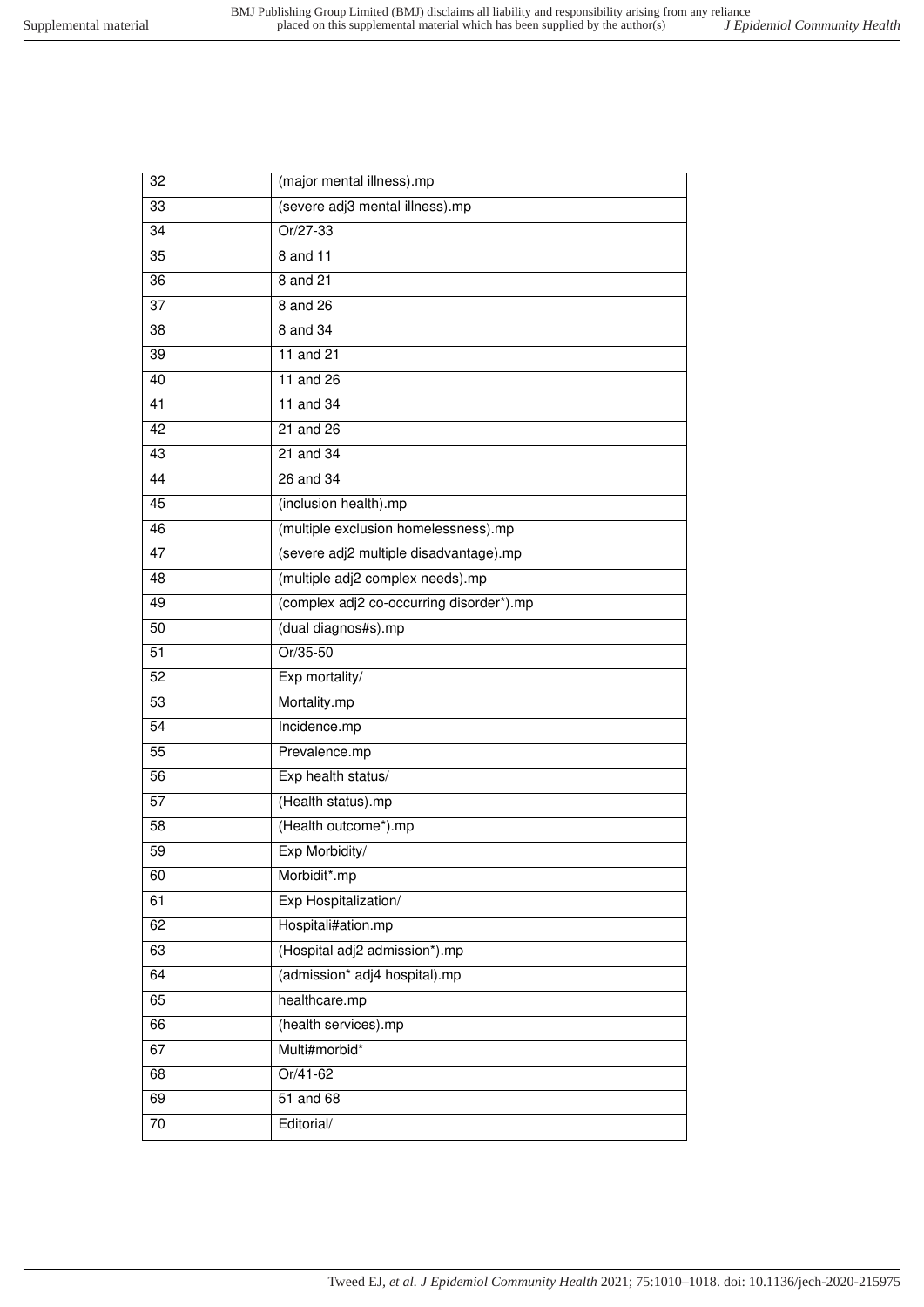| 71 | Comment/                                             |
|----|------------------------------------------------------|
| 72 | Letter/                                              |
| 73 | Historical article/                                  |
| 74 | (Case report).mp                                     |
| 75 | (Case series).mp                                     |
| 76 | (Case study).mp                                      |
| 77 | Review.pt                                            |
| 78 | News.pt                                              |
| 79 | Or/67-75                                             |
| 80 | 69 not 79                                            |
| 81 | Limit 80 to (english language and yr="1998-current") |

## **Additional searches for quality of life/self-reported health**

| <b>String number</b> | <b>String</b>                                        |
|----------------------|------------------------------------------------------|
| 82                   | Exp quality of life/                                 |
| 83                   | Quality of life.mp                                   |
| 83                   | HRQoL.mp                                             |
| 84                   | Self#reported health.mp                              |
| 85                   | Self#rated health.mp                                 |
| 86                   | Self#assessed health.mp                              |
| 87                   | Subjective health.mp                                 |
| 88                   | Or/82-87                                             |
| 89                   | 51 and 88                                            |
| 90                   | 89 not 79                                            |
| 91                   | Limit 90 to (english language and yr="1998-current") |

### **PSYCINFO**

| <b>String number</b> | <b>String</b>                    |
|----------------------|----------------------------------|
|                      | DE "Prisoners"                   |
| 2                    | TI Incarcerat* OR AB Incarcerat* |
| 3                    | TI Prison* or AB Prison*         |
| 4                    | TI Jail* OR AB Jail*             |
| 5                    | TI Imprison* OR AB Imprison*     |
| 6                    | TI Ex-prison* OR AB Ex-prison*   |
| 7                    | DE "Legal detention"             |
| 8                    | DE "Incarceration"               |

Tweed EJ*, et al. J Epidemiol Community Health* 2021; 75:1010–1018. doi: 10.1136/jech-2020-215975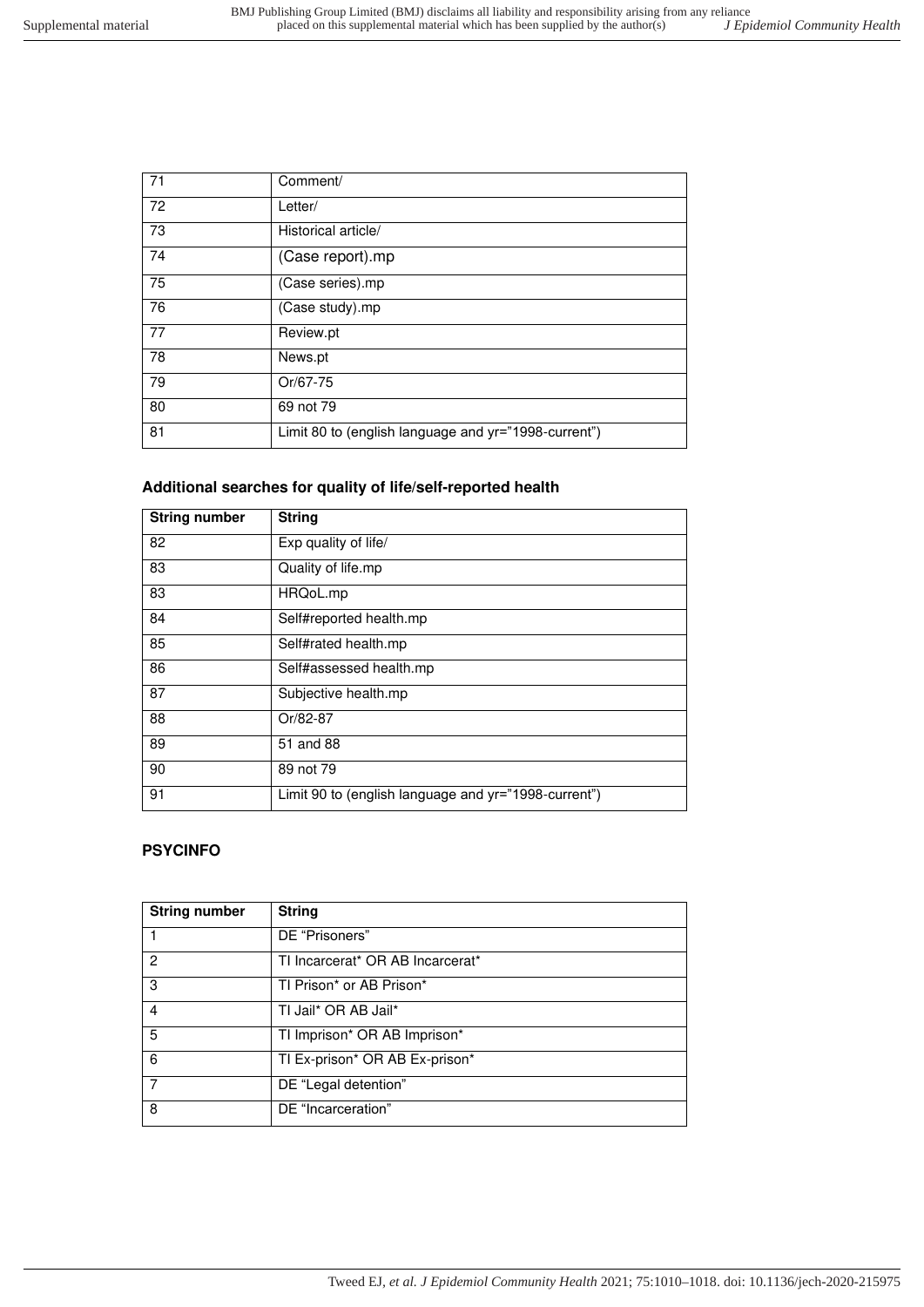| 9               | DE "Homeless"                                              |
|-----------------|------------------------------------------------------------|
| 10              | TI Homeless* OR AB Homeless*                               |
| 11              | DE "Drug Addiction"                                        |
| $\overline{12}$ | DE "Drug dependency"                                       |
| 13              | DE "Drug abuse"                                            |
| 14              | DE "Intravenous drug usage"                                |
| $\overline{15}$ | DE "Substance use disorder"                                |
| 16              | DE "Addiction"                                             |
| $\overline{17}$ | TI substance N2 use* OR AB substance N2 use*               |
| 18              | TI Substance N2 abuse* OR AB Substance N2 abuse*           |
| 19              | TI Substance N2 dependen* OR AB Substance N2 dependen*     |
| 20              | TI Substance N2 misus* OR AB Substance N2 misus*           |
| 21              | TI inject* N2 drug* OR AB inject* N2 drug*                 |
| 22              | TI Addict* OR AB Addict*                                   |
| 23              | DE "Prostitution"                                          |
| 24              | TI Sex N1 work* OR AB Sex N1 work*                         |
| 25              | TI Prostitut* OR AB Prostitut*                             |
| 26              | DE "Psychosis"                                             |
| 27              | DE "Acute psychosis"                                       |
| 28              | DE "Affective psychosis"                                   |
| 29              | DE "Chronic psychosis"                                     |
| 30              | DE "Paranoia (Psychosis)"                                  |
| 31              | DE "Schizophrenia"                                         |
| $\overline{32}$ | DE "Bipolar disorder"                                      |
| 33              | TI Psychosis OR AB Psychosis                               |
| 34              | TI Psychotic OR AB Psychotic                               |
| $\overline{35}$ | TI severe N3 mental illness OR AB severe N3 mental illness |
| 36              | TI "major mental illness" OR AB "major mental illness"     |
| $\overline{37}$ | $Or/1-8$                                                   |
| 38              | Or/9-10                                                    |
| 39              | Or/11-22                                                   |
| 40              | Or/23-25                                                   |
| 41              | Or/26-36                                                   |
| 42              | 37 AND 38                                                  |
| 43              | 37 AND 39                                                  |
| 44              | 37 AND 40                                                  |
| 45              | 37 AND 41                                                  |
| 46              | 38 AND 39                                                  |
| 47              | 38 AND 40                                                  |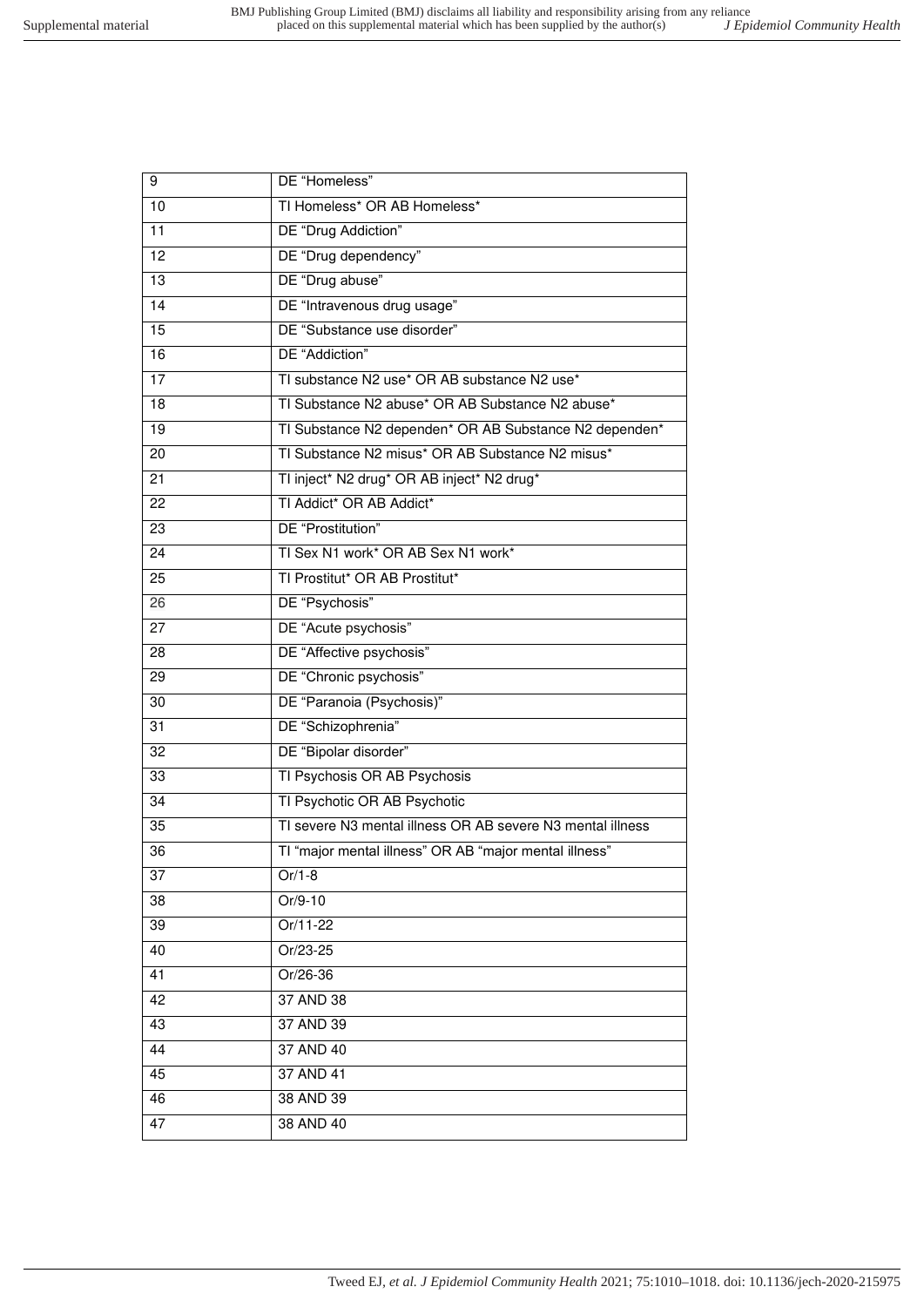| 48              | 38 AND 41                                                      |
|-----------------|----------------------------------------------------------------|
| 49              | 39 AND 40                                                      |
| 50              | 39 AND 41                                                      |
| 51              | 40 AND 41                                                      |
| 52              | TI "inclusion health" OR AB "inclusion health"                 |
| 53              | TI "multiple exclusion homeless*" OR AB "multiple exclusion    |
|                 | homeless*"                                                     |
| 54              | TI "severe N2 multiple disadvantage" OR AB "severe N2 multiple |
|                 | disadvantage"                                                  |
| 55              | TI "complex N2 co-occurring disorders" OR AB "complex N2 co-   |
|                 | occurring disorders"                                           |
| 56              | TI "multiple N2 complex needs" OR AB "multiple N2 complex      |
|                 | needs"                                                         |
| 57              | DE "Dual diagnosis"                                            |
| 58              | DE "Homeless Mentally III"                                     |
| 59              | Or/42-58                                                       |
| 60              | DE "Mortality rate"                                            |
| 61              | TI mortality OR AB mortality                                   |
| 62              | TI Incidence OR AB Incidence                                   |
| 63              | TI Prevalence OR AB Prevalence                                 |
| 64              | TI Health status OR AB Health status                           |
| 65              | TI Health outcome* OR AB Health outcome*                       |
| 66              | DE "Morbidity"                                                 |
| 67              | DE "Health Care Utilization"                                   |
| 68              | DE "Hospitalization"                                           |
| 69              | DE "Hospital Admission"                                        |
| 70              | DE "Hospital discharge"                                        |
| 71              | TI Hospitali#ation OR AB Hospitali#ation                       |
| 72              | TI Hospital N2 admission OR AB Hospital N2 admission           |
| 73              | TI Admission N4 hospital OR AB Admission N4 hospital           |
| $\overline{74}$ | TI "health services" OR AB "health services"                   |
| 75              | TI "health*care" OR AB "health*care*                           |
| 76              | OR/59-75                                                       |
| $\overline{77}$ | 59 and 75                                                      |
| 78              | 77 Limited to 1998-2018, English, academic journals            |
|                 |                                                                |

#### **Additional searches for quality of life/self-reported health**

|--|

ן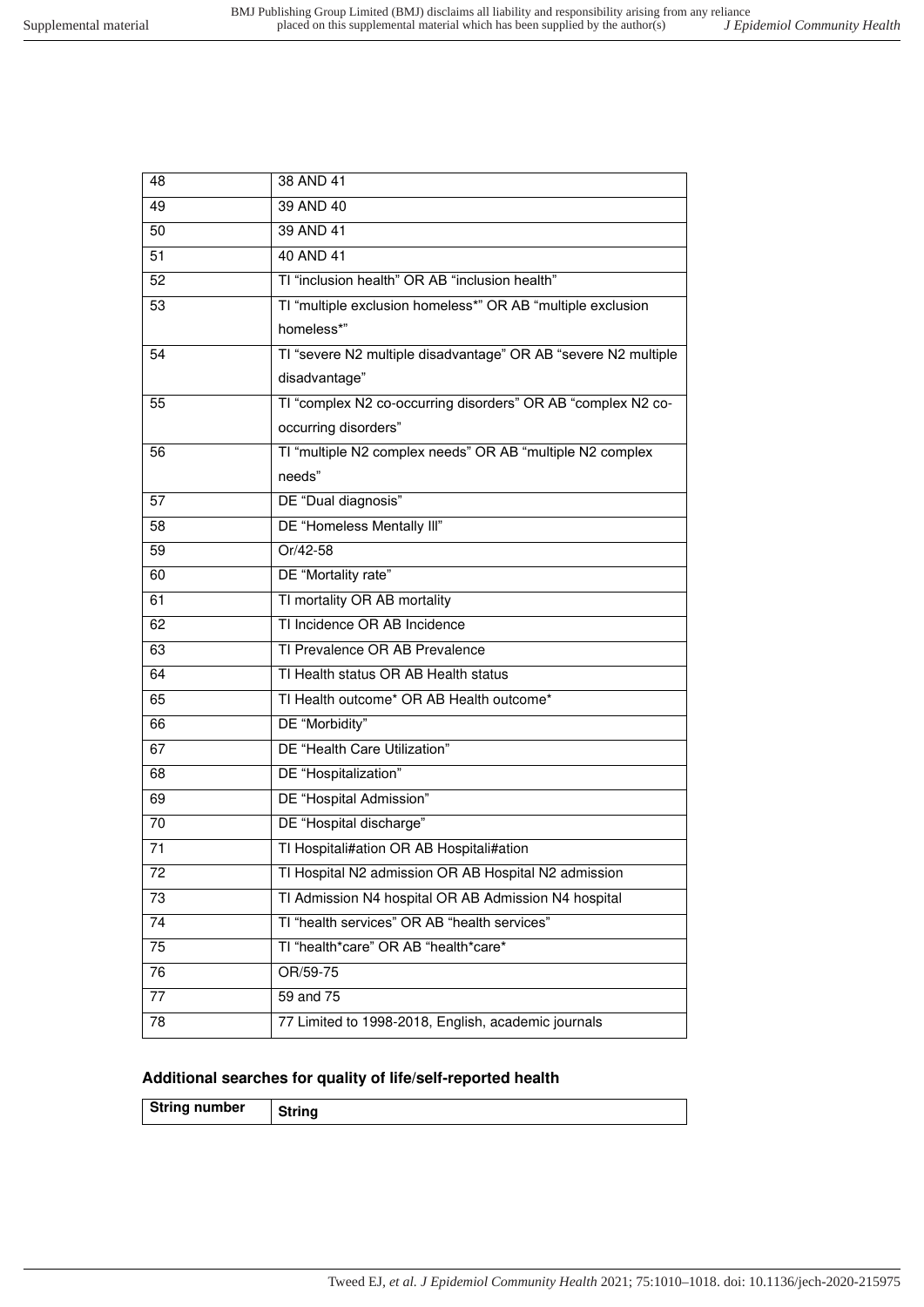| 82 | DE "quality of life"                                |
|----|-----------------------------------------------------|
| 83 | Quality of life                                     |
| 83 | <b>HRQoL</b>                                        |
| 84 | Self#reported health                                |
| 85 | Self#rated health                                   |
| 86 | Self#assessed health                                |
| 87 | Subjective health                                   |
| 88 | OR/82-87                                            |
| 89 | 51 and 88                                           |
| 90 | 89 not 79                                           |
| 91 | 90 Limited to 1998-2018, English, academic journals |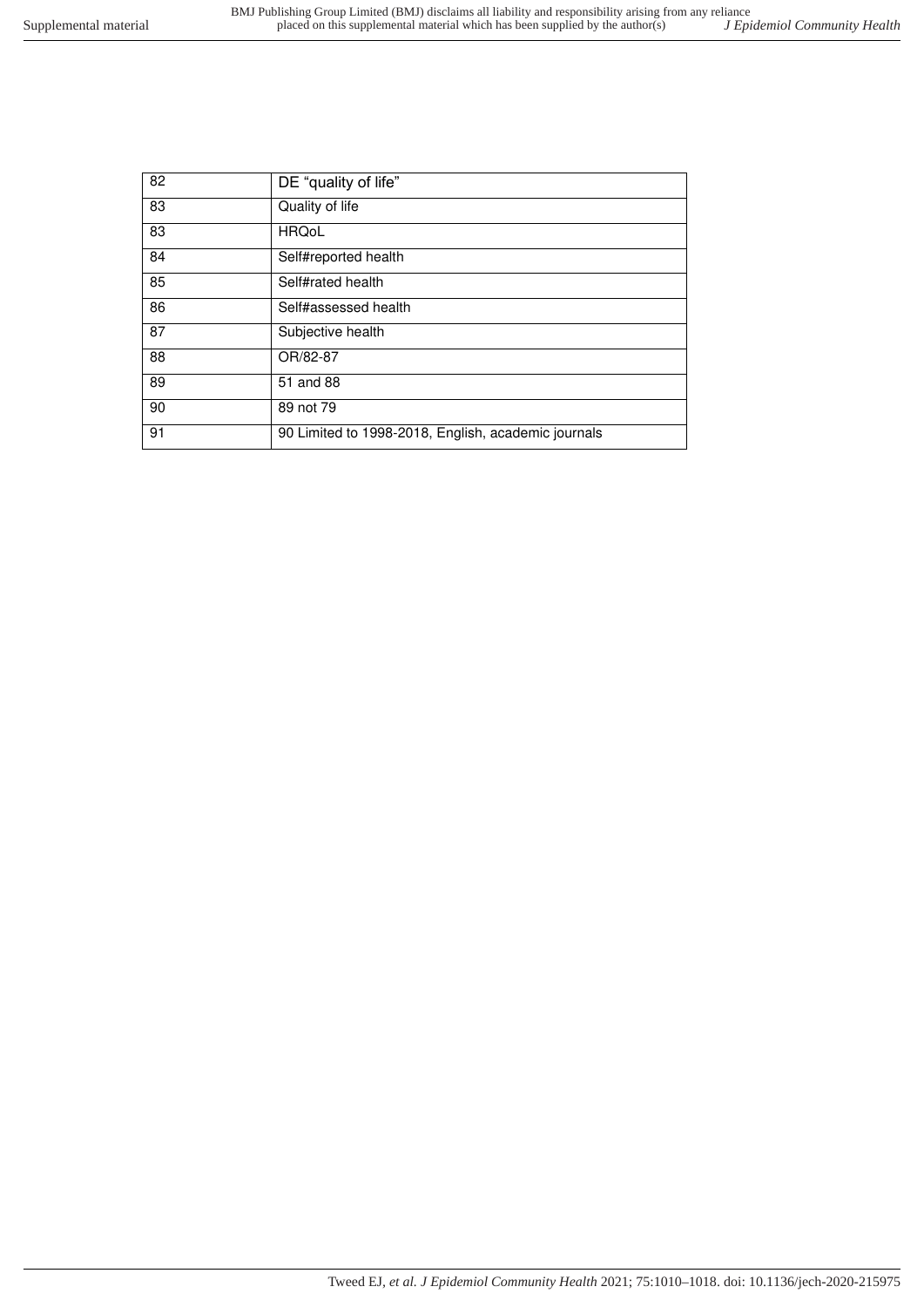# Study id Source First author Year published Second checker name Title **Country** Study design Larger study? Larger study name

#### **Section 1.2. Data extraction form exemplar: study information**

| Uluuy ucaiyii            |  |
|--------------------------|--|
| Larger study?            |  |
| Larger study name        |  |
| Recruitment strategy     |  |
| Study years              |  |
| Homeless definition      |  |
| Substance use definition |  |
| Prison definition        |  |
| SMI definition           |  |
| Sex work definition      |  |
| Other selection criteria |  |
| Total participants       |  |
| Average age              |  |
| % male                   |  |
| Follow up length         |  |
| Study notes              |  |

#### <span id="page-7-0"></span>**Section 1.3. Data extraction form exemplar: data points**

| Author year                  |  |
|------------------------------|--|
| Study id                     |  |
| Data point ID                |  |
| Data point number            |  |
| Title                        |  |
| Second checker name          |  |
| Exposure combination         |  |
| Exposure notes               |  |
| Substance use definition Y/N |  |
| SMI definition Y/N           |  |
| Outcome                      |  |
| ICD chapter                  |  |
| ICD subchapter               |  |
| Outcome type                 |  |
| Ascertainment of outcome     |  |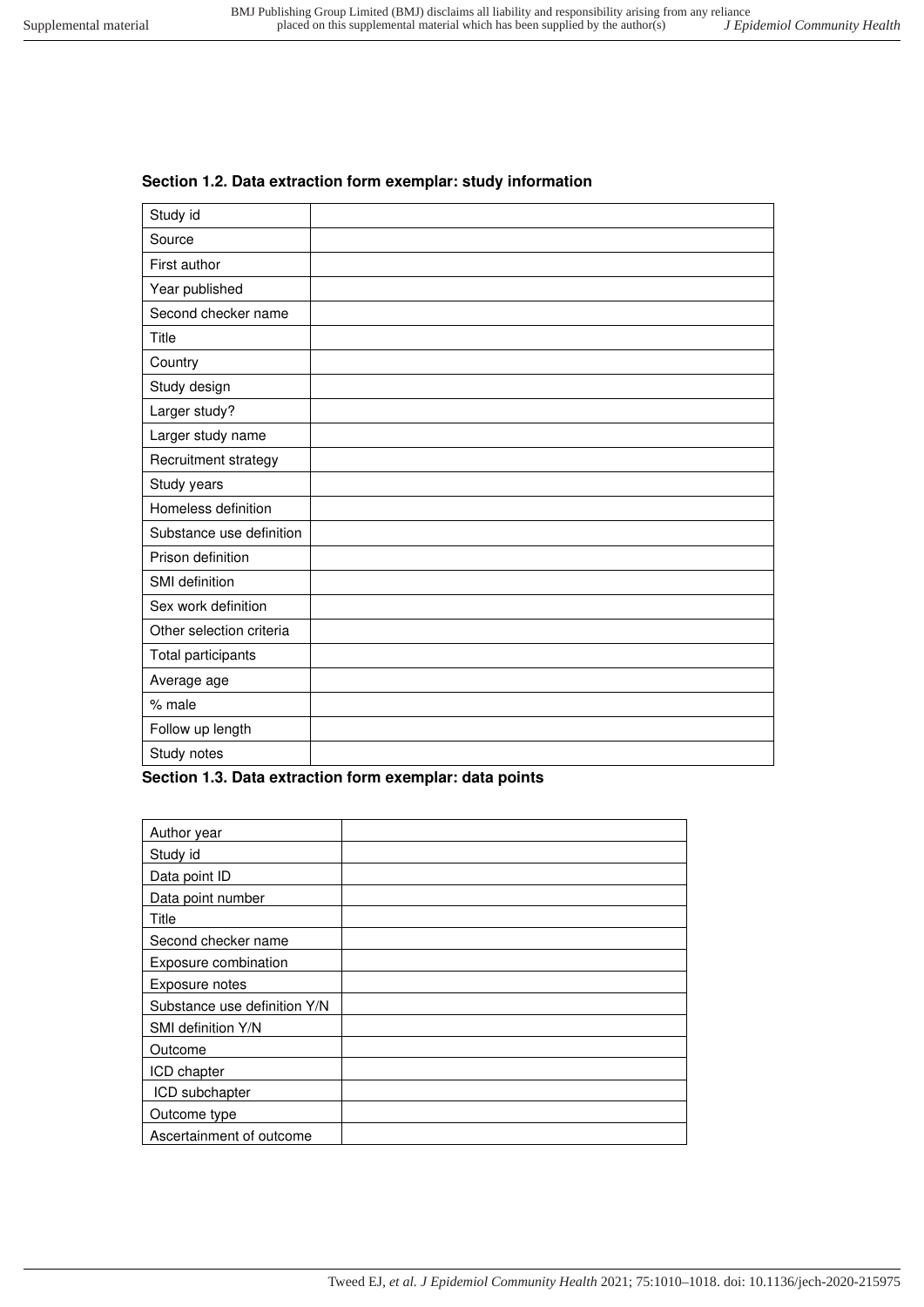| Gender                      |  |
|-----------------------------|--|
| Time period                 |  |
| Outcome measure             |  |
| Point estimate              |  |
| Numerator                   |  |
| Denominator                 |  |
| Denominator type            |  |
| Other denominator           |  |
| Lower CI                    |  |
| Upper CI                    |  |
| <b>SD</b>                   |  |
| Comparator description      |  |
| Comparator code             |  |
| Comparator point estimate   |  |
| Comparator numerator        |  |
| Comparator denominator      |  |
| Comparator denominator      |  |
| type<br>Comparator other    |  |
| denominator                 |  |
| Comparator lower CI         |  |
| Comparator upper CI         |  |
| Comparator SD               |  |
| Effect direction code       |  |
| Data point notes            |  |
| Adjusted                    |  |
| Overlap flags               |  |
| Comparator 2 description    |  |
| Comparator 2 code           |  |
| Comparator 2 point estimate |  |
| Comparator 2 numerator      |  |
| Comparator 2 denominator    |  |
| Comparator 2 lower CI       |  |
| Comparator 2 upper CI       |  |
| Comparator 2 SD             |  |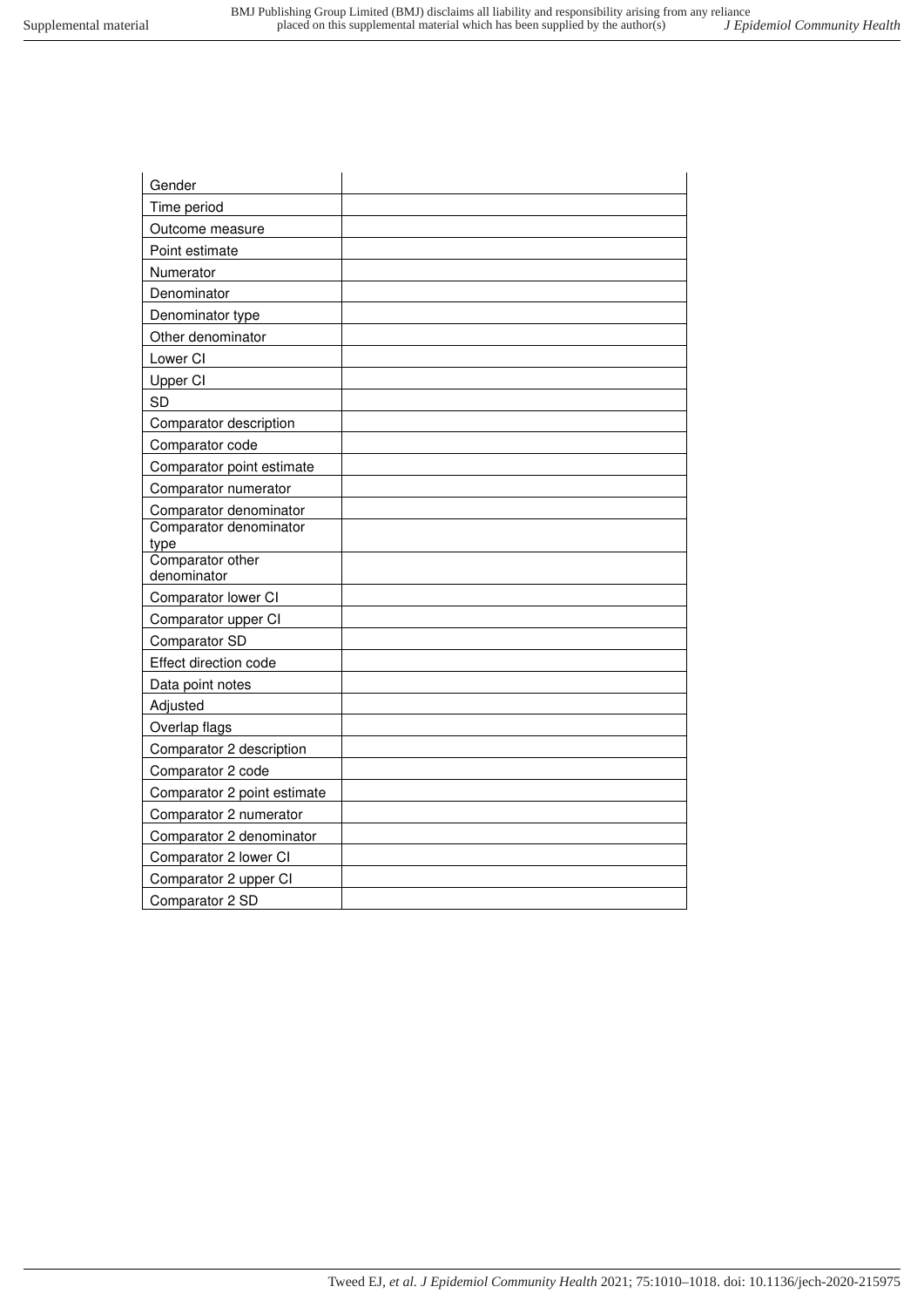#### <span id="page-9-0"></span>**Section 1.4. Data extraction form exemplar: risk of bias assessment**

| Study ID                                          |  |
|---------------------------------------------------|--|
| Datapoint ID                                      |  |
| Author date                                       |  |
| Title                                             |  |
| Study design                                      |  |
| Exposure combination                              |  |
| Second checker name                               |  |
| Outcome                                           |  |
| Agreement by category                             |  |
| Reconciled by (names)                             |  |
| Reconciled outcome                                |  |
| ET score                                          |  |
| Second checker score                              |  |
| Representativeness                                |  |
| Ascertainment of exposure                         |  |
| Ascertainment of outcome/case definition          |  |
| Response rate                                     |  |
| Selection of comparator                           |  |
| Outcome of interest not present at start of study |  |
| Long enough follow-up                             |  |
| Adequacy of follow-up                             |  |
| Control definition                                |  |
| Same method of ascertainment for cases & controls |  |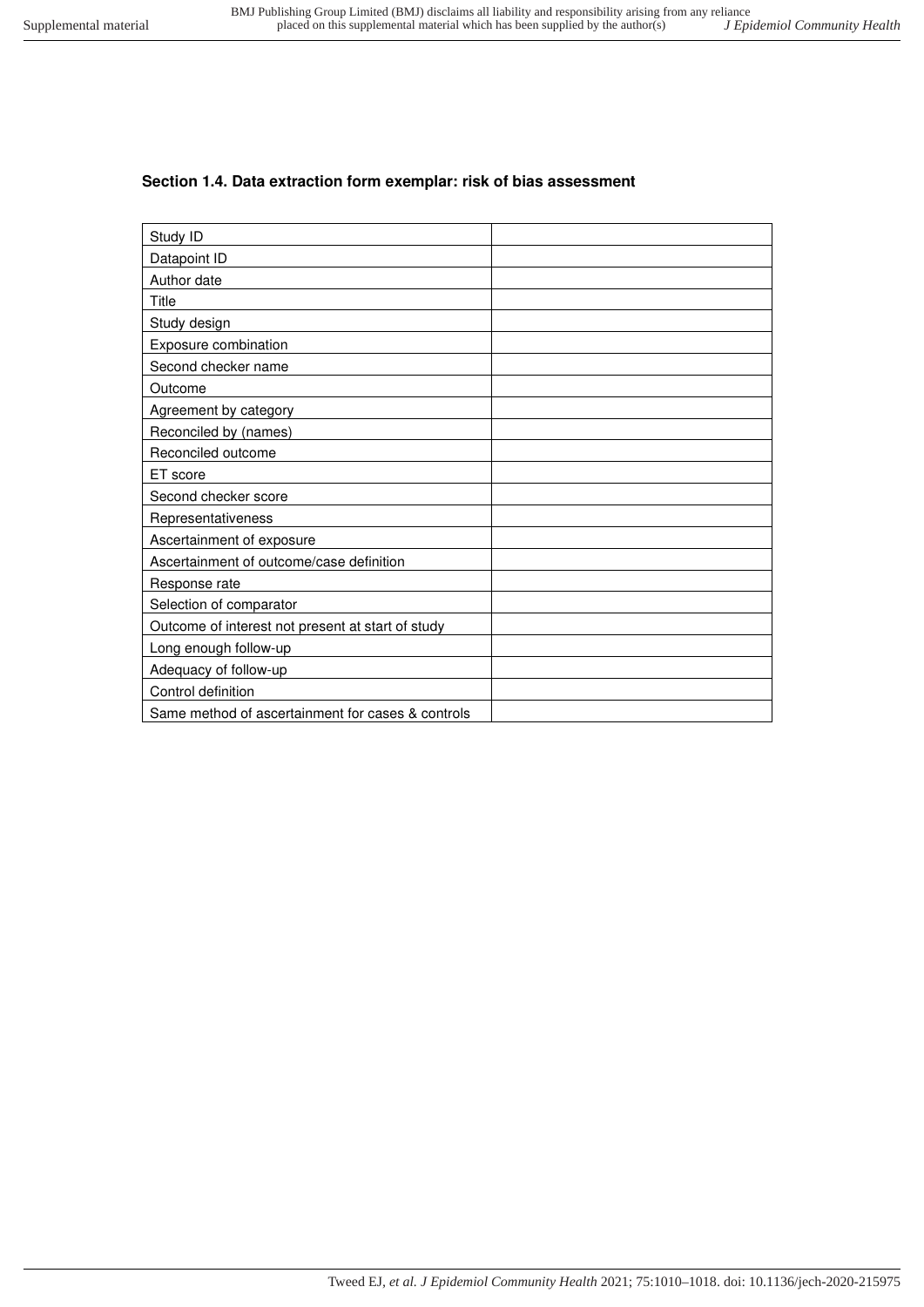#### **Section 1.5. Modified version of Newcastle Ottawa Scale used for risk of bias assessment**

#### **ALL STUDIES**

|              | <b>Representativeness</b>                                                                                                                                         |
|--------------|-------------------------------------------------------------------------------------------------------------------------------------------------------------------|
|              | a) good representativeness of target population (e.g. random sampling,<br>complete sample)                                                                        |
|              | b) selection process does not ensure representativeness (e.g. snowball<br>sample) but is clearly described and unlikely to select high/low<br>morbidity/mortality |
| $\Omega$     | c) selected group, with potential for selection bias affecting likelihood of<br>morbidity/mortality                                                               |
| $\mathbf{0}$ | d) no description or unclear                                                                                                                                      |

|                | <b>Ascertainment of exposure</b>                                                                                  |
|----------------|-------------------------------------------------------------------------------------------------------------------|
|                | a) from structured interview or medical/social records: clear description<br>of how exposure defined              |
| $\overline{0}$ | b) from structured interview or medical/social records: partial or unclear<br>description of how exposure defined |
|                | c) based on location specific to the exposure of interest (e.g. prison)                                           |
| $\overline{0}$ | d) based on location which may not be specific to exposure (e.g.<br>generic MH or addiction service)              |
| - 0            | e) no description or unclear                                                                                      |

| Ascertainment of outcome/case definition                           |  |
|--------------------------------------------------------------------|--|
| a) Independent clinical assessment or validated tool               |  |
| b) Record linkage or medical/administrative records                |  |
| c) Self-report: question described and consistently applied        |  |
| d) Self-report: question not described or not consistently applied |  |
| e) No description, or other inadequate                             |  |

|     | Non-response rate                                                |  |
|-----|------------------------------------------------------------------|--|
|     | a) Comparability between respondents/non-respondents established |  |
|     | and/or response rate >=70%                                       |  |
| - 0 | b) Comparability between respondents/non-respondents             |  |
|     | unsatisfactory/not described or response rate <70%               |  |
|     | c) No description or unclear                                     |  |
|     | d) Not applicable                                                |  |

| Selection of comparator group                                                      |
|------------------------------------------------------------------------------------|
| a) Drawn from same community as exposed/cases                                      |
| b) Drawn from a different source (e.g. hospital inpatients, general<br>population) |
| c) no description                                                                  |

#### **COHORT ONLY**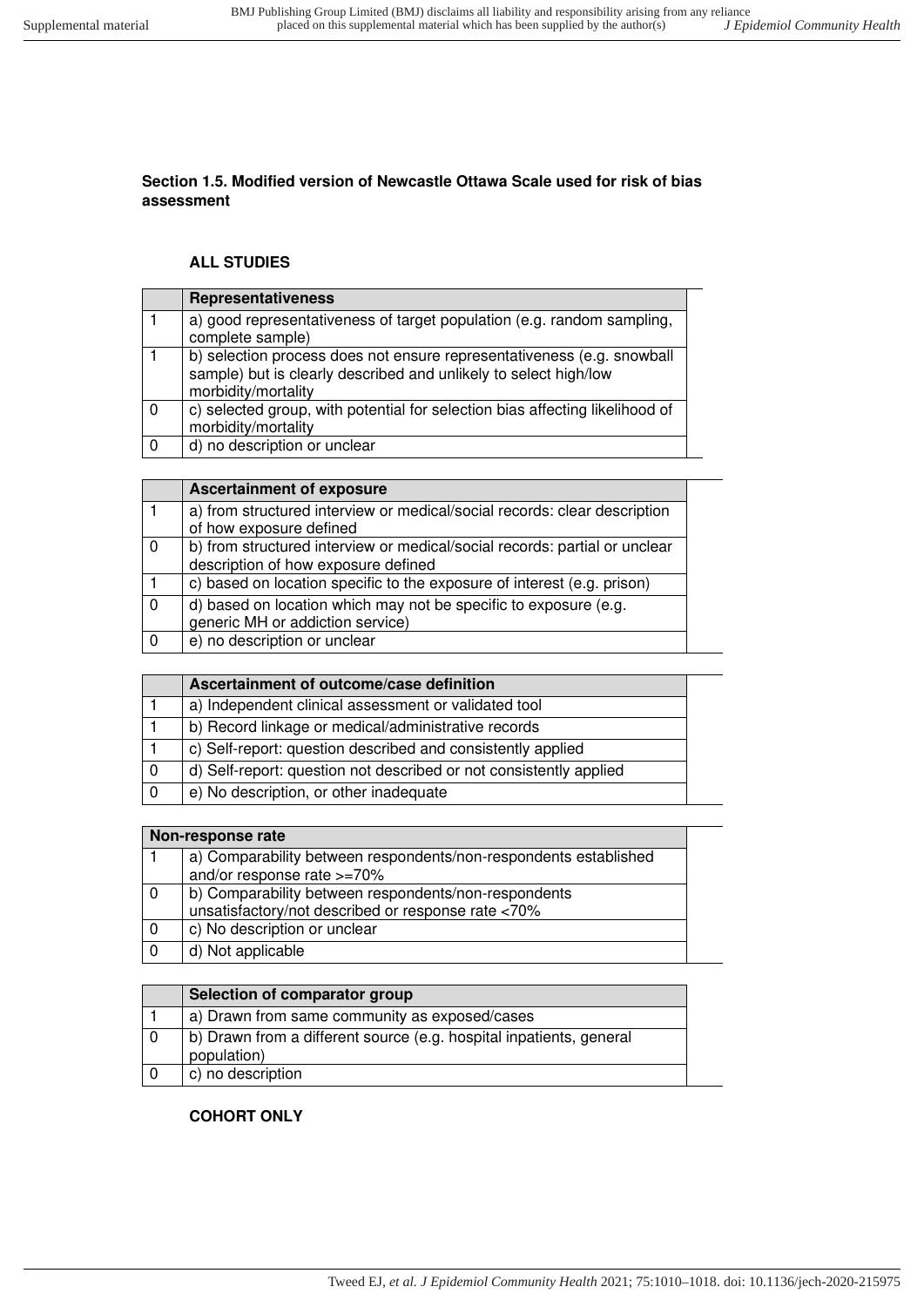| a) Demonstrated this or not applicable<br>b) Not demonstrated this | Outcome of interest not present at the start |
|--------------------------------------------------------------------|----------------------------------------------|
|                                                                    |                                              |
|                                                                    |                                              |

| Long enough follow-up for outcomes to occur |
|---------------------------------------------|
| a) Yes                                      |
| b) No or unclear                            |

| Adequacy of follow-up                                                    |
|--------------------------------------------------------------------------|
| a) Complete follow-up - all subjects accounted for                       |
| b) Subjects lost to follow up <20% or unlikely to introduce bias         |
| c) Loss to follow-up substantial (>=20%) and/or likely to introduce bias |
| d) Not described                                                         |

#### **CASE-CONTROL ONLY**

| Definition of controls                               |
|------------------------------------------------------|
| a) No history of disease/endpoint, or not applicable |
| b) No description or unclear                         |

| Same method of ascertainment for cases and controls |
|-----------------------------------------------------|
| a) Yes                                              |
| b) No or unclear                                    |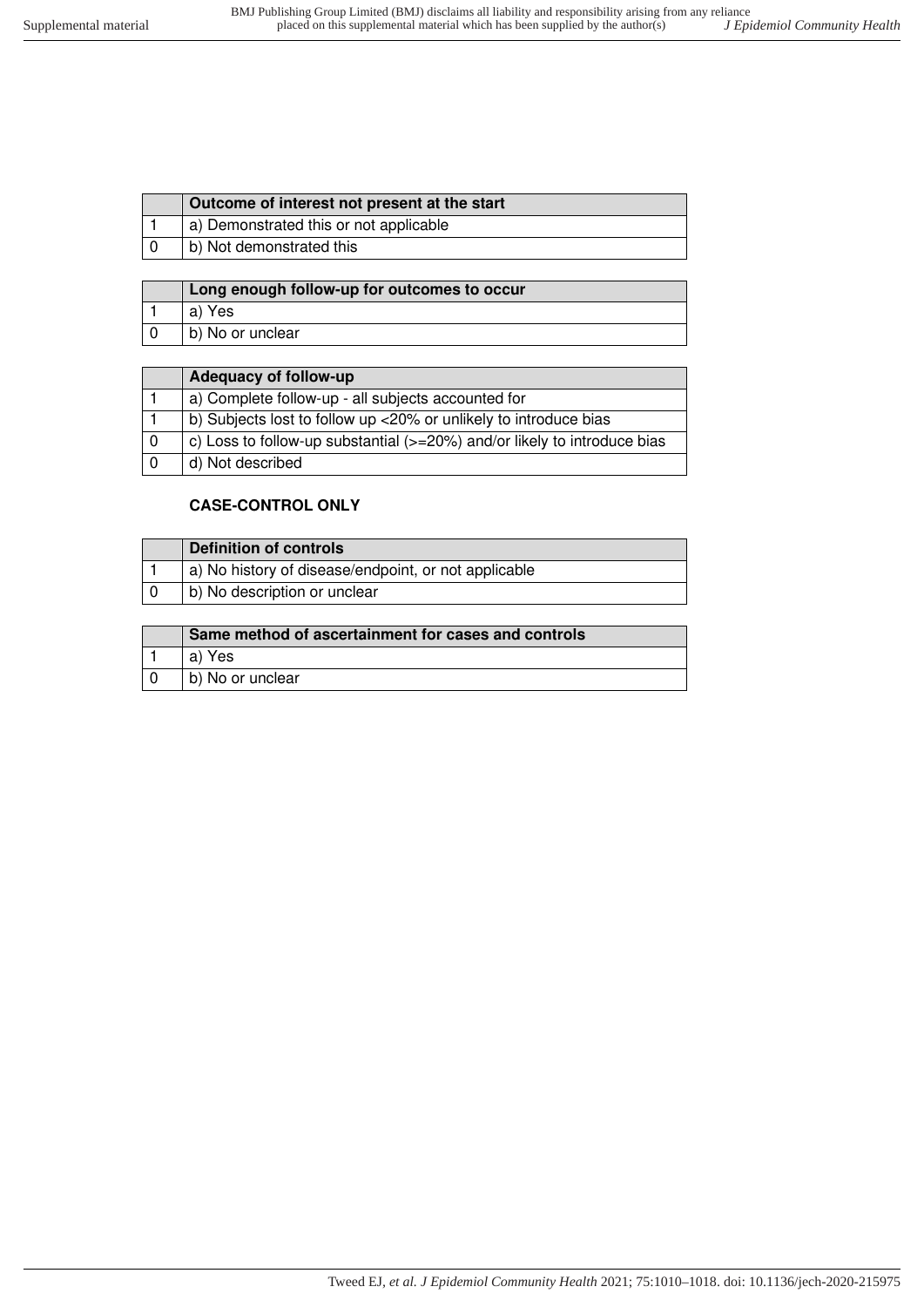# <span id="page-12-0"></span>**Section 1.6. De-duplication criteria**

#### Duplicate studies

i.e. those looking at same population, exposure combination, outcomes, and during overlapping time period:

- 1. Choose largest (or most representative)
- 2. If two studies with same size, choose the most recent
- 3. May be instances of duplicate data points but if some data points are unique between the two studies, overall study should be retained: individual duplicate data points will be removed at next stage

#### Duplicate data points:

- Three options
	- o Keep in all analyses
	- o Include only in narrative synthesis but exclude from meta-analyses
	- o Exclude from all analyses
- Multiple comparison groups
	- o Keep all for narrative synthesis
	- o Select largest comparator for meta-analysis, unless this would affect comparability of results within studies, in which case choose most common/unifying comparison group
- If same exposure combination, outcome, and outcome measure
	- o Review any exposure subgroups
		- Keep all for narrative synthesis
		- For meta-analysis, only keep those fitting our exposure definitions AND
			- Where no clear over-arching SU subgroup e.g. different drug classes which are not mutually exclusive and all meet our exposure definitions – for meta-analysis, select:
				- Injecting drug use
				- If IDU not available, heroin/opioids
				- If heroin/opioids not available, cocaine/crack
				- If not, dependence/abuse/problem use in favour of use
				- If not, largest group
				- Where both prison/jail reported and not mutually exclusive, select for meta-analysis the prison subgroup
			- Sex work if multiple types (e.g. exchange for drugs/money) and not mutually exclusive, select for meta-analysis the 'exchange for money' subgroup
	- o Outcome measures
		- For narrative synthesis, keep absolute measure if able to derive relative measure (e.g. prevalence with raw numbers that allows OR to be calculated)
			- E.g. mortality rate with raw numbers preferred over OR/HR
		- If not, prefer those with confidence intervals
		- Where longitudinal data available and both longitudinal/baseline data reported, mark as incidence/prevalence in meta-analysis category – to allow synthesis separately by measure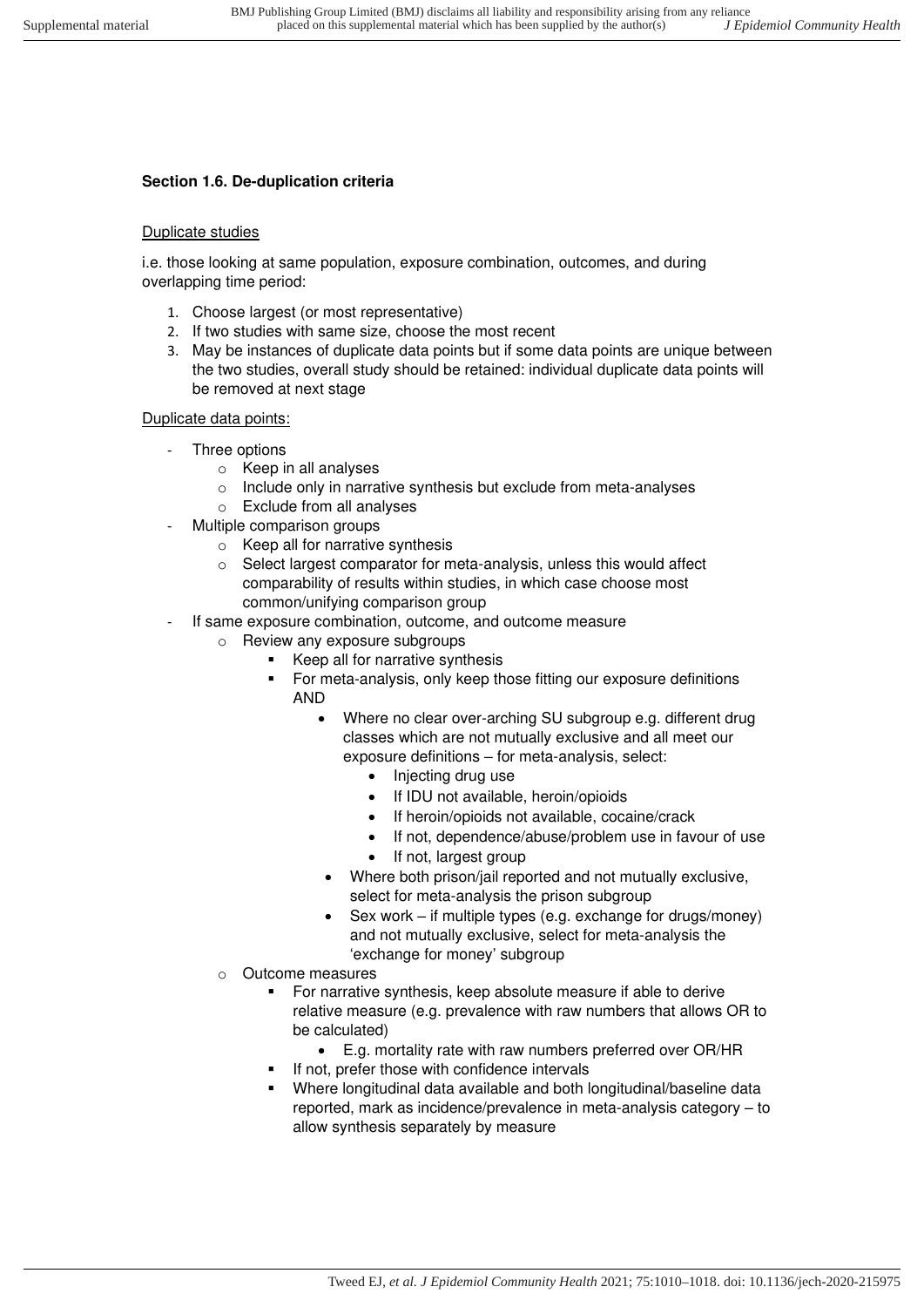- o Varying time points of follow up or prevalence periods
	- Keep all for narrative synthesis
	- For meta-analysis, stratify analyses by prevalence period
- o Gender
	- Keep all for narrative synthesis
	- For meta-analysis, if reported separately, use both of the stratified data points; if reports combined and for one gender, use only the combined estimate
- o Composite outcomes
	- Keep all for narrative synthesis
	- For meta-analysis, where there are overlapping composite outcomes e.g. one data point is CVD death, another is CVD or diabetes death – exclude narrower category unless can be reported separately in stratified analysis
- o Different exposure periods
	- Keep all for narrative synthesis
	- For meta-analysis, select lifetime in preference to current exposure, where available

Logs of de-duplication decisions are available on request.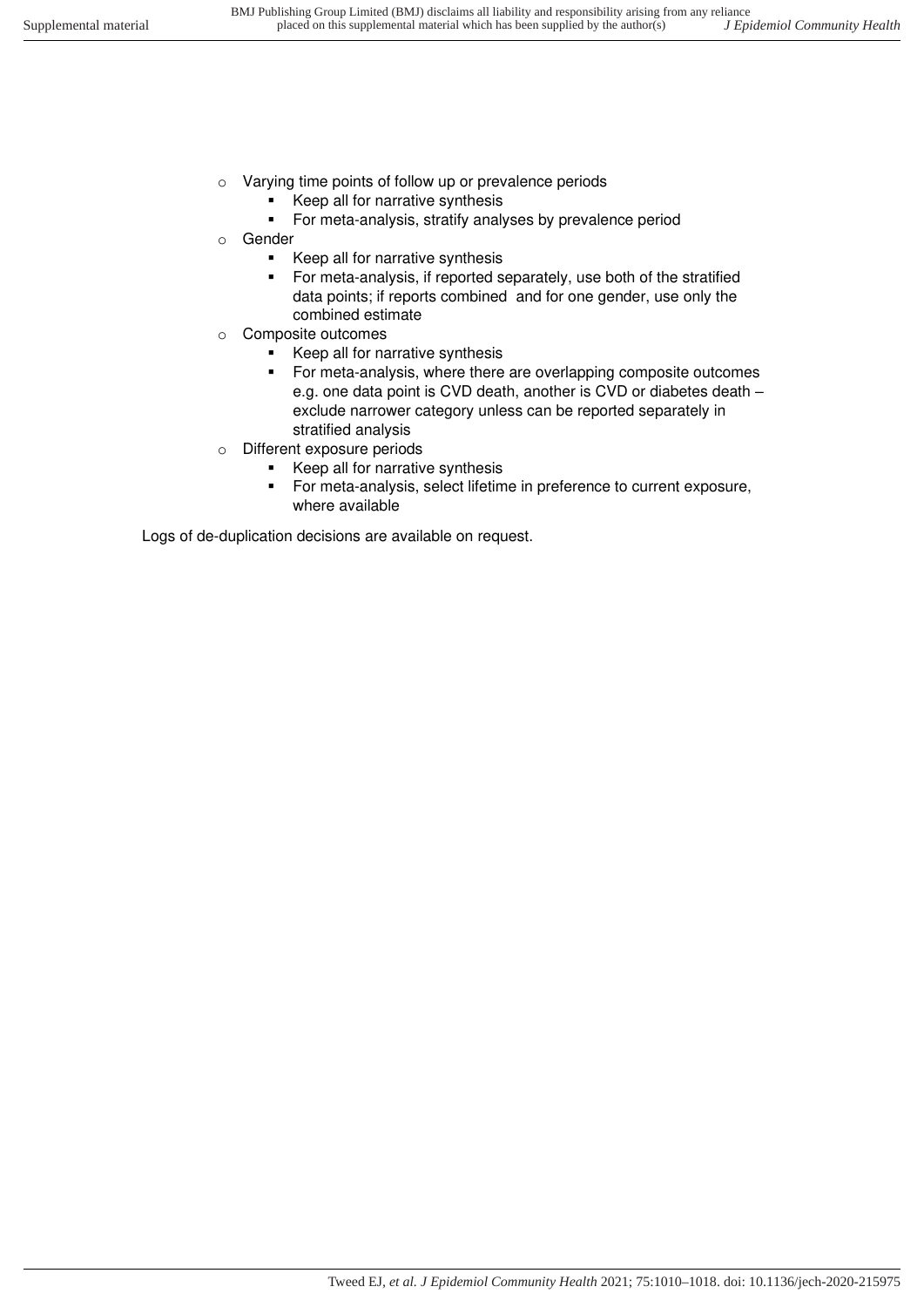#### **Appendix 2. Included studies**

#### **Section 2.1. Details of studies included in narrative synthesis**

<span id="page-14-1"></span><span id="page-14-0"></span>

| Author & year      | <b>Title</b>                                                                                                                                                                  | Country    | <b>Study</b><br>years | Design                                                 | Number of<br>data points<br>included | <b>Outcomes</b>                                                                    | <b>Risk of bias</b> |
|--------------------|-------------------------------------------------------------------------------------------------------------------------------------------------------------------------------|------------|-----------------------|--------------------------------------------------------|--------------------------------------|------------------------------------------------------------------------------------|---------------------|
| Aakre 2014         | Trauma exposure and PTSD in women with<br>schizophrenia and coexisting substance use<br>disorders: Comparisons to women with severe<br>depression and substance use disorders | <b>USA</b> | not stated            | Cross-sectional                                        |                                      | <b>PTSD</b>                                                                        | High                |
| Abdel-Baki<br>2017 | Symptomatic and functional outcomes<br>of substance use disorder persistence 2 years<br>after admission to a first-episode psychosis<br>program                               | Canada     | 2005-2012             | Cohort study                                           | 10                                   | Depression; Quality of<br>life                                                     | Low                 |
| Abraham 2014       | Self-efficacy and quality of life among people<br>with bipolar disorder                                                                                                       | <b>USA</b> | 2008-2011             | Cross-sectional<br>analysis of<br>interventional study | $\overline{2}$                       | Physical & mental<br><b>HROoL</b>                                                  | High                |
| Abram 2015         | Comorbidity and continuity of psychiatric<br>disorders in youth after detention: a prospective<br>longitudinal study                                                          | <b>USA</b> | 1995-2003             | Cohort study                                           | 8                                    | Alcohol disorder.<br>antisocial personality<br>disorder, major<br>depression, PTSD | Low                 |
| Abrams 2012        | Cervical cancer screening and acute care visits<br>among Medicaid enrollees with mental and<br>substance use disorders                                                        | <b>USA</b> | 2004-2005             | Cohort study                                           | 3                                    | Genital cancer,<br>HIV/AIDS, other STD                                             | Low                 |
| Addington<br>1998  | Effect of substance misuse in early psychosis                                                                                                                                 | Canada     | not stated            | Cross-sectional                                        | $\mathbf{2}$                         | Quality of life                                                                    | High                |
| Akiyama 2017       | Correlates of hepatitis C virus infection in the<br>targeted testing program of the New York city jail<br>system: Epidemiologic patterns and priorities for<br>action         | <b>USA</b> | 2013-2014             | Cross-sectional                                        | 2                                    | Anti-HCV seropositivity                                                            | High                |
| Allsworth 2007     | The influence of stress on the menstrual cycle<br>among newly incarcerated women                                                                                              | <b>USA</b> | 2002-2003             | Cross-sectional                                        | 6                                    | Amenorrhoea, irregular<br>menstrual cycle                                          | Low                 |
| Allwright 2000     | Prevalence of antibodies to hepatitis B, hepatitis<br>C, and HIV and risk factors in Irish prisoners:<br>results of a national cross sectional survey                         | Ireland    | 1998                  | Cross-sectional                                        | 3                                    | HIV, anti-HCV and HBV<br>core antigen<br>prevalence                                | Low                 |
| Altice 1998        | Predictors of HIV infection among newly<br>sentenced male prisoners                                                                                                           | <b>USA</b> | 1993                  | Cross-sectional                                        | 5                                    | <b>HIV</b>                                                                         | Low                 |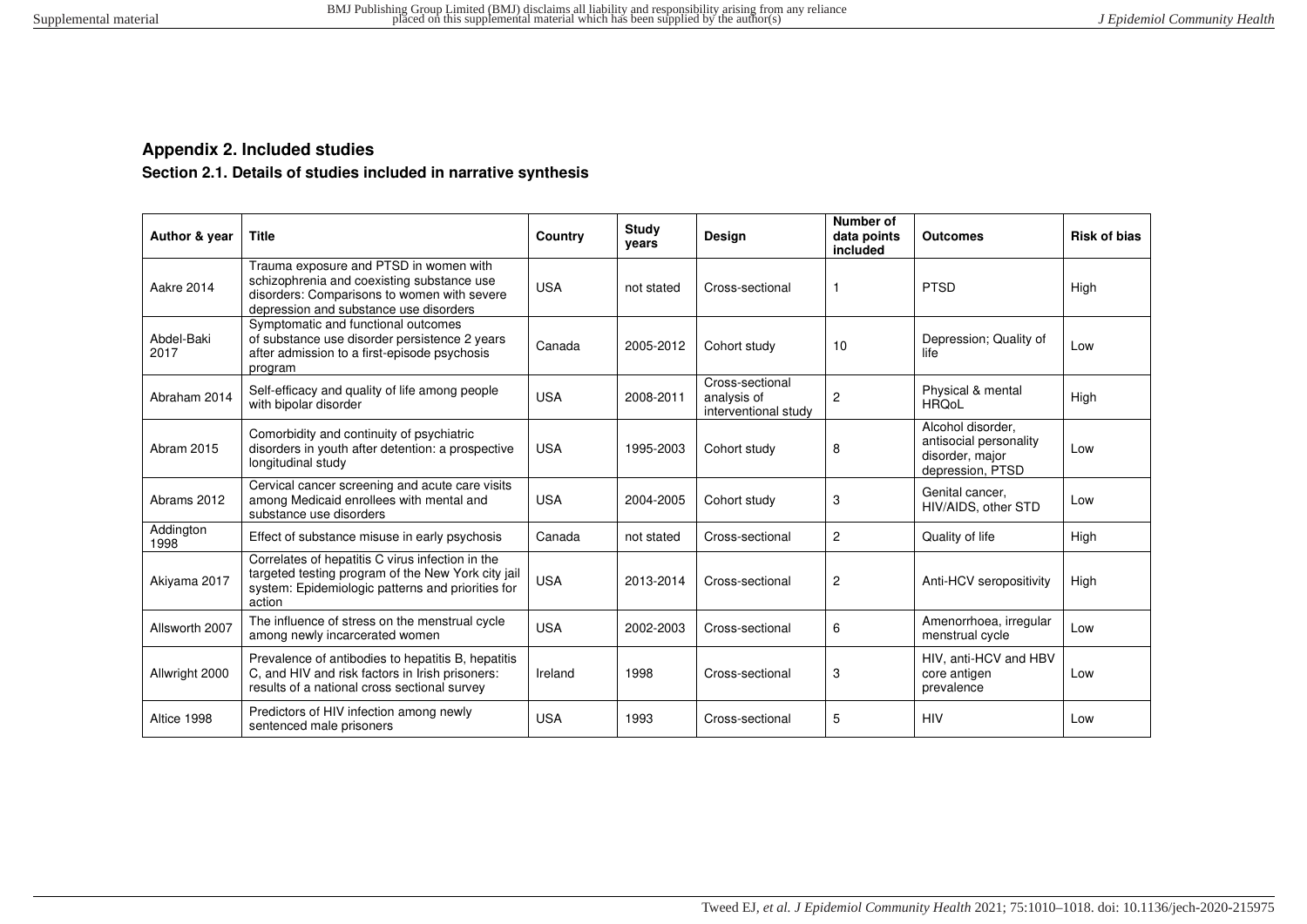| Author & year             | <b>Title</b>                                                                                                               | <b>Country</b> | <b>Study</b><br>years | <b>Design</b>                                          | Number of<br>data points<br>included | <b>Outcomes</b>                                                                                                                                                  | <b>Risk of bias</b> |
|---------------------------|----------------------------------------------------------------------------------------------------------------------------|----------------|-----------------------|--------------------------------------------------------|--------------------------------------|------------------------------------------------------------------------------------------------------------------------------------------------------------------|---------------------|
| Altice 2005               | Correlates of HIV infection among incarcerated<br>women: implications for improving detection of<br>HIV infection          | <b>USA</b>     | 1994-1996             | Cross-sectional                                        | $\overline{2}$                       | HIV                                                                                                                                                              | Low                 |
| Alvarez 2014              | Prevalence and correlates of hepatitis C virus<br>infection among inmates at two New York State<br>correctional facilities | <b>USA</b>     | 2009-2013             | Cross-sectional                                        | $\mathbf{1}$                         | <b>Hepatitis C</b>                                                                                                                                               | Low                 |
| Amesty 2008               | Prevalence and correlates of previous hepatitis<br>B vaccination and infection among young drug-<br>users in New York City | <b>USA</b>     | 2000-2004             | Cross-sectional                                        |                                      | Previous/current HBV<br>infection                                                                                                                                | High                |
| Andersen<br>2014          | Traumatic brain injury and cognitive impairment<br>in men who are homeless                                                 | Canada         | 2012                  | Cross-sectional                                        | $\mathbf{1}$                         | Traumatic brain injury                                                                                                                                           | Low                 |
| Anna<br>Gyarmathy<br>2009 | Vulnerability to drug-related infections and co-<br>infections among injecting drug users in<br>Budapest, Hungary          | Hungary        | 2005-2006             | Cross-sectional                                        | $\overline{c}$                       | Syphilis, chlamydia,<br>any hepatitis                                                                                                                            | High                |
| Arribas-Ibar<br>2017      | Suicidal behaviours in male and female users of<br>illicit drugs recruited in drug treatment facilities                    | Spain          | 2012                  | Cross-sectional                                        | $\overline{2}$                       | Suicidal ideation or<br>plans last 12 months                                                                                                                     | Low                 |
| Astals 2008               | Impact of substance dependence and dual<br>diagnosis on the quality of life of heroin users<br>seeking treatment           | Spain          | 2000-2002             | Cross-sectional                                        | 4                                    | Physical & mental<br><b>HROoL</b>                                                                                                                                | Low                 |
| Auguier 2013              | Toward meeting the needs of homeless people<br>with schizophrenia: the validity of quality of life<br>measurement          | France         | not stated            | Cross-sectional<br>analysis of<br>interventional study | 2                                    | Physical & mental<br><b>HRQoL</b>                                                                                                                                | Low                 |
| Babidge 2001              | Mortality among homeless people with<br>schizophrenia in Sydney, Australia: a 10-year<br>follow-up                         | Australia      | 1988-1998             | Cohort study                                           | 9                                    | All-cause mortality and<br>cause-specific mortality<br>(cardiovascular,<br>gastrointestinal,<br>infection, neoplasm,<br>renal, respiratory,<br>seizure, suicide) | Low                 |
| Babudieri<br>2005         | Correlates of HIV, HBV, and HCV infections in<br>a prison inmate population: results from a<br>multicentre study in Italy  | Italy          | 2001-2002             | Cross-sectional                                        | 5                                    | HIV, HBV, HCV<br>infection                                                                                                                                       | Low                 |
| Backmund<br>2006          | Factors associated with exposure to hepatitis B<br>virus in injection drug users                                           | Germany        | 1991-1997             | Cross-sectional                                        | $\mathbf{1}$                         | <b>HBV</b> infection                                                                                                                                             | Low                 |
| <b>Bacon 2006</b>         | Commercial sex work and risk of HIV infection<br>among young drug-injecting men who<br>have sex with men in San Francisco  | <b>USA</b>     | not stated            | Cross-sectional                                        | 4                                    | <b>HIV</b>                                                                                                                                                       | Low                 |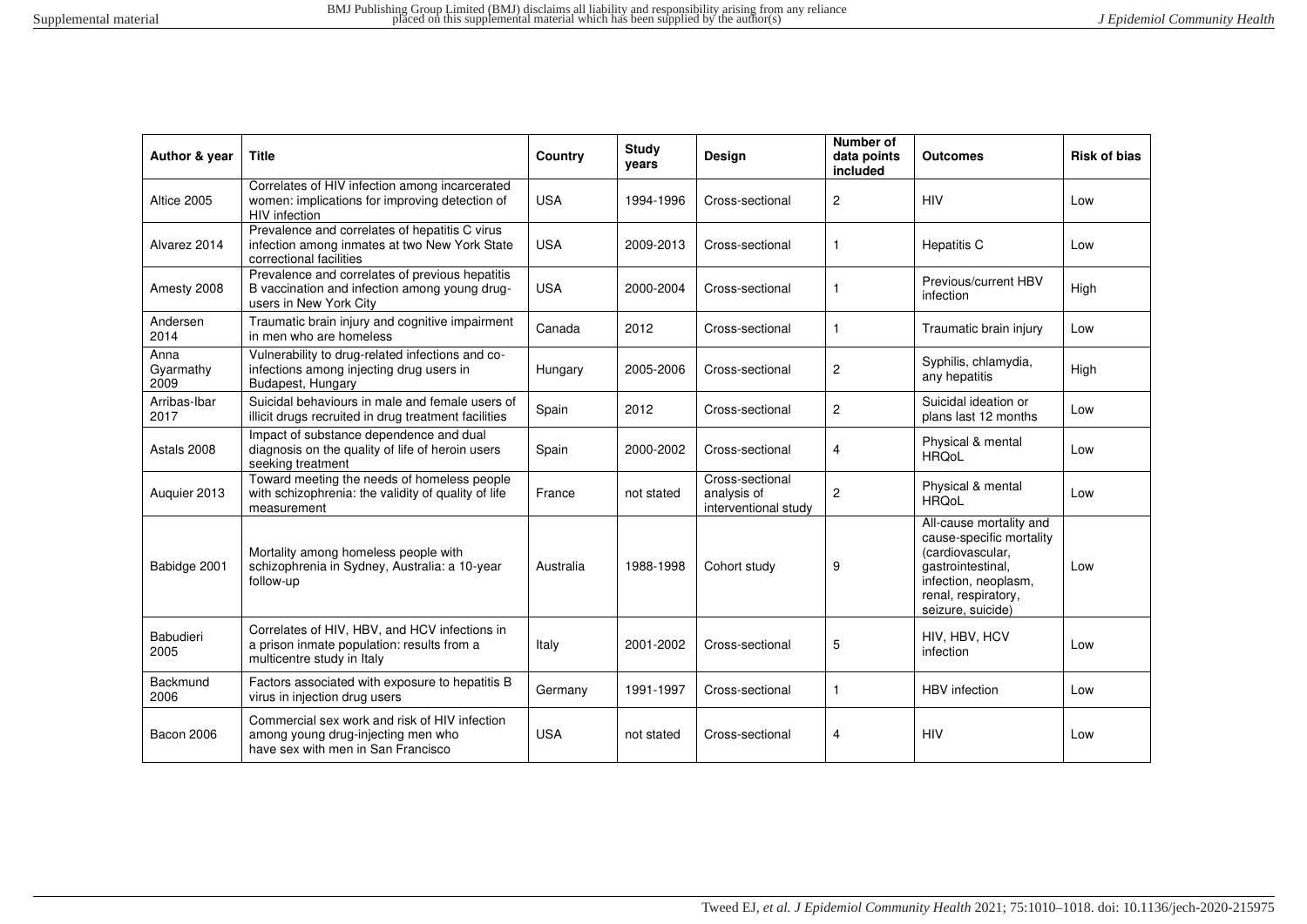| Author & year       | <b>Title</b>                                                                                                                        | Country    | <b>Study</b><br>years | Design                                         | Number of<br>data points<br>included | Outcomes                        | <b>Risk of bias</b> |
|---------------------|-------------------------------------------------------------------------------------------------------------------------------------|------------|-----------------------|------------------------------------------------|--------------------------------------|---------------------------------|---------------------|
| Baethge 2005        | Substance abuse in first-episode bipolar I<br>disorder: indications for early intervention                                          | <b>USA</b> | 1989-1996             | Cohort study                                   | $\overline{c}$                       | Anxiety disorder                | Low                 |
| Baillargeon<br>2003 | Hepatitis C seroprevalence among newly<br>incarcerated inmates in the Texas correctional<br>system                                  | <b>USA</b> | 1998-1999             | Cross-sectional                                | $\overline{c}$                       | <b>HCV</b>                      | Low                 |
| Baillargeon<br>2017 | The changing epidemiology of HIV in the<br>criminal justice system                                                                  | <b>USA</b> | 2014                  | Cross-sectional                                | $\overline{c}$                       | <b>HIV</b>                      | Low                 |
| <b>Bair 2005</b>    | Prevalence and risk factors for hepatitis C virus<br>infection among adolescents in detention                                       | <b>USA</b> | 2000-2000             | Cross-sectional                                | 2                                    | <b>HCV</b>                      | Low                 |
| <b>Bakst 2010</b>   | Antecedents and patterns of suicide behavior in<br>first-admission psychosis                                                        | <b>USA</b> | 1989-1995             | Cohort study                                   | $\overline{c}$                       | Suicidal ideation or<br>attempt | High                |
| <b>Barak 2008</b>   | Suicide attempts of schizophrenia patients: a<br>case-controlled study in tertiary care                                             | Israel     | 1990-2005             | Case-control study                             | $\mathbf{1}$                         | Suicide attempt                 | Low                 |
| Barrett 2010        | Suicidality before and in the early phases of first<br>episode psychosis                                                            | Norway     | 2004-2008             | Cross-sectional                                | $\overline{c}$                       | Suicidal ideation or<br>attempt | High                |
| Barrio 2007         | Prevalence of HIV infection among young adult<br>and non-injecting heroin users in Spain in the<br>era of harm reduction programmes | Spain      | 2001-2003             | Cross-sectional<br>analysis of cohort<br>study | 4                                    | <b>HIV</b>                      | Low                 |
| Barros 2008         | A survey of HIV and HCV among female prison<br>inmates in Portugal                                                                  | Portugal   | 2005                  | Cross-sectional                                | 3                                    | HIV, HCV                        | High                |
| Barrow 1999         | Mortality among homeless shelter residents in<br>New York City                                                                      | <b>USA</b> | 1987                  | Cohort study                                   | 6                                    | All-cause mortality             | Low                 |
| Bauer-Staeb<br>2017 | Prevalence and risk factors for HIV, hepatitis B,<br>and hepatitis C in people with severe mental<br>illness                        | Sweden     | 2010                  | Cross-sectional                                | 12                                   | HIV, HBV, HCV<br>infection      | Low                 |
| Begier 2010         | Undiagnosed HIV infection among New York<br>City jail entrants 2006                                                                 | <b>USA</b> | 2006                  | Cross-sectional                                | $\mathbf{1}$                         | <b>HIV</b>                      | High                |
| Beijer 2007         | Mortality, mental disorders and addiction: a 5-<br>year follow-up of 82 homeless men in Stockholm                                   | Sweden     | 1995-2001             | Cohort study                                   | $\mathbf{1}$                         | All-cause mortality             | Low                 |
| Beijer 2011         | Mortality and causes of death among homeless<br>women and men in Stockholm                                                          | Sweden     | 1995-2005             | Cohort study                                   | $\overline{c}$                       | All-cause mortality             | Low                 |
| Belza 2001          | Sociodemographic characteristics and HIV risk<br>behaviour patterns of male sex workers in<br>Madrid, Spain                         | Spain      | 1998                  | Cross-sectional                                | $\mathbf{1}$                         | <b>HIV</b>                      | High                |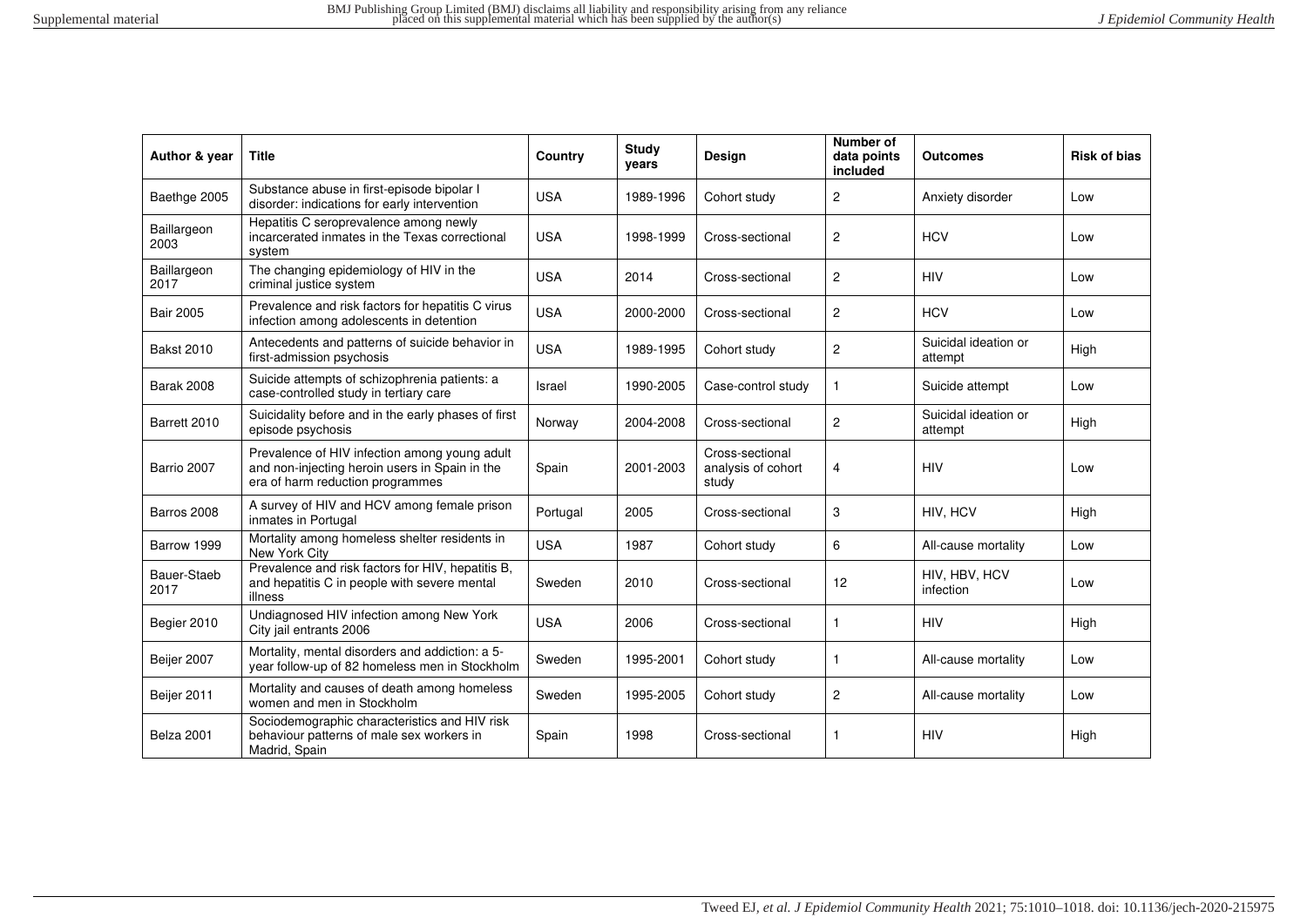| Author & year       | <b>Title</b>                                                                                                                        | Country    | <b>Study</b><br>years                                  | Design                                                 | Number of<br>data points<br>included | <b>Outcomes</b>                                                                                                                       | <b>Risk of bias</b>                                                  |
|---------------------|-------------------------------------------------------------------------------------------------------------------------------------|------------|--------------------------------------------------------|--------------------------------------------------------|--------------------------------------|---------------------------------------------------------------------------------------------------------------------------------------|----------------------------------------------------------------------|
| Belza 2005          | Risk of HIV infection among male sex workers in<br>Spain                                                                            | Spain      | 2000-2002                                              | Cross-sectional                                        |                                      | <b>HIV</b>                                                                                                                            | Low                                                                  |
| Benaiges 2012       | Health-related quality of life in patients with dual<br>diagnosis: clinical correlates                                              | Spain      | 2010-2011                                              | Cross-sectional                                        | 7                                    | Asthma/allergy,<br>diabetes, HIV, HBV,<br>HCV, hypertension,<br>mental HRQoL.<br>physical HRQoL                                       | Low                                                                  |
| <b>Beyer 2007</b>   | Prevalence of HIV infection in a general<br>psychiatric outpatient population                                                       | <b>USA</b> | 2001-2004                                              | Cross-sectional                                        | $\overline{2}$                       | <b>HIV</b>                                                                                                                            | Low                                                                  |
| Bhalla 2018         | Mental health multimorbidity and poor quality of<br>life in patients with schizophrenia                                             | <b>USA</b> | 2001-2004                                              | Cross-sectional<br>analysis of<br>interventional study | 3                                    | Quality of life, mental<br><b>HRQoL</b>                                                                                               | High                                                                 |
| Bhatta 2014         | Suicidal behaviours among adolescents in<br>juvenile detention: role of adverse life<br>experiences                                 | <b>USA</b> | 2003-2007                                              | Cross-sectional                                        | 6                                    | Suicidal ideation or<br>attempt                                                                                                       | Low                                                                  |
| Binswanger<br>2016  | Clinical risk factors for death after release from<br>prison in Washington State: a nested case-<br>control study                   | <b>USA</b> | 1999-2009                                              | Case-control study                                     | 21                                   | All-cause mortality,<br>overdose mortality                                                                                            | Low                                                                  |
| Bizzarri 2009       | Comorbidity with anxiety and substance use<br>disorders in patients with schizophrenia                                              | Italy      | 2003-2006                                              | Cross-sectional                                        | 12                                   | Agoraphobia,<br>generalised anxiety<br>disorder, obsessive<br>compulsive disorder,<br>panic disorder, simple<br>phobia, social phobia | Low                                                                  |
| Biorkenstam<br>2014 | Suicide in first episode psychosis: a nationwide<br>cohort study                                                                    | Sweden     | 1973-2008                                              | Cohort study                                           | $\mathbf{1}$                         | Suicide mortality                                                                                                                     | Low                                                                  |
| <b>Blome 2011</b>   | Minimal transmission of HIV despite persistently<br>high transmission of hepatitis C virus in a<br>Swedish needle exchange program  | Sweden     | 1997-2005                                              | Cohort study                                           | $\overline{c}$                       | <b>HCV</b>                                                                                                                            | 1 datapoint<br>scored as<br>low: 1<br>datapoint<br>scored as<br>high |
| Bobo 2018           | The relative influence of individual risk factors<br>for attempted suicide in patients with bipolar I<br>versus bipolar II disorder | <b>USA</b> | not stated -<br><b>Biobank</b><br>initiated in<br>2009 | Cross-sectional<br>analysis of cohort<br>study         | $\mathbf{1}$                         | Suicide attempt                                                                                                                       | High                                                                 |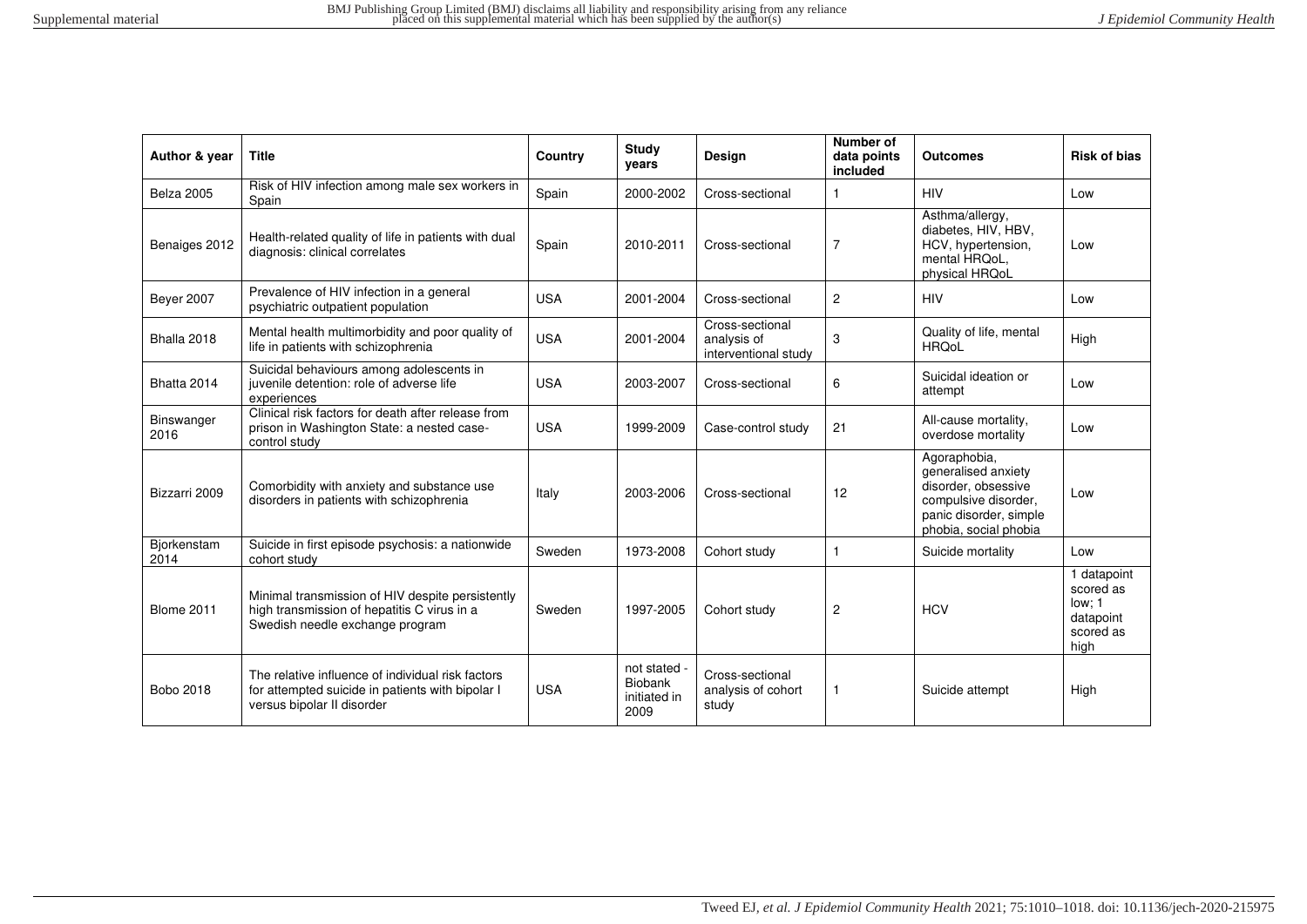| Author & year               | <b>Title</b>                                                                                                                                                                                                   | Country    | Study<br>years | Design                                                 | Number of<br>data points<br>included | <b>Outcomes</b>                                                                                          | <b>Risk of bias</b> |
|-----------------------------|----------------------------------------------------------------------------------------------------------------------------------------------------------------------------------------------------------------|------------|----------------|--------------------------------------------------------|--------------------------------------|----------------------------------------------------------------------------------------------------------|---------------------|
| Bogdanowicz<br>2015         | Double trouble: Psychiatric comorbidity and<br>opioid addiction-all-cause and cause-specific<br>mortality                                                                                                      | <b>UK</b>  | 2008-2012      | Cohort study                                           | 4                                    | All-cause and cause-<br>specific mortality<br>(alcoholic and other<br>liver disease, overdose,<br>other) | Low                 |
| Bonaccorsi<br>2007          | The prevalence of latent tuberculosis infection in<br>social marginal groups. An experience<br>conducted in Tuscany                                                                                            | Italy      | not stated     | Cross-sectional                                        | 1                                    | Latent TB                                                                                                | High                |
| Bonnycastle<br>2011         | Injecting risk into prison sentences: A<br>quantitative analysis of a prisoner-driven survey<br>to measure HCV/HIV seroprevalence, risk<br>practices, and viral testing at one Canadian<br>male federal prison | Canada     | 2002           | Cross-sectional                                        | $\overline{c}$                       | HIV, HCV                                                                                                 | Low                 |
| <b>Boter 2010</b>           | Generalizability of the results of efficacy trials in<br>first-episode schizophrenia: Comparisons<br>between subgroups of participants of the<br>European First Episode Schizophrenia Trial<br>(EUFEST)        | Multiple   | 2002-2006      | Cross-sectional<br>analysis of<br>interventional study | 2                                    | Depression, suicidality                                                                                  | Low                 |
| <b>Bover 2015</b>           | The Relationship between Methamphetamine<br>Use and Dental Caries and Missing Teeth                                                                                                                            | <b>USA</b> | 1998           | Cross-sectional                                        | 3                                    | Decayed surfaces,<br>decayed teeth, missing<br>teeth                                                     | Low                 |
| Bretteville-<br>Jensen 2015 | Illicit use of opioid substitution drugs:<br>prevalence, user characteristics, and the<br>association with non-fatal overdoses                                                                                 | Norway     | 2006-2013      | Cross-sectional                                        | $\mathbf{1}$                         | Non-fatal overdose                                                                                       | High                |
| Bruckner 2017               | Cardiovascular Disease Mortality of Medicaid<br>Clients with Severe Mental Illness and a Co-<br>occurring Substance Use Disorder                                                                               | <b>USA</b> | 2002-2007      | Cohort study                                           | $\overline{c}$                       | Mortality from<br>cardiovascular disease<br>and/or diabetes                                              | Low                 |
| Brugal 2005                 | Evaluating the impact of methadone<br>maintenance programmes on mortality due to<br>overdose and aids in a cohort of heroin users in<br>Spain                                                                  | Spain      | 1992-1999      | Cohort study                                           | $\overline{\mathbf{c}}$              | All-cause and cause-<br>specific mortality<br>(AIDS)                                                     | Low                 |
| Bruneau 2012                | The rising prevalence of prescription opioid<br>injection and its association with hepatitis C<br>incidence among street-drug users                                                                            | Canada     | 1988-2009      | Cohort study                                           | $\overline{c}$                       | <b>HCV</b>                                                                                               | Low                 |
| Burgos 2000                 | Correlates of sexually transmitted infections<br>among street-based female adolescent sex<br>workers in Puerto Rico: Implications for<br>community health                                                      | <b>USA</b> | not stated     | Cross-sectional                                        | $\mathbf{1}$                         | Sexually transmitted<br>infections                                                                       | Low                 |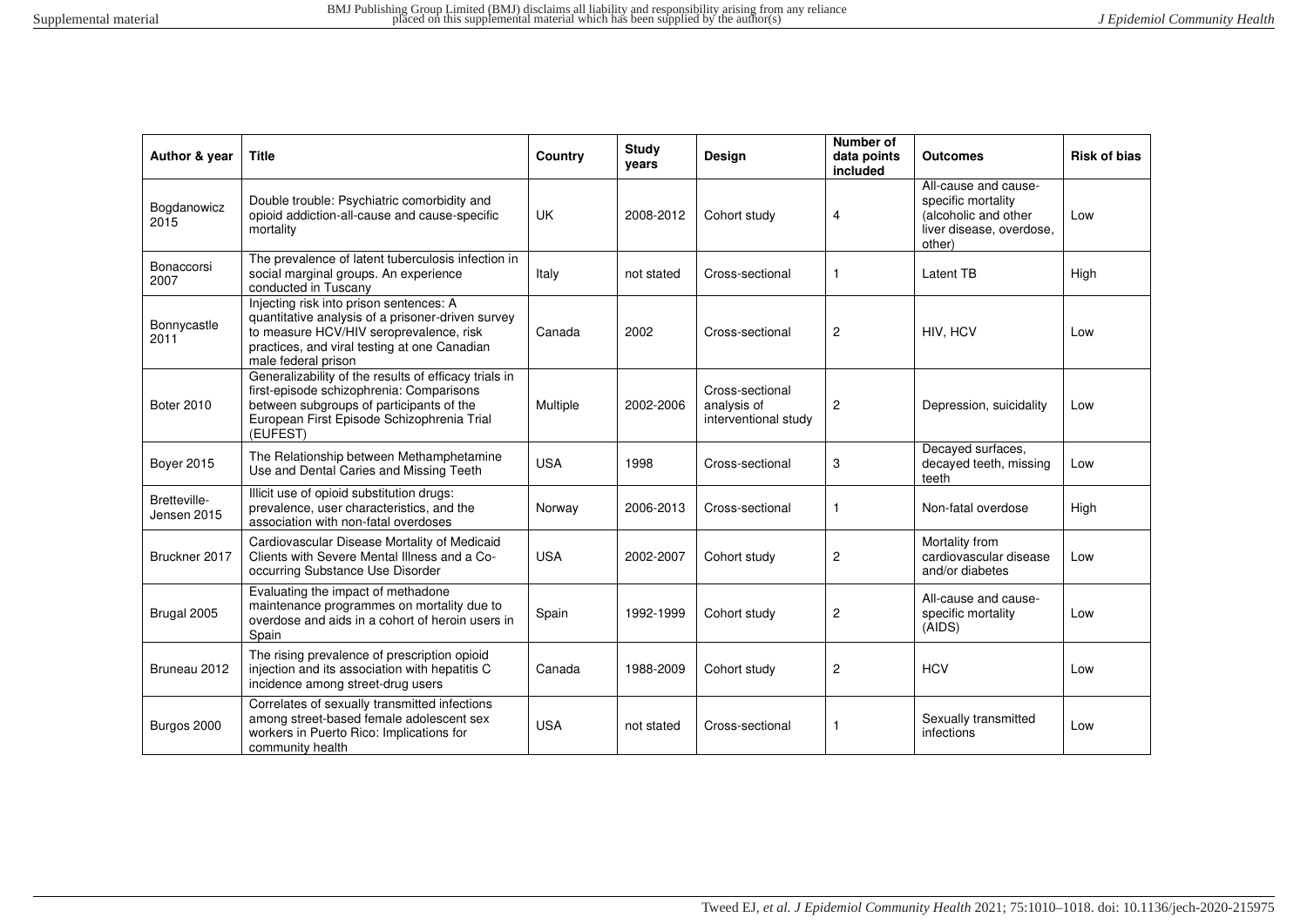| Author & year              | <b>Title</b>                                                                                                                                              | Country    | Study<br>vears | <b>Design</b>                                          | Number of<br>data points<br>included | <b>Outcomes</b>                                                                                                                                             | <b>Risk of bias</b> |
|----------------------------|-----------------------------------------------------------------------------------------------------------------------------------------------------------|------------|----------------|--------------------------------------------------------|--------------------------------------|-------------------------------------------------------------------------------------------------------------------------------------------------------------|---------------------|
| Burnette 2008              | Prevalence and health correlates of prostitution<br>among patients entering treatment for substance<br>use disorders                                      | <b>USA</b> | 1993-1995      | Cross-sectional                                        | 18                                   | Anxiety, circulatory<br>problems, depression,<br>HIV/AIDS, hepatitis,<br>suicide attempt,<br>neurological problems,<br>respiratory problems,<br><b>STDs</b> | Low                 |
| <b>Burt 2006</b>           | Recent condom use by arrested injection drug<br>users in King County, Washington, USA                                                                     | <b>USA</b> | 1998-2002      | Cross-sectional                                        | 2                                    | <b>HIV</b>                                                                                                                                                  | Low                 |
| Butler 1999                | Seroprevalence of markers for hepatitis B, C<br>and G in male and female prisoners--NSW,<br>1996                                                          | Australia  | 1996           | Cross-sectional                                        | 12                                   | HBV, HCV, HGV                                                                                                                                               | Low                 |
| Butler 2004                | Prisoners are at risk for hepatitis C transmission                                                                                                        | Australia  | 1996-2001      | Cohort study                                           | $\mathbf{1}$                         | <b>HCV</b>                                                                                                                                                  | Low                 |
| Butler 2007                | The 2004 Australian prison entrants' blood-<br>borne virus and risk behaviour survey                                                                      | Australia  | 2004           | Cross-sectional                                        | 4                                    | HIV, HBV, HCV<br>infection                                                                                                                                  | Low                 |
| <b>Butterfield</b><br>2004 | Racial differences in hepatitis B and hepatitis C<br>and associated risk behaviors in veterans with<br>severe mental illness                              | <b>USA</b> | 1998-2000      | Cross-sectional                                        | 8                                    | HBV, HCV                                                                                                                                                    | High                |
| Callander<br>2018          | Rising Chlamydia and Gonorrhoea Incidence<br>and Associated Risk Factors among Female<br>Sex Workers in Australia: A Retrospective<br><b>Cohort Study</b> | Australia  | 2009-2015      | Cohort study                                           | 8                                    | Chlamydia,<br>gonorrhoea, syphilis                                                                                                                          | Low                 |
| <b>Calvo 2017</b>          | Young people who use drugs engaged in harm<br>reduction programs in New York City: overdose<br>and other risks                                            | <b>USA</b> | 2014-2015      | Cross-sectional                                        | -1                                   | Overdose                                                                                                                                                    | Low                 |
| Calzavara<br>2007          | Prevalence of HIV and hepatitis C virus<br>infections among inmates of Ontario remand<br>facilities                                                       | Canada     | 2003-2004      | Cross-sectional                                        | 3                                    | HIV, HCV, HIV-HCV<br>coinfection                                                                                                                            | Low                 |
| Cardoso 2017               | Clinical outcomes in children and adolescents<br>with bipolar disorder and substance use disorder<br>comorbidity                                          | <b>USA</b> | 2003-2015      | Cross-sectional                                        | $\overline{c}$                       | Anxiety                                                                                                                                                     | High                |
| Carey 2016                 | Hepatitis C virus testing and treatment among<br>persons receiving buprenorphine in an office-<br>based program for opioid use disorders                  | <b>USA</b> | 2003-2013      | Cross-sectional                                        | 2                                    | <b>HCV</b>                                                                                                                                                  | Low                 |
| Carmel 2016                | Suicide risk and associated demographic and<br>clinical correlates among primary care patients<br>with recent drug use                                    | <b>USA</b> | 2009-2012      | Cross-sectional<br>analysis of<br>interventional study | 2                                    | Suicidal ideation or<br>attempt                                                                                                                             | High                |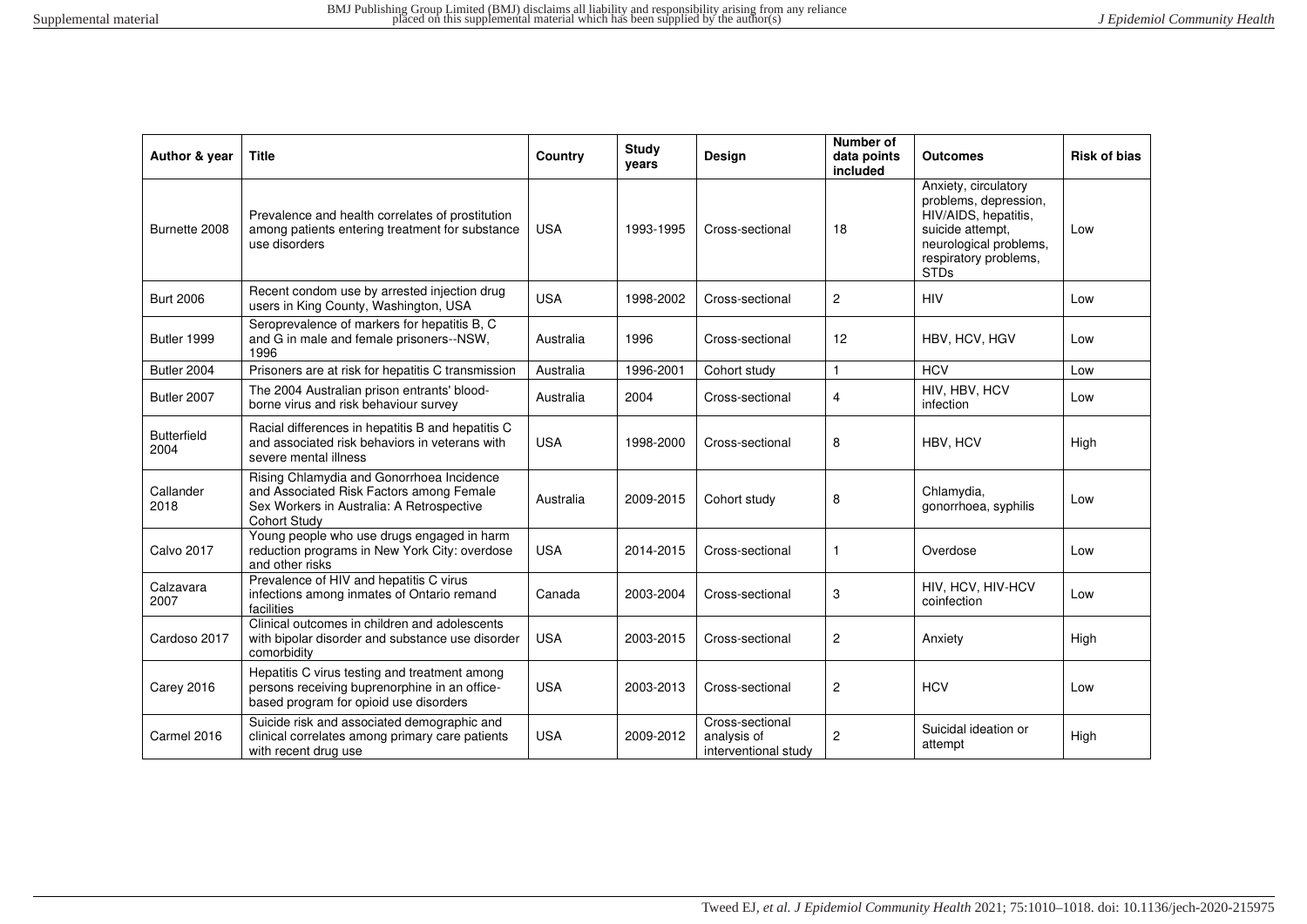| Author & year     | <b>Title</b>                                                                                                                                                            | Country    | <b>Study</b><br>years | <b>Design</b>                                  | Number of<br>data points<br>included | <b>Outcomes</b>                                                                    | <b>Risk of bias</b>                                                   |
|-------------------|-------------------------------------------------------------------------------------------------------------------------------------------------------------------------|------------|-----------------------|------------------------------------------------|--------------------------------------|------------------------------------------------------------------------------------|-----------------------------------------------------------------------|
| Carpenter<br>1999 | Prevalence of HIV-1 among recent arrestees in<br>Los Angeles County, California: serial cross-<br>sectional study, 1991-1995                                            | <b>USA</b> | 1991-1995             | Cross-sectional                                | 3                                    | <b>HIV</b>                                                                         | High                                                                  |
| <b>Carr 2009</b>  | Sociodemographic and clinical characteristics of<br>patients presenting with first-episode psychosis<br>and concurrent substance misuse                                 | Canada     | 1996-2005             | Cross-sectional<br>analysis of cohort<br>study | 2                                    | Anxiety, depression                                                                | Low                                                                   |
| Carra 2016        | Psychosocial functioning, quality of life and<br>clinical correlates of comorbid alcohol and drug<br>dependence syndromes in people with<br>schizophrenia across Europe | Multiple   | not stated            | Cross-sectional<br>analysis of cohort<br>study | 3                                    | Quality of life                                                                    | Low                                                                   |
| <b>Caton 2013</b> | Rates and correlates of HIV and STI infection<br>among homeless women                                                                                                   | <b>USA</b> | 2007-2008             | Cross-sectional                                | $\overline{2}$                       | HIV/STI                                                                            | Low                                                                   |
| Cavanaugh<br>2010 | Sexually transmitted infections among pregnant<br>heroin- or cocaine-addicted women in treatment:<br>the significance of psychiatric co-morbidity and<br>sex trade      | <b>USA</b> | 2006-2008             | Cross-sectional                                | 1                                    | STI (gonorrhoea,<br>syphilis, chlamydia,<br>herpes, genital warts,<br>trichomonas) | High                                                                  |
| Chafetz 2005      | The poor general health of the severely mentally<br>ill: impact of schizophrenic diagnosis                                                                              | <b>USA</b> | 1997-2001             | Cross-sectional                                | 2                                    | Diabetes.<br>emphysema/COPD                                                        | Low                                                                   |
| Chahua 2013       | Non-fatal opioid overdose and major depression<br>among street-recruited young heroin users                                                                             | Spain      | 2002-2005             | Cross-sectional<br>analysis of cohort<br>study | $\overline{2}$                       | Non-fatal overdose                                                                 | Low                                                                   |
| Chahua 2015       | Quality of life in a community sample of young<br>cocaine and/or heroin users: the role of mental<br>disorders                                                          | Spain      | 2001-2006             | Cross-sectional<br>analysis of cohort<br>study | 3                                    | Health-related quality of<br>life                                                  | 2 datapoints<br>scored as<br>low: 1<br>datapoint<br>scored as<br>high |
| Chambers<br>2014  | Factors associated with poor mental health<br>status among homeless women with and without<br>dependent children                                                        | Canada     | 2004-2005             | Cross-sectional                                | $\overline{c}$                       | Mental health problem,<br>mental HRQoL                                             | Low                                                                   |
| Champion<br>2004  | Incidence of hepatitis C virus infection and<br>associated risk factors among Scottish prison<br>inmates                                                                | UK         | 1999-2000             | Cohort study                                   | $\mathbf{1}$                         | <b>HCV</b>                                                                         | Low                                                                   |
| <b>Chang 2015</b> | Substance use disorders, psychiatric disorders,<br>and mortality after release from prison: a<br>nationwide longitudinal cohort study                                   | Sweden     | 2000-2009             | Cross-sectional<br>analysis of cohort<br>study | 8                                    | All-cause and cause-<br>specific mortality<br>(external cause)                     | Low                                                                   |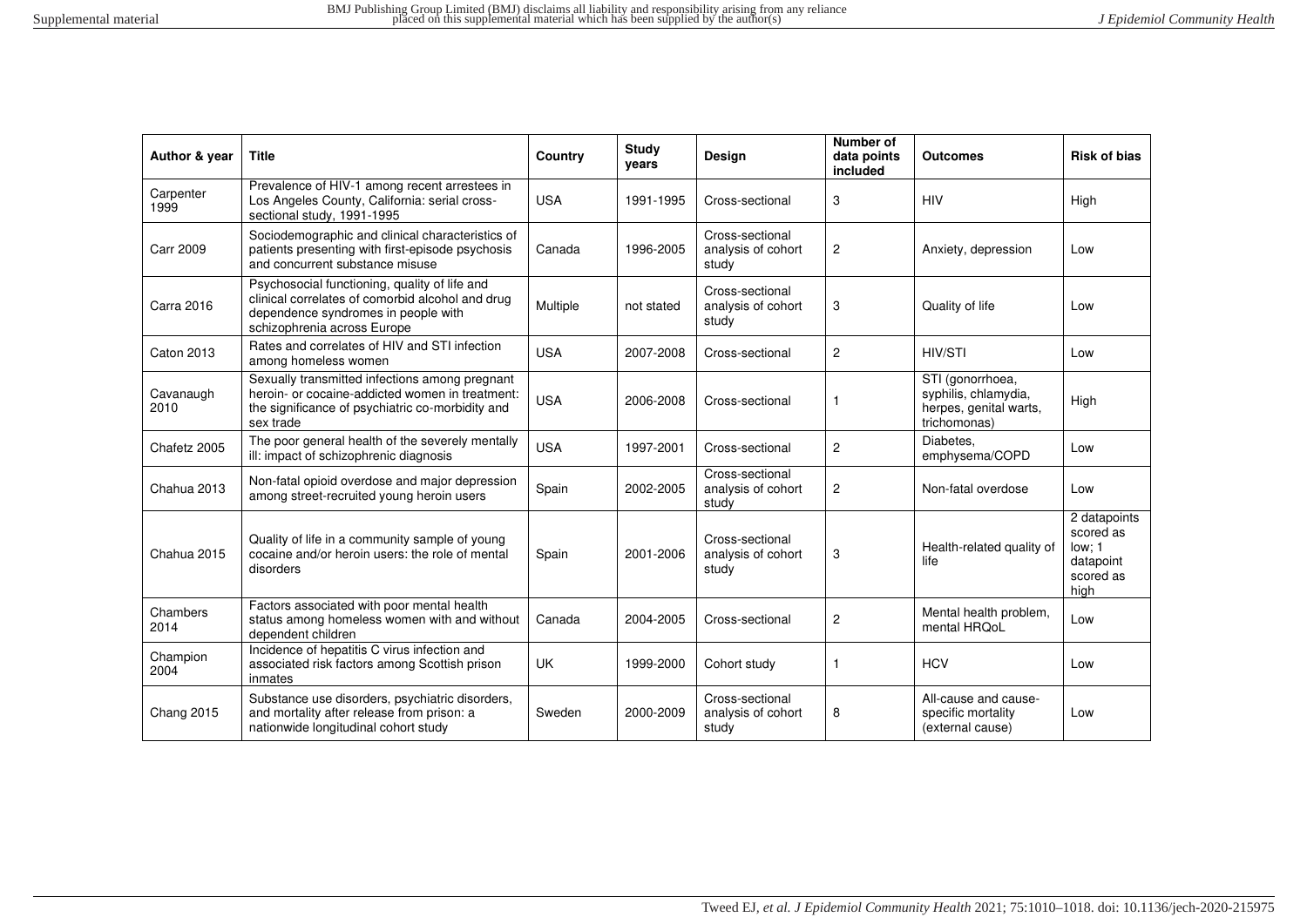| Author & year       | <b>Title</b>                                                                                                                                              | Country    | Study<br>years | Design          | Number of<br>data points<br>included | <b>Outcomes</b>                                                                                                                                                                                                                                                                                                                                       | <b>Risk of bias</b>                                      |
|---------------------|-----------------------------------------------------------------------------------------------------------------------------------------------------------|------------|----------------|-----------------|--------------------------------------|-------------------------------------------------------------------------------------------------------------------------------------------------------------------------------------------------------------------------------------------------------------------------------------------------------------------------------------------------------|----------------------------------------------------------|
| <b>Chang 2015</b>   | Prevalence and risk factors for suicidal behavior<br>in young people presenting with first-episode<br>psychosis in Hong Kong: a 3-year follow-up<br>study | Hong Kong  | 2001-2003      | Cohort study    |                                      | Attempted or<br>completed suicide                                                                                                                                                                                                                                                                                                                     | High                                                     |
| Chapman<br>2005     | Factors associated with suicide attempts in<br>female inmates: the hegemony of hopelessness                                                               | Canada     | not stated     | Cross-sectional |                                      | Attempted suicide                                                                                                                                                                                                                                                                                                                                     | High                                                     |
| Chapman<br>2007     | The role of antisocial and borderline personality<br>features in substance depenence among<br>incarcerated females                                        | Canada     | not stated     | Cross-sectional | $\overline{c}$                       | Antisocial personality<br>disorder, borderline<br>personality disorder                                                                                                                                                                                                                                                                                | High                                                     |
| Chen 1999           | Psychiatric co-morbidity among male heroin<br>addicts: differences between hospital and<br>incarcerated subjects in Taiwan                                | Taiwan     | 1994-1996      | Cross-sectional | 13                                   | Alcohol dependence,<br>antisocial personality<br>disorder, conversion<br>disorder, cyclothymia,<br>dysthymia, generalised<br>anxiety disorder,<br>hypochondriacal<br>disorder, major<br>depression, obsessive<br>compulsive disorder,<br>panic disorder.<br>paranoid personality<br>disorder, other<br>personality disorder,<br>somatisation disorder | High                                                     |
| Chmielewski<br>2007 | Presence of Bartonella spp. In various human<br>populations                                                                                               | Poland     | Not stated     | Cross-sectional | 1                                    | Bartonella henselae<br>infection                                                                                                                                                                                                                                                                                                                      | High                                                     |
| Christensen<br>2000 | Prevalence and incidence of bloodborne viral<br>infections among Danish prisoners                                                                         | Denmark    | 1996-1997      | Cohort study    | 11                                   | HAV, HBV, HCV, HDV,<br>HIV, HTLV                                                                                                                                                                                                                                                                                                                      | 3 datapoints<br>scored as<br>low. 8<br>scored as<br>high |
| Christensen<br>2002 | High prevalence of hepatitis E antibodies among<br>Danish prisoners and drug users                                                                        | Denmark    | not stated     | Cross-sectional | $\overline{c}$                       | Anti-HEV positive                                                                                                                                                                                                                                                                                                                                     | Low                                                      |
| Cohan 2006          | Sex worker health: San Francisco style                                                                                                                    | <b>USA</b> | 1999-2004      | Cross-sectional | 2                                    | Sexually transmitted<br>infections                                                                                                                                                                                                                                                                                                                    | High                                                     |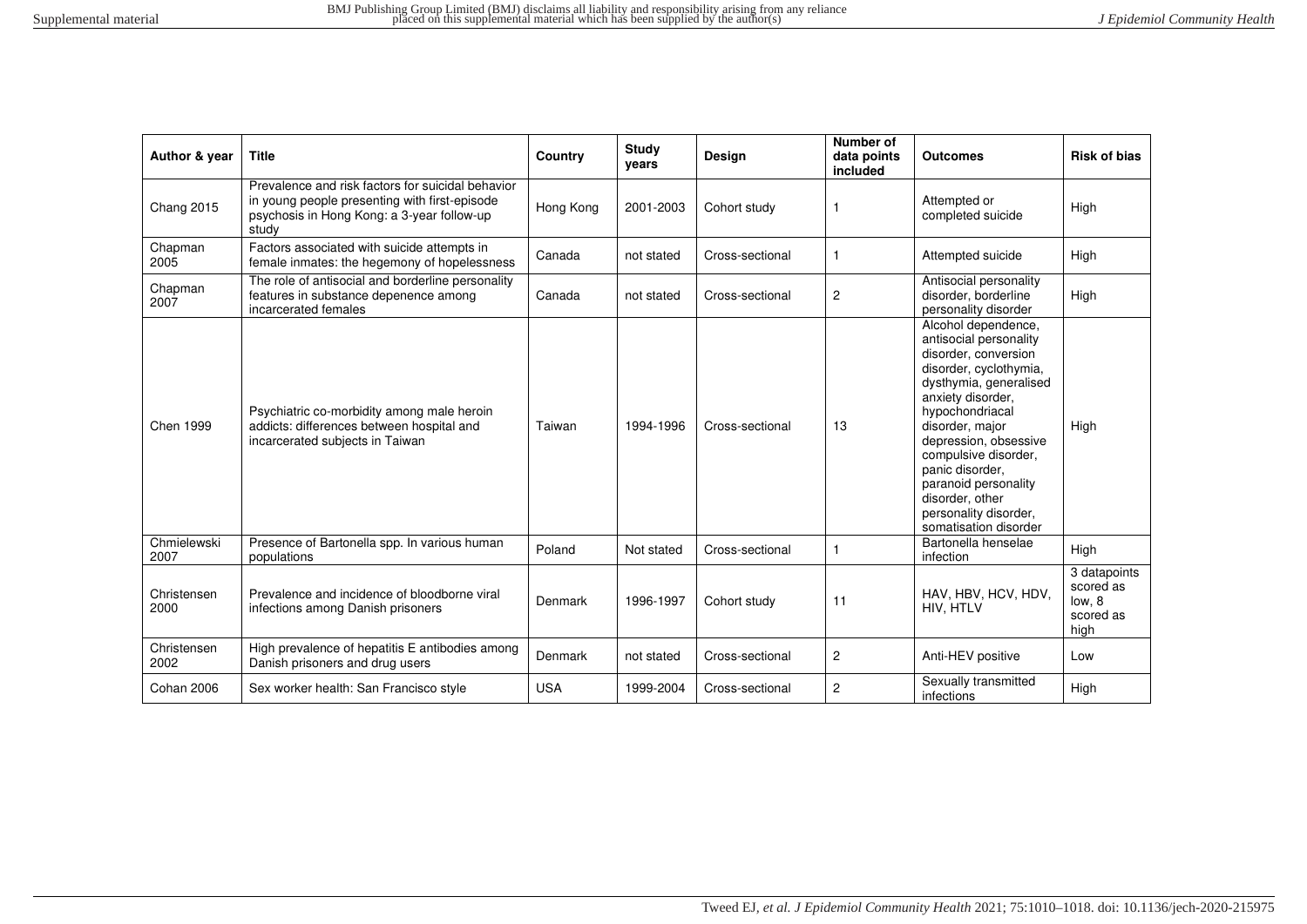| Author & year     | <b>Title</b>                                                                                                                                               | Country    | Study<br>years                                            | Design                                                 | Number of<br>data points<br>included | <b>Outcomes</b>                                                                                                                                                                                                                                                                                                                                  | <b>Risk of bias</b>                                                  |
|-------------------|------------------------------------------------------------------------------------------------------------------------------------------------------------|------------|-----------------------------------------------------------|--------------------------------------------------------|--------------------------------------|--------------------------------------------------------------------------------------------------------------------------------------------------------------------------------------------------------------------------------------------------------------------------------------------------------------------------------------------------|----------------------------------------------------------------------|
| <b>Coid 2011</b>  | Prisoners with psychosis in England and Wales:<br>diversion to psychiatric inpatient services?                                                             | <b>UK</b>  | 1997<br>(prisons)<br>only; other<br>survey not<br>stated) | Cross-sectional                                        | 12                                   | Alcohol dependence,<br>antisocial personality<br>disorder, borderline<br>personality disorder,<br>depressive disorders.<br>lifetime suicide attempt.<br>narcisstic personality<br>disorder, obsessive<br>compulsive personality<br>disorder, paranoid<br>personality disorder,<br>schizotypal personality<br>disorder, serious<br>injury/assault | Low                                                                  |
| Commander<br>2001 | A comparison of the needs of homeless and<br>neverhomeless patients with psychotic disorders                                                               | <b>UK</b>  | not stated                                                | Cross-sectional                                        | $\mathbf{1}$                         | Alcohol problem                                                                                                                                                                                                                                                                                                                                  | High                                                                 |
| Comtois 2004      | Clinicians' assessments of bipolar disorder and<br>substance abuse as predictors of suicidal<br>behavior in acutely hospitalized psychiatric<br>inpatients | <b>USA</b> | 1996-2003                                                 | Cross-sectional                                        | 3                                    | Suicide attempt                                                                                                                                                                                                                                                                                                                                  | Low                                                                  |
| Cook 2001         | Predictors of hepatitis B and C infection in<br>injecting drug users both in and out of drug<br>treatment                                                  | <b>UK</b>  | 1997-1999                                                 | Cross-sectional                                        | 2                                    | HBV, HCV                                                                                                                                                                                                                                                                                                                                         | High                                                                 |
| Cooper 1999       | Neurocognitive deficits in the dually diagnosed<br>with schizophrenia and cocaine abuse                                                                    | <b>USA</b> | not stated                                                | Cross-sectional<br>analysis of<br>interventional study | 1                                    | Depression                                                                                                                                                                                                                                                                                                                                       | High                                                                 |
| Cornford 2011     | Deep vein thromboses in users of opioid drugs:<br>incidence, prevalence and risk factors                                                                   | <b>UK</b>  | 2009                                                      | Cross-sectional                                        | $\mathbf{1}$                         | Deep vein thrombosis                                                                                                                                                                                                                                                                                                                             | High                                                                 |
| Cotton 2012       | Depressive symptoms in first episode<br>schizophrenia spectrum disorder                                                                                    | Australia  | 1998-2000                                                 | Cohort study                                           | $\overline{4}$                       | Moderate to severe<br>depression, persistent<br>depression                                                                                                                                                                                                                                                                                       | High                                                                 |
| Craine 2009       | Incidence of hepatitis C in drug injectors: the<br>role of homelessness, opiate substitution<br>treatment, equipment sharing, and community<br>size        | <b>UK</b>  | not stated                                                | Cohort study                                           | $\overline{2}$                       | <b>HCV</b>                                                                                                                                                                                                                                                                                                                                       | 1 datapoint<br>scored as<br>low: 1<br>datapoint<br>scored as<br>high |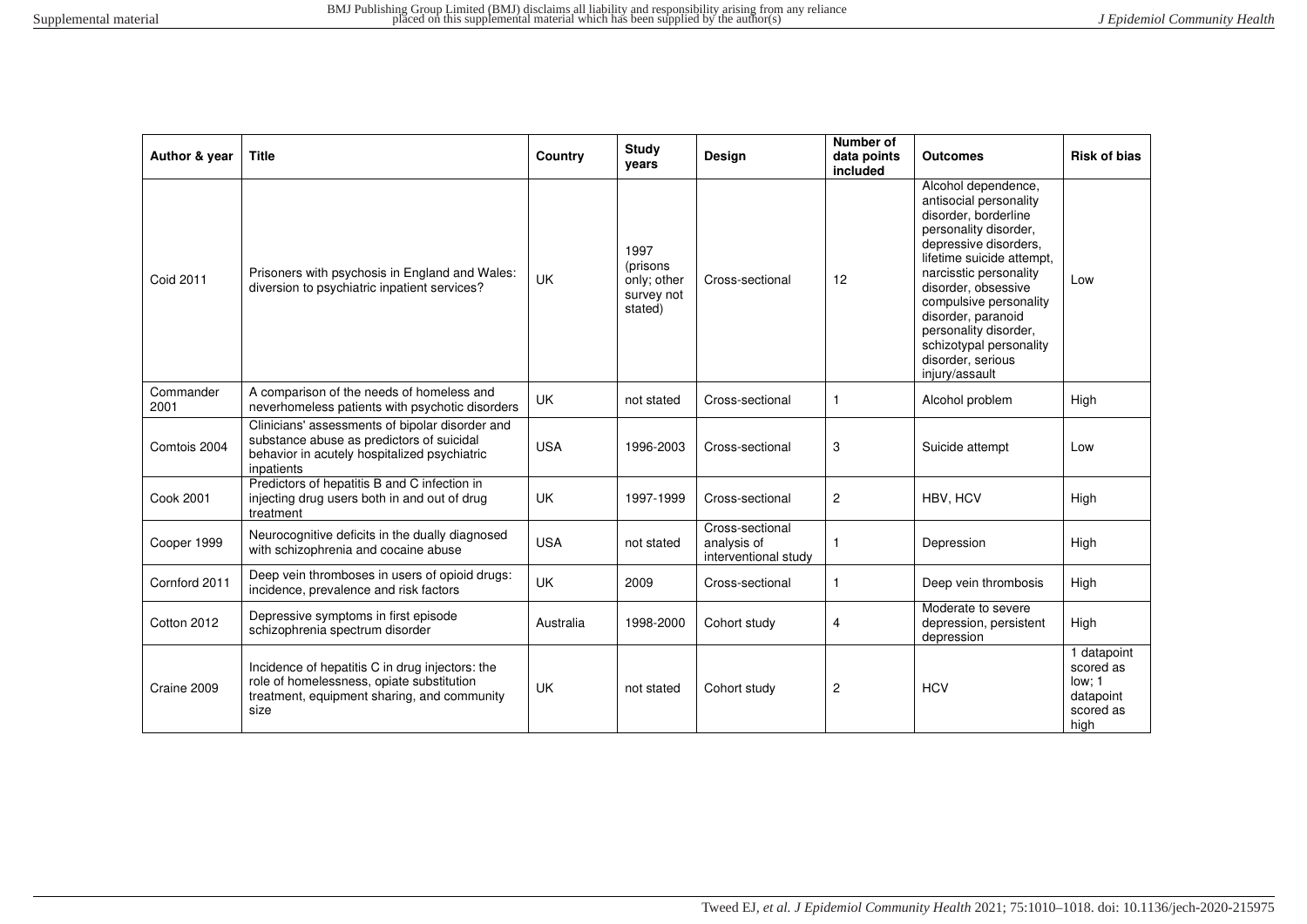| Author & year     | <b>Title</b>                                                                                                                                                                                                   | Country    | <b>Study</b><br>vears | <b>Design</b>                                  | <b>Number of</b><br>data points<br>included | <b>Outcomes</b>                                                                                                                                                                                                                                 | <b>Risk of bias</b>                                                  |
|-------------------|----------------------------------------------------------------------------------------------------------------------------------------------------------------------------------------------------------------|------------|-----------------------|------------------------------------------------|---------------------------------------------|-------------------------------------------------------------------------------------------------------------------------------------------------------------------------------------------------------------------------------------------------|----------------------------------------------------------------------|
| Croxford 2015     | Sex work amongst people who inject drugs in<br>England, Wales and Northern Ireland: findings<br>from a National Survey of Health Harms and<br><b>Behaviours</b>                                                | <b>UK</b>  | 2011                  | Cross-sectional                                | 6                                           | HBV, HCV, HIV                                                                                                                                                                                                                                   | Low                                                                  |
| Cuddeback<br>2010 | General Medical Problems of Incarcerated<br>Persons With Severeand Persistent Mental<br>Illness: A Population-Based Study                                                                                      | <b>USA</b> | 1999-2003             | Cohort study                                   | 13                                          | Blood disorder, cancer,<br>circulatory system,<br>digestive system,<br>endocrine disorder,<br>infectious disease.<br>injury, multiple health<br>problems.<br>musculoskeletal<br>system, nervous<br>system, respiratory<br>system, skin disorder | Low                                                                  |
| Cullen 2014       | Factors associated with recently acquired<br>hepatitis C virus infection in people who inject<br>drugs in England, Wales and Northern Ireland:<br>new findings from an unlinked anonymous<br>monitoring survey | <b>UK</b>  | 2011                  | Cross-sectional                                | $\overline{c}$                              | <b>HCV</b>                                                                                                                                                                                                                                      | 1 datapoint<br>scored as<br>low: 1<br>datapoint<br>scored as<br>high |
| <b>Cuomo 2008</b> | Aggression, impulsivity, personality traits, and<br>childhood trauma<br>of prisonerswith substance abuse and addiction                                                                                         | Italy      | not stated            | Cross-sectional                                | $\mathbf{1}$                                | Suicide attempt                                                                                                                                                                                                                                 | Low                                                                  |
| Dahlman 2017      | Physical pain is common and associated with<br>nonmedical prescription opioid use among<br>people who inject drugs                                                                                             | <b>USA</b> | 2011-2013             | Cross-sectional                                | 1                                           | Pain                                                                                                                                                                                                                                            | Low                                                                  |
| Daigre 2017       | The role of dual diagnosis in health-related<br>quality of life among treatment-seeking patients<br>in Spain                                                                                                   | Spain      | 2006-2016             | Cross-sectional                                | $\overline{2}$                              | Mental and physical<br><b>HRQoL</b>                                                                                                                                                                                                             | High                                                                 |
| Dalton 2003       | Suicide risk in bipolar patients: The role of co-<br>morbid substance use disorders                                                                                                                            | Canada     | not stated            | Cross-sectional                                | $\mathbf{1}$                                | Suicide attempt                                                                                                                                                                                                                                 | High                                                                 |
| Darke 2004        | Attempted suicide among injecting and<br>noninjecting cocaine users in Sydney, Australia                                                                                                                       | Australia  | 2002-2003             | Cross-sectional                                | $\mathbf{1}$                                | Suicide attempt                                                                                                                                                                                                                                 | High                                                                 |
| Dausey 2003       | Psychiatric comorbidity and the prevalence of<br>HIV infection in a sample of patients in treatment<br>for substance abuse                                                                                     | <b>USA</b> | 1992-1997             | Cross-sectional<br>analysis of cohort<br>study | 1                                           | <b>HIV</b>                                                                                                                                                                                                                                      | High                                                                 |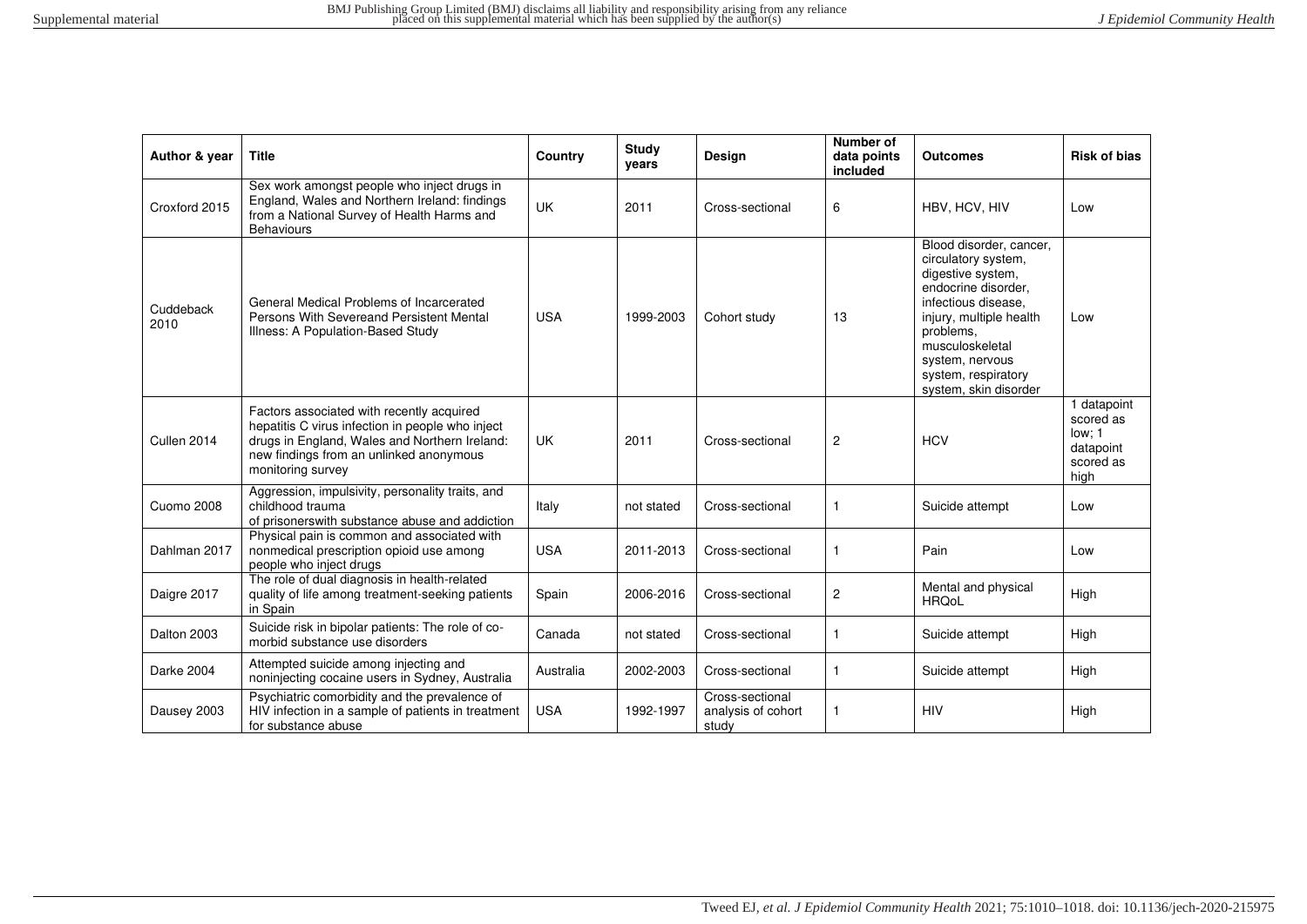| Author & year        | <b>Title</b>                                                                                                                                  | Country    | <b>Study</b><br>vears | <b>Design</b>                                  | Number of<br>data points<br>included | <b>Outcomes</b>                                                                                                                                                                    | <b>Risk of bias</b> |
|----------------------|-----------------------------------------------------------------------------------------------------------------------------------------------|------------|-----------------------|------------------------------------------------|--------------------------------------|------------------------------------------------------------------------------------------------------------------------------------------------------------------------------------|---------------------|
| Davstad 2009         | An 18-year follow-up of patients admitted to<br>methadone treatment for the first time                                                        | Sweden     | 1989-2003             | Cohort study                                   | $\mathbf{1}$                         | All-cause mortality                                                                                                                                                                | Low                 |
| de la Fuente<br>2006 | HTLV infection among injection and non-<br>injection heroin users in Spain: prevalence and<br>correlates                                      | Spain      | 2001-2003             | Cross-sectional<br>analysis of cohort<br>study | $\overline{c}$                       | HTLV-2 infection                                                                                                                                                                   | Low                 |
| de la Hova<br>2011   | Hepatitis C and B prevalence in Spanish prisons                                                                                               | Spain      | 2008                  | Cross-sectional                                | $\overline{2}$                       | HBV, HCV                                                                                                                                                                           | Low                 |
| Delahanty<br>2001    | Differences in rates of depression in<br>schizophrenia by race                                                                                | <b>USA</b> | 1988-1990             | Cross-sectional                                | $\mathbf{1}$                         | Quality of life                                                                                                                                                                    | High                |
| Dias 2015            | Risk-taking behaviours and HIV infection among<br>sex workers in Portugal: results from a cross-<br>sectional survey                          | Portugal   | 2011                  | Cross-sectional                                | -1                                   | <b>HIV</b>                                                                                                                                                                         | Low                 |
| Dibben 2011          | Differences in 5-year survival after a 'homeless'<br>or 'housed' drugs-related hospital admission: a<br>study of 15--30-year olds in Scotland | <b>UK</b>  | 1986-2001             | Cohort study                                   | $\mathbf{1}$                         | All-cause mortality                                                                                                                                                                | High                |
| Dickey 2000          | Schizophrenia, substance use disorders and<br>medical co-morbidity                                                                            | <b>USA</b> | 1994                  | Cross-sectional                                | 9                                    | Acute respiratory<br>disease, asthma,<br>diabetes.<br>gastrointestinal<br>disease, heart disease,<br>hypertension, skin<br>infections.<br>injury/poisoning.<br>malignant neoplasms | Low                 |
| Dickey 2002          | Medical morbidity, mental illness, and substance<br>use disorders                                                                             | <b>USA</b> | 1997-1998             | Cross-sectional                                | 8                                    | Acute respiratory<br>disease, asthma,<br>diabetes.<br>gastrointestinal<br>disease, heart disease,<br>hypertension, skin<br>infections.<br>injury/poisoning,<br>malignant neoplasms | Low                 |
| Dickey 2004          | Externally caused deaths for adults with<br>substance use and mental disorders                                                                | <b>USA</b> | 1997-1998             | Cohort study                                   | $\overline{2}$                       | Injury death                                                                                                                                                                       | Low                 |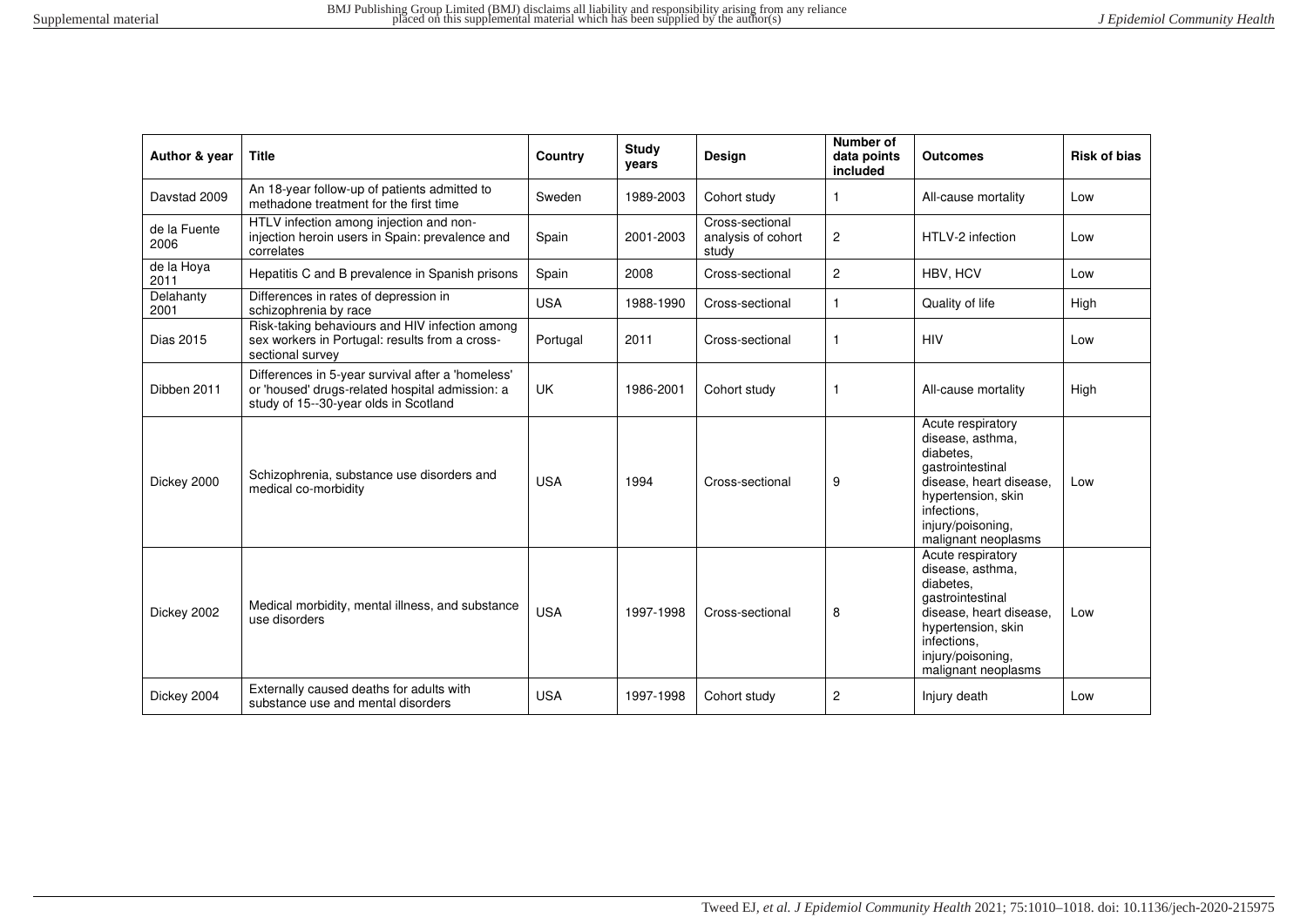| Author & year              | <b>Title</b>                                                                                                                                                                          | Country     | <b>Study</b><br>vears | Design                                                | Number of<br>data points<br>included | Outcomes                                                                                                    | <b>Risk of bias</b> |
|----------------------------|---------------------------------------------------------------------------------------------------------------------------------------------------------------------------------------|-------------|-----------------------|-------------------------------------------------------|--------------------------------------|-------------------------------------------------------------------------------------------------------------|---------------------|
| Dickson-<br>Spillman 2016  | Rates of HIV and Hepatitis Infections in Clients<br>Entering Heroin-Assisted Treatment between<br>2003 and 2013 and Risk Factors for Hepatitis C<br>Infection                         | Switzerland | 2003-2013             | Cross-sectional                                       | $\mathbf{1}$                         | <b>HCV</b>                                                                                                  | Low                 |
| Doran 2018                 | Substance use and homelessness among<br>emergency department patients                                                                                                                 | <b>USA</b>  | 2016-2017             | Cross-sectional<br>analysis of cohort<br>study        | $\overline{c}$                       | Opioid overdose                                                                                             | High                |
| <b>Duffy 2006</b>          | Psychiatric morbidity in the male sentenced Irish<br>prisons population                                                                                                               | Ireland     | 2001                  | Cross-sectional                                       | 1                                    | Deliberate self-harm                                                                                        | Low                 |
| Dumais 2010                | Clinical and sociodemographic profiles of male<br>inmates with severe mental illness: a<br>comparison with voluntarily and involuntarily<br>hospitalized patients                     | Canada      | 1991-2003             | Cross-sectional                                       | 4                                    | Alcohol problem,<br>antisocial personality<br>disorder, anxiety<br>disorder, alcohol abuse<br>or dependence | High                |
| Dumais 2014                | Clinical characteristics and service use of<br>incarcerated males with severe mental<br>disorders: a comparative case-control study with<br>patients found not criminally responsible | Canada      | 1998-2003             | Cross-sectional<br>analysis of case-<br>control study | $\overline{c}$                       | Alcohol abuse or<br>dependence, suicide<br>attempt                                                          | High                |
| Enguelberg-<br>Gabbay 2016 | Methadone treatment, bruxism, and<br>temporomandibular disorders among male<br>prisoners                                                                                              | Israel      | not stated            | Cross-sectional                                       | $\overline{c}$                       | Awake bruxism, sleep<br>bruxism                                                                             | High                |
| Epperson<br>2008           | Increased HIV risk associated with criminal<br>justice involvement among men on methadone                                                                                             | <b>USA</b>  | not stated            | Cross-sectional<br>analysis of cohort<br>study        | 1                                    | <b>HIV</b>                                                                                                  | High                |
| Erlangsen<br>2012          | Schizophrenia--a predictor of suicide during the<br>second half of life?                                                                                                              | Denmark     | 1990-2006             | Cohort study                                          | 2                                    | Suicide mortality                                                                                           | Low                 |
| Essock 2003                | Risk factors for HIV, hepatitis B, and hepatitis C<br>among persons with severe mental illness                                                                                        | <b>USA</b>  | 1997-1998             | Cross-sectional                                       | 6                                    | HBV, HCV, HIV                                                                                               | High                |
| Estebanez<br>1998          | A demographic and health survey of Spanish<br>female sex workers                                                                                                                      | Spain       | 1989-1991             | Cross-sectional                                       | 4                                    | <b>HIV</b>                                                                                                  | Low                 |
| Estebanez<br>2000          | Women, drugs and HIV/AIDS: Results of a<br>multicenter European study                                                                                                                 | Multiple    | 1995                  | Cross-sectional                                       | 3                                    | <b>HIV</b>                                                                                                  | Low                 |
| Estebanez<br>2001          | Determinants of HIV prevalence amongst female<br><b>IDU</b> in Madrid                                                                                                                 | Spain       | 1995-1996             | Cross-sectional                                       | 3                                    | <b>HIV</b>                                                                                                  | Low                 |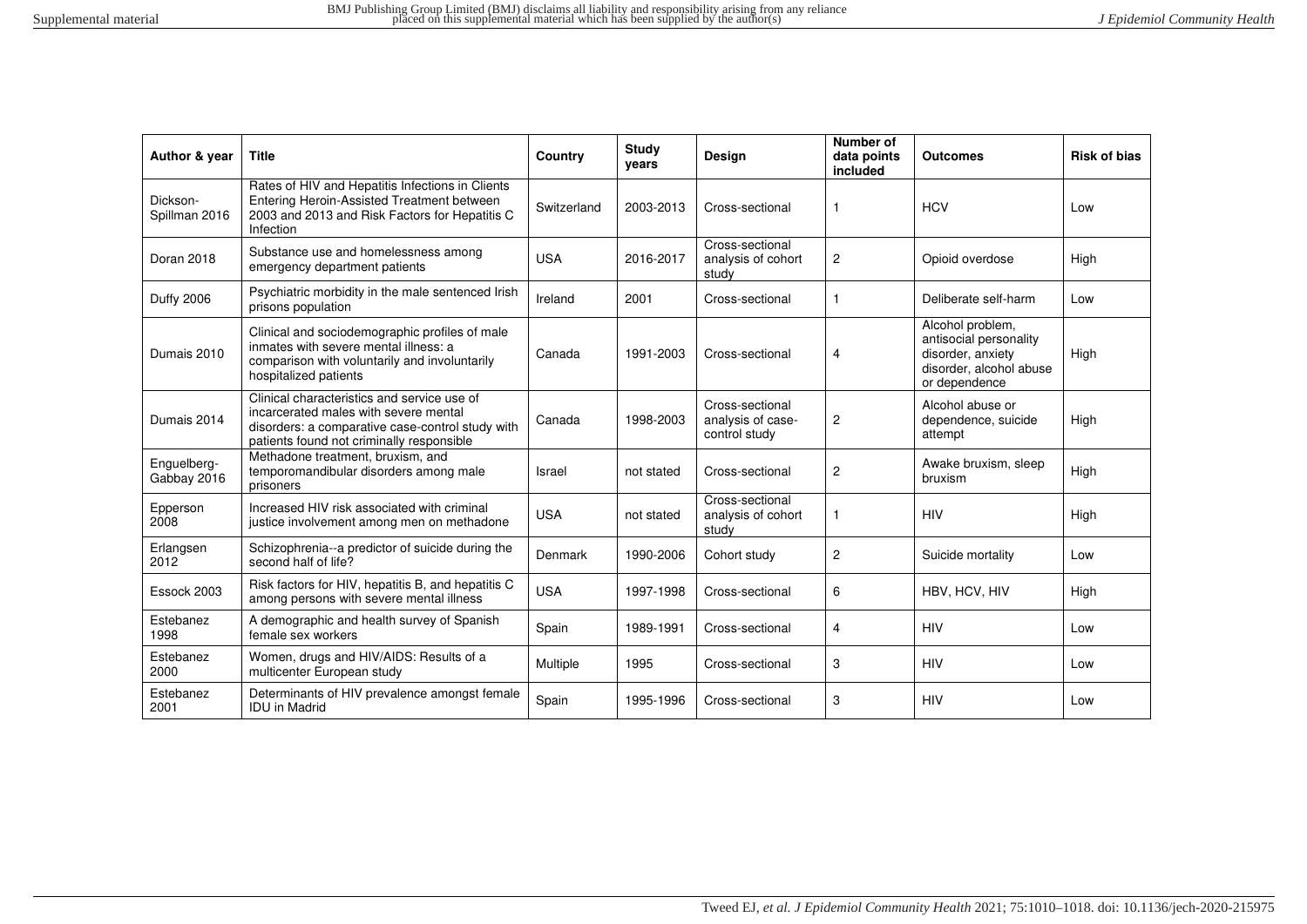| Author & year          | <b>Title</b>                                                                                                                                                                                           | Country    | <b>Study</b><br>vears | Design                                         | Number of<br>data points<br>included | <b>Outcomes</b>                                                                                                                            | <b>Risk of bias</b> |
|------------------------|--------------------------------------------------------------------------------------------------------------------------------------------------------------------------------------------------------|------------|-----------------------|------------------------------------------------|--------------------------------------|--------------------------------------------------------------------------------------------------------------------------------------------|---------------------|
| <b>Evans 2015</b>      | Heterogeneity of Mental Health Service<br>Utilization and High Mental Health Service Use<br>Among Women Eight Years After Initiating<br>Substance Use Disorder Treatment                               | <b>USA</b> | 2000-2002             | Cross-sectional<br>analysis of cohort<br>study | 4                                    | Suicidal ideation or<br>attempt                                                                                                            | Low                 |
| Fairbairn 2008         | Crystal methamphetamine use associated with<br>non-fatal overdose among a cohort of injection<br>drug users in Vancouver                                                                               | Canada     | 1996-2005             | Cohort study                                   | 1                                    | Non-fatal overdose                                                                                                                         | High                |
| Falster 2009           | Hepatitis C virus acquisition among injecting<br>drug users: A cohort analysis of a national<br>repeated cross-sectional survey of needle and<br>syringe program attendees in Australia, 1995-<br>2004 | Australia  | 1995-2004             | Cross-sectional                                | 1                                    | <b>HCV</b>                                                                                                                                 | Low                 |
| Feng 2012              | Prevalence and knowledge of sexual transmitted<br>infections, drug abuse, and AIDS among male<br>inmates in a Taiwan prison                                                                            | Taiwan     | 2008                  | Cross-sectional                                | 9                                    | Cellulitis, condyloma<br>acuminata, diabetes<br>mellitus, gonorrhoea,<br>HBV, HCV, herpes<br>simplex urethritis,<br>hypertension, syphilis | High                |
| Feodor<br>Nilsson 2014 | Suicide and unintentional injury mortality among<br>homeless people: a Danish nationwide register-<br>based cohort study                                                                               | Denmark    | 1999-2008             | Cohort study                                   | 23                                   | Suicide mortality,<br>unintentional injury<br>mortality                                                                                    | Low                 |
| Fickenscher<br>2001    | Women behind bars: health needs of inmates in<br>a county jail                                                                                                                                         | <b>USA</b> | 1999                  | Cross-sectional                                | 2                                    | Fair/poor self-rated<br>heatlh                                                                                                             | Low                 |
| Finseth 2012           | Risk factors related to lifetime suicide attempts<br>in acutely admitted bipolar disorder inpatients                                                                                                   | Norway     | 2002-2009             | Cross-sectional                                | 1                                    | Suicide attempt                                                                                                                            | Low                 |
| Firestone Cruz<br>2007 | Prevalence and associated factors of hepatitis C<br>infection (HCV) in a multi-site Canadian<br>population of illicit opioid and other drug users<br>(OPICAN)                                          | Canada     | 2002                  | Cross-sectional                                | 2                                    | <b>HCV</b>                                                                                                                                 | Low                 |
| <b>Folch 2016</b>      | High Prevalence and Incidence of HIV and HCV<br>Among New Injecting Drug Users With a Large<br>Proportion of Migrants--Is Prevention Failing?                                                          | Spain      | 2010-2011             | Cross-sectional                                | 12                                   | HCV, HIV                                                                                                                                   | Low                 |
| <b>Ford 2000</b>       | HIV, hepatitis C and risk behaviour in a<br>Canadian medium-security federal penitentiary.<br>Queen's University HIV Prison Study Group                                                                | Canada     | 1998                  | Cross-sectional                                |                                      | <b>HCV</b>                                                                                                                                 | High                |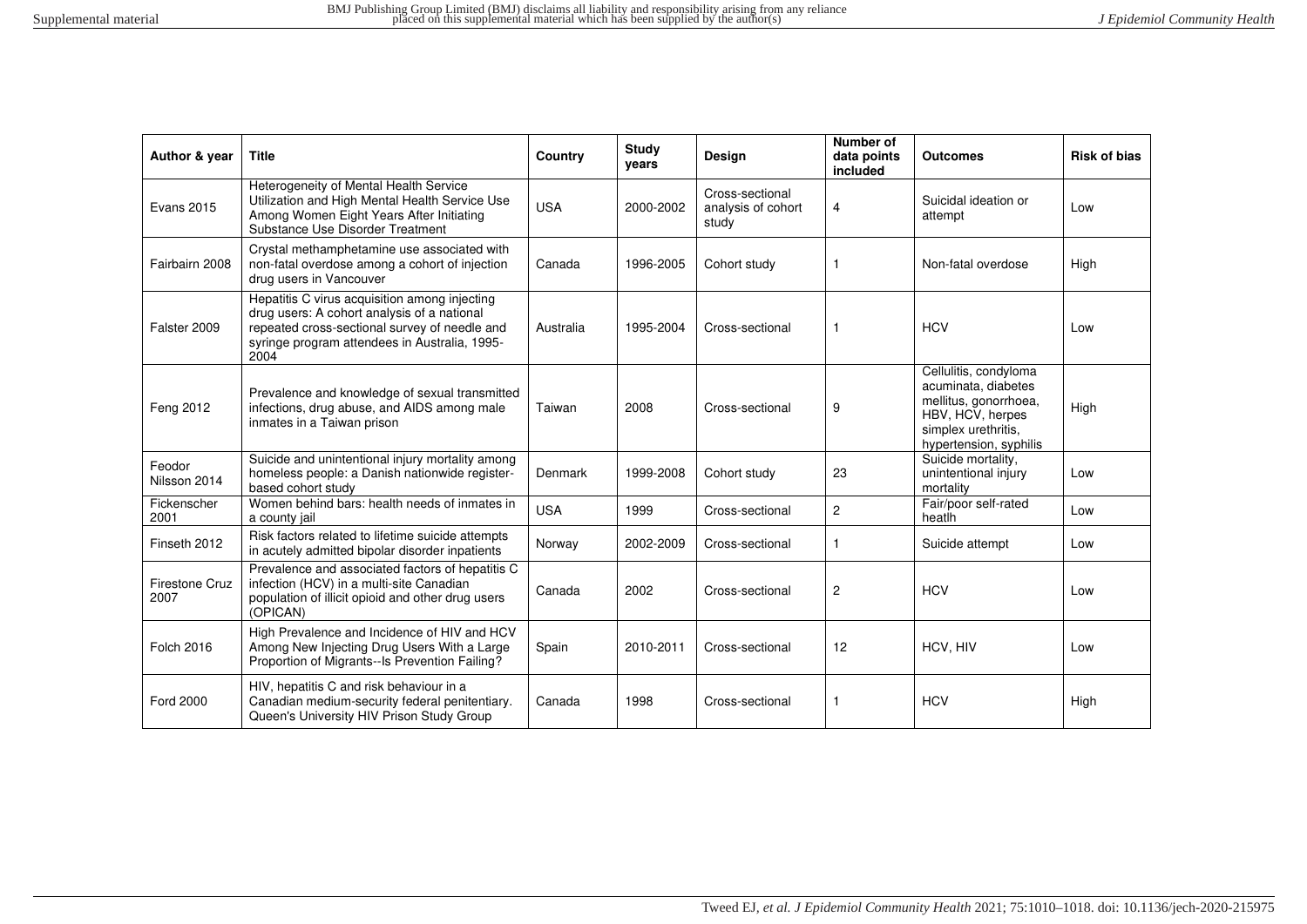| Author & year           | <b>Title</b>                                                                                                                                            | Country    | <b>Study</b><br>years | Design             | Number of<br>data points<br>included | <b>Outcomes</b>                                                                                                                                               | <b>Risk of bias</b> |
|-------------------------|---------------------------------------------------------------------------------------------------------------------------------------------------------|------------|-----------------------|--------------------|--------------------------------------|---------------------------------------------------------------------------------------------------------------------------------------------------------------|---------------------|
| Fowler 1998             | Patterns of current and lifetime substance use in<br>schizophrenia                                                                                      | Australia  | not stated            | Cross-sectional    | 2                                    | Suicide attempt                                                                                                                                               | High                |
| Fox 2005                | Hepatitis C virus infection among prisoners in<br>the California state correctional system                                                              | <b>USA</b> | not stated            | Cross-sectional    | 1                                    | <b>HCV</b>                                                                                                                                                    | Low                 |
| Freedenthal<br>2007     | Inhalant use and suicidality among incarcerated<br>vouth                                                                                                | <b>USA</b> | 2003                  | Cross-sectional    | 8                                    | Suicidal ideation or<br>attempt                                                                                                                               | Low                 |
| Fruehwald<br>2004       | Suicide in custody: case-control study                                                                                                                  | Austria    | 1975-1999             | Case-control study | 1                                    | Suicide mortality                                                                                                                                             | High                |
| Fuller 2005             | A comparison of HIV seropositive and<br>seronegative young adult heroin- and cocaine-<br>using men who have sex with men in New York<br>City, 2000-2003 | <b>USA</b> | 2000-2004             | Cross-sectional    | 1                                    | <b>HIV</b>                                                                                                                                                    | High                |
| Fuller 2011             | Prevalence of liver disease in veterans with<br>bipolar disorder or schizophrenia                                                                       | <b>USA</b> | 2001-2006             | Cohort study       | 6                                    | Alcohol-related<br>cirrhosis, non-alcohol<br>fatty liver disease,<br>overall liver disease                                                                    | High                |
| Fuller-<br>Thomson 2016 | Schizophrenia and Suicide Attempts: Findings<br>from a Representative Community-Based<br>Canadian Sample                                                | Canada     | 2012                  | Cross-sectional    | 1                                    | Suicide attempt                                                                                                                                               | High                |
| Gabriel 2008            | Prevalence of Chlamydia trachomatis and<br>associated risk factors in women inmates<br>admitted to a youth offenders institute in the UK                | UK         | 2003-2005             | Cross-sectional    | 5                                    | Chlamydia                                                                                                                                                     | High                |
| Gao 2008                | Differential interactions between comorbid<br>anxiety disorders and substance use disorder in<br>rapid cycling bipolar I or II disorder                 | <b>USA</b> | up to 2005            | Cross-sectional    | 16                                   | Any anxiety disorder,<br>generalised anxiety<br>disorder, obsessive<br>compulsive disorder,<br>panic disorder                                                 | High                |
| Garcia 2004             | Association of Trichomonas vaginalis with<br>sociodemographic factors and other STDs<br>among female inmates in Lisbon                                  | Portugal   | Not stated            | Cross-sectional    | $\overline{c}$                       | Trichomonas vaginalis<br>infection                                                                                                                            | High                |
| Garland 2009            | Nitrous oxide inhalation among adolescents:<br>prevalence, correlates, and co-occurrence with<br>volatile solvent inhalation                            | <b>USA</b> | 2004                  | Cross-sectional    | 13                                   | Anxiety symptoms,<br>depression symptoms,<br>head injury with<br>extended loss of<br>consciousness.<br>obsessive compulsive<br>symptoms, suicidal<br>ideation | Low                 |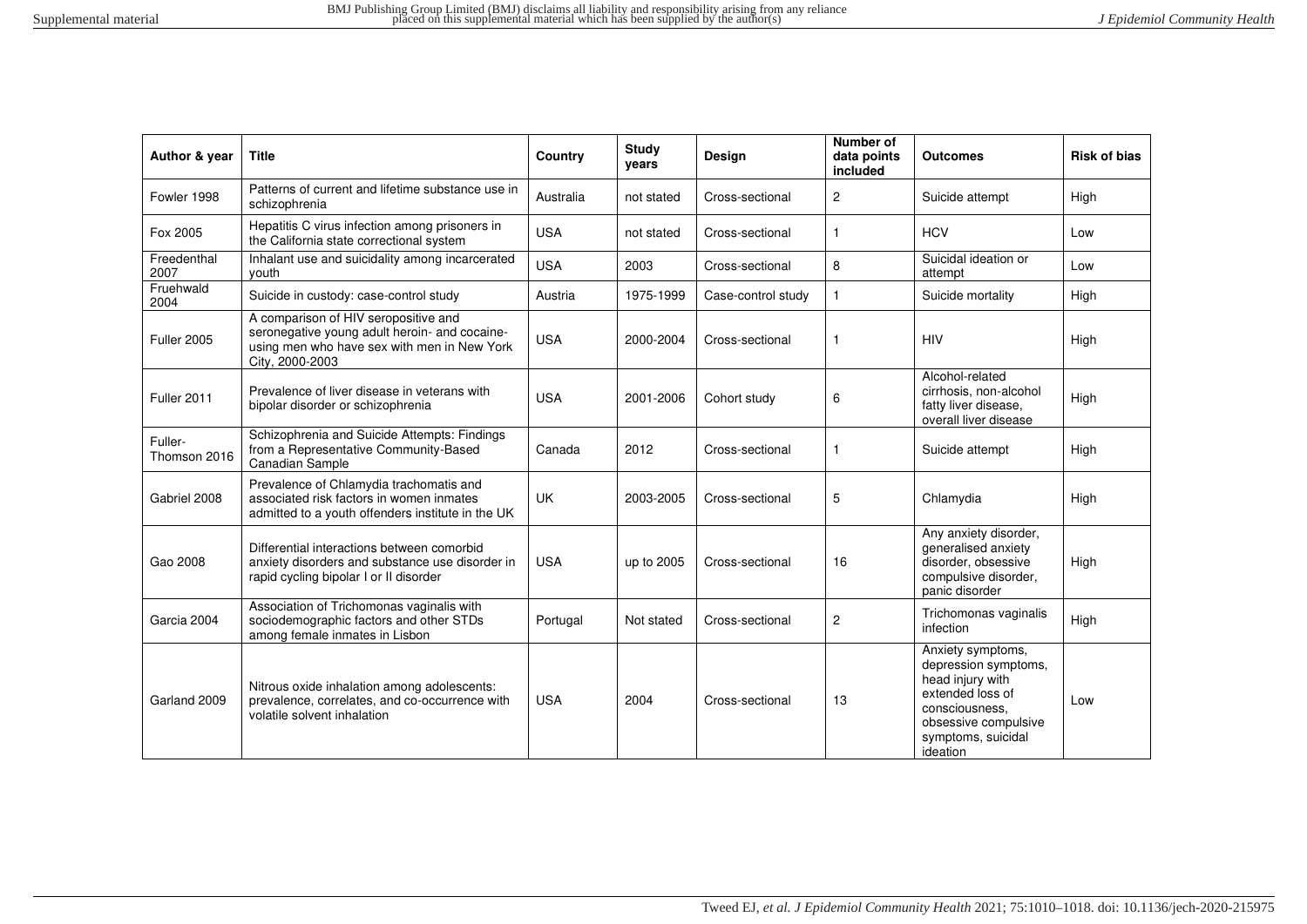| Author & year      | <b>Title</b>                                                                                                                                                                                                  | Country    | <b>Study</b><br>years | Design                                         | Number of<br>data points<br>included | <b>Outcomes</b>                                                                                                                               | <b>Risk of bias</b> |
|--------------------|---------------------------------------------------------------------------------------------------------------------------------------------------------------------------------------------------------------|------------|-----------------------|------------------------------------------------|--------------------------------------|-----------------------------------------------------------------------------------------------------------------------------------------------|---------------------|
| <b>Garno 2005</b>  | Bipolar disorder with comorbid cluster B<br>personality disorder features: impact on<br>suicidality                                                                                                           | <b>USA</b> | not stated            | Cross-sectional                                |                                      | Suicide attempts                                                                                                                              | High                |
| Gates 2004         | Risk factors for hepatitis C infection and<br>perception of antibody status among male prison<br>inmates in the Hepatitis C Incidence and<br>Transmission in Prisons Study cohort, Australia                  | Australia  | 2000-2001             | Nested case-control<br>study                   | $\overline{c}$                       | <b>HCV</b>                                                                                                                                    | Low                 |
| Gelberg 2009       | Hospitalizations among homeless women: are<br>there ethnic and drug abuse disparities?                                                                                                                        | <b>USA</b> | 1997                  | Cross-sectional                                | 5                                    | Alcohol<br>abuse/dependence,<br>depression, fair or poor<br>self-rated health,<br>psychological<br>wellbeing, sexually<br>transmitted disease | Low                 |
| Gelberg 2012       | Prevalence, distribution, and correlates of<br>hepatitis C virus infection<br>among homeless adults in Los Angeles                                                                                            | <b>USA</b> | 2003-2004             | Cross-sectional                                | 9                                    | <b>HCV</b>                                                                                                                                    | Low                 |
| Gilchrist 2005     | Comparison of drug use and psychiatric<br>morbidity between prostitute and non-prostitute<br>female drug users in Glasgow, Scotland                                                                           | <b>UK</b>  | not stated            | Cross-sectional                                | 4                                    | Accidental drug<br>overdose, suicide<br>attempt, deliberate self-<br>harm, eating disorder                                                    | High                |
| Gilfillan 1998     | A comparison of psychotic and nonpsychotic<br>substance users in the psychiatric emergency<br>room                                                                                                            | <b>USA</b> | 1993                  | Cross-sectional                                |                                      | Suicidal behaviour or<br>ideation                                                                                                             | High                |
| Gjersing 2014      | Gender differences in mortality and risk factors<br>in a 13-year cohort study of street-recruited<br>injecting drug users.                                                                                    | Norway     | 1997-2010             | Cohort study                                   | 3                                    | All-cause mortality                                                                                                                           | Low                 |
| Goldenberg<br>2017 | Dual sexual and drug-related predictors of<br>hepatitis C incidence among sexworkers in a<br>Canadian setting: gaps and opportunities for<br>scale-up of hepatitis C virus prevention,<br>treatment, and care | Canada     | 2010-2014             | Cohort study                                   | 3                                    | <b>HCV</b>                                                                                                                                    | Low                 |
| Goldstein<br>2005  | History of suicide attempts in pediatric bipolar<br>disorder: factors associated with increased risk                                                                                                          | <b>USA</b> | not stated            | Cross-sectional<br>analysis of cohort<br>study | 1                                    | Suicide attempt                                                                                                                               | High                |
| Goldstein<br>2008  | Substance use disorders among adolescents<br>with bipolar spectrum disorders                                                                                                                                  | <b>USA</b> | not stated            | Cross-sectional<br>analysis of cohort<br>study | 5                                    | ADHD, anxiety,<br>conduct disorder.<br>oppositional defiant<br>disorder, PTSD                                                                 | High                |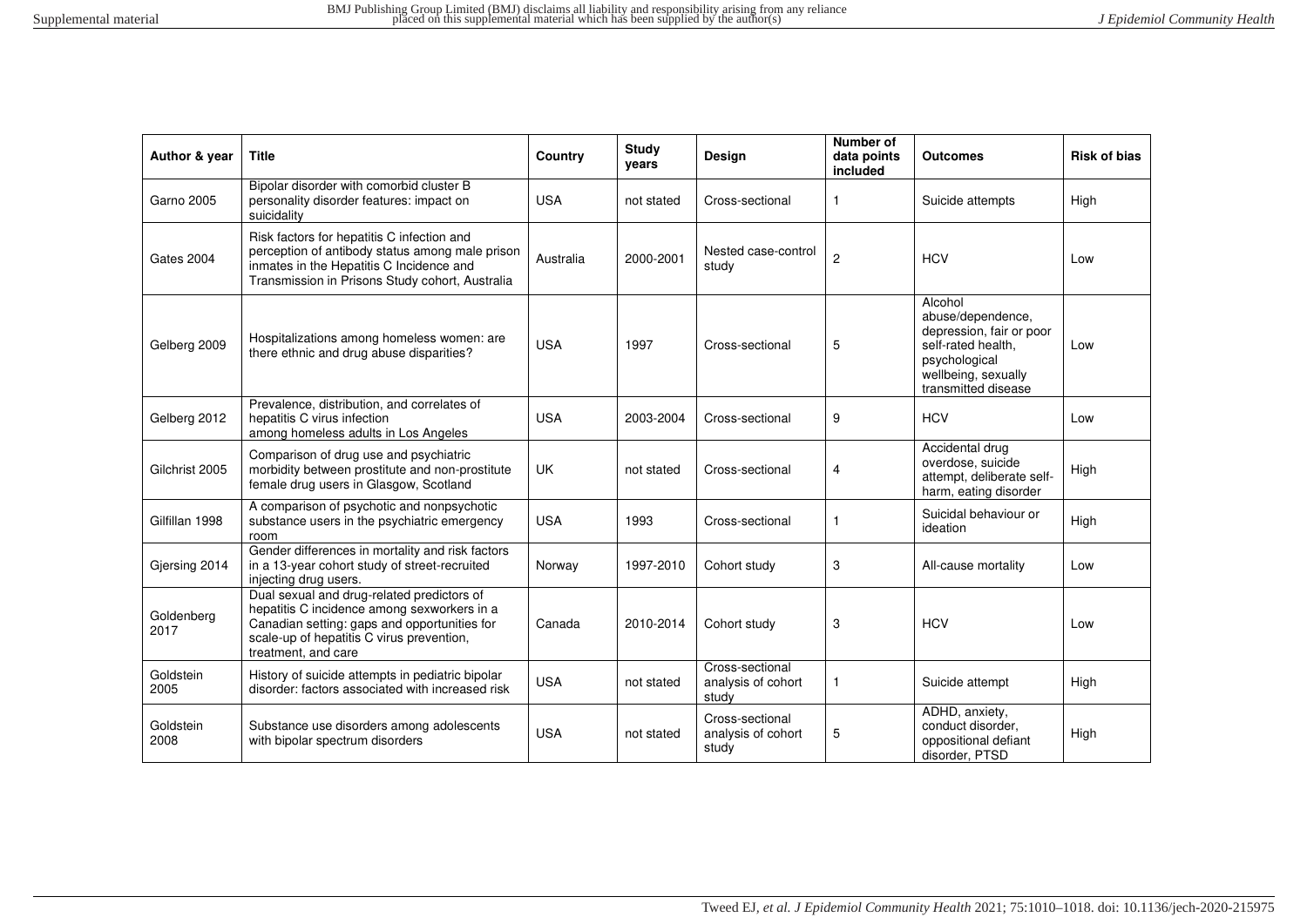| Author & year                  | <b>Title</b>                                                                                                                                                           | Country    | <b>Study</b><br>years | Design                               | Number of<br>data points<br>included | <b>Outcomes</b>                       | <b>Risk of bias</b> |
|--------------------------------|------------------------------------------------------------------------------------------------------------------------------------------------------------------------|------------|-----------------------|--------------------------------------|--------------------------------------|---------------------------------------|---------------------|
| Goldstein<br>2008              | The specific burden of comorbid anxiety<br>disorders and of substance use disorders in<br>bipolar I disorder                                                           | <b>USA</b> | 2001-2002             | Cross-sectional                      | 4                                    | Mental HRQoL,<br>personality disorder | Low                 |
| Goldstein<br>2008              | Preliminary findings regarding overweight and<br>obesity in pediatric bipolar disorder                                                                                 | <b>USA</b> | not stated            | Cross-sectional                      | $\mathbf{1}$                         | Overweight/obesity                    | High                |
| Goldstein<br>2011              | The burden of obesity among adults with bipolar<br>disorder in the United States                                                                                       | <b>USA</b> | 2001-2002             | Cross-sectional                      | $\mathbf{1}$                         | Obesity                               | Low                 |
| Gonzalez-<br>Pinto 2006        | Suicidal risk in bipolar I disorder patients and<br>adherence to long-term lithium treatment                                                                           | Spain      | 1994-2005             | Cohort study                         | -1                                   | Suicidal acts                         | High                |
| Gonzalez-<br><b>Pinto 2007</b> | Predictors of Suicide in First-Episode<br>Affectiveand Nonaffective Psychotic<br>Inpatients: Five-Year Follow-Up of Patients<br>Froma Catchment Area in Vitoria, Spain | Spain      | 1997-1999             | Cohort study                         | -1                                   | Suicide attempt                       | High                |
| <b>Gore 1999</b>               | Prevalence of hepatitis C in prisons: WASH-C<br>surveillance linked to self-reported risk<br>behaviours                                                                | UK         | 1994-1996             | Cross-sectional                      | $\mathbf{1}$                         | <b>HCV</b>                            | Low                 |
| Gossop 2002                    | A prospective study of mortality among drug<br>misusers during a 4-year period after seeking<br>treatment                                                              | <b>UK</b>  | 1995-1999             | Cohort study                         | -1                                   | Overdose mortality                    | High                |
| Graham 2017                    | Trends in hepatitis C antibody prevalence<br>among Aboriginal and Torres Strait Islander<br>people attending Australian Needle and Syringe<br>Programs, 1996-2015      | Australia  | 1996-2015             | Cross-sectional                      | 6                                    | <b>HCV</b>                            | Low                 |
| Grinman 2010                   | Drug problems among homeless individuals in<br>Toronto, Canada: prevalence, drugs of choice,<br>and relation to health status                                          | Canada     | 2004-2005             | Cross-sectional                      | 4                                    | Mental and physical<br><b>HRQoL</b>   | Low                 |
| Gutierrez-<br>Rojas 2008       | Quality of life in bipolar disorder patients: a<br>comparison with a general population sample                                                                         | Spain      | not stated            | Cross-sectional                      | $\overline{2}$                       | Low mental HRQoL                      | High                |
| Hadland 2014                   | Prescription opioid injection and risk of hepatitis<br>C in relation to traditional drugs of misuse in a<br>prospective cohort of street youth                         | Canada     | not stated            | Cohort study                         | 5                                    | <b>HCV</b>                            | Low                 |
| Haglund 2014                   | Suicide after release from prison: a population-<br>based cohort study from Sweden                                                                                     | Sweden     | 2005-2009             | Cohort study                         | $\overline{c}$                       | Suicide mortality                     | Low                 |
| <b>Hahn 2004</b>               | HIV seroconversion among the homeless and<br>marginally housed in San Francisco: a ten-year<br>study                                                                   | <b>USA</b> | 1990-2000             | Repeated cross-<br>sectional studies | $\overline{c}$                       | <b>HIV</b>                            | Low                 |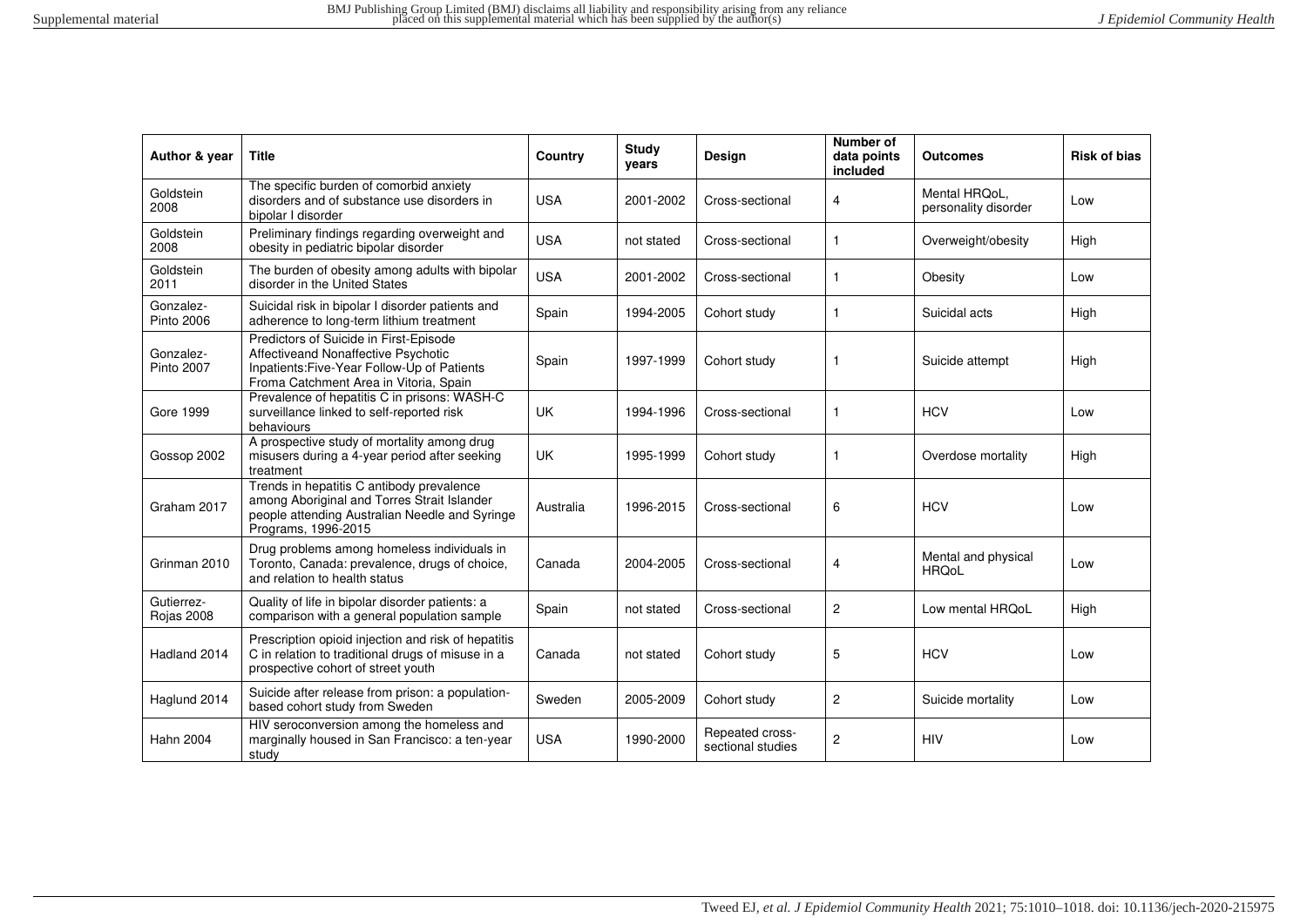| Author & year       | <b>Title</b>                                                                                                                                                              | Country     | <b>Study</b><br>years | Design                                                 | Number of<br>data points<br>included | <b>Outcomes</b>                                                                     | <b>Risk of bias</b> |
|---------------------|---------------------------------------------------------------------------------------------------------------------------------------------------------------------------|-------------|-----------------------|--------------------------------------------------------|--------------------------------------|-------------------------------------------------------------------------------------|---------------------|
| Hakansson<br>2013   | All cause mortality in criminal justice clients with<br>substance use problems - a prospective follow-<br>up study                                                        | Sweden      | 2001-2008             | Cohort study                                           | 1                                    | All-cause mortality                                                                 | Low                 |
| <b>Hall 2000</b>    | Pathological gambling among cocaine-<br>dependent outpatients                                                                                                             | <b>USA</b>  | not stated            | Cross-sectional<br>analysis of<br>interventional study | 1                                    | Pathological gambling                                                               | High                |
| Han 2003            | Lifetime and current prevalence of mental<br>disorders among homeless men in Korea                                                                                        | South Korea | 1999-2000             | Cross-sectional                                        | $\overline{2}$                       | Mood disorders                                                                      | Low                 |
| Harrison 2008       | Naturalistic follow-up of comorbid substance use<br>in schizophrenia: The West London first-episode<br>study                                                              | UK          | not stated            | Cohort study                                           | 5                                    | Akasthisia, depression,<br>mild dyskinesia.<br>Parkinsonism, tardive<br>dyskinesia, | High                |
| Haussig 2018        | A large proportion of people who inject drugs are<br>susceptible to hepatitis B: results from a bio-<br>behavioural study in eight German cities                          | Germany     | 2011-2014             | Cross-sectional                                        | $\mathbf{2}$                         | <b>HBV</b>                                                                          | High                |
| Havens 2006         | Prevalence and correlates of suicidal ideation<br>among young injection vs noninjection drug<br>users                                                                     | <b>USA</b>  | 2000-2002             | Cross-sectional                                        | 1                                    | Suicidal ideation                                                                   | High                |
| Hellard 2004        | The prevalence and the risk behaviours<br>associated with the transmission of hepatitis C<br>virus in Australian correctional facilities                                  | Australia   | 2001                  | Cross-sectional                                        | $\mathbf{2}$                         | <b>HCV</b>                                                                          | Low                 |
| Helleberg<br>2015   | Associations between HIV and schizophrenia<br>and their effect on HIV treatment outcomes                                                                                  | Denmark     | 1995-2011             | Cohort study                                           | 1                                    | <b>HIV</b>                                                                          | Low                 |
| Hennessey<br>2009   | Hepatitis A seroprevalence and risk factors<br>among homeless adults in San Francisco:<br>should homelessness be included in the risk-<br>based strategy for vaccination? | <b>USA</b>  | 1999-2000             | Cross-sectional                                        | 3                                    | <b>HAV</b>                                                                          | Low                 |
| Herman 2004         | Neurocognitive functioning and quality of life<br>among dually diagnosed and non-substance<br>abusing schizophrenia inpatients                                            | Australia   | not stated            | Cross-sectional                                        | 1                                    | Quality of life                                                                     | High                |
| Hermanstyne<br>2012 | The association between use of non-injection<br>drug implements and hepatitis C virus antibody<br>status in homeless and marginally housed<br>persons in San Francisco    | <b>USA</b>  | 1999-2000             | Cross-sectional                                        | 6                                    | <b>HCV</b>                                                                          | Low                 |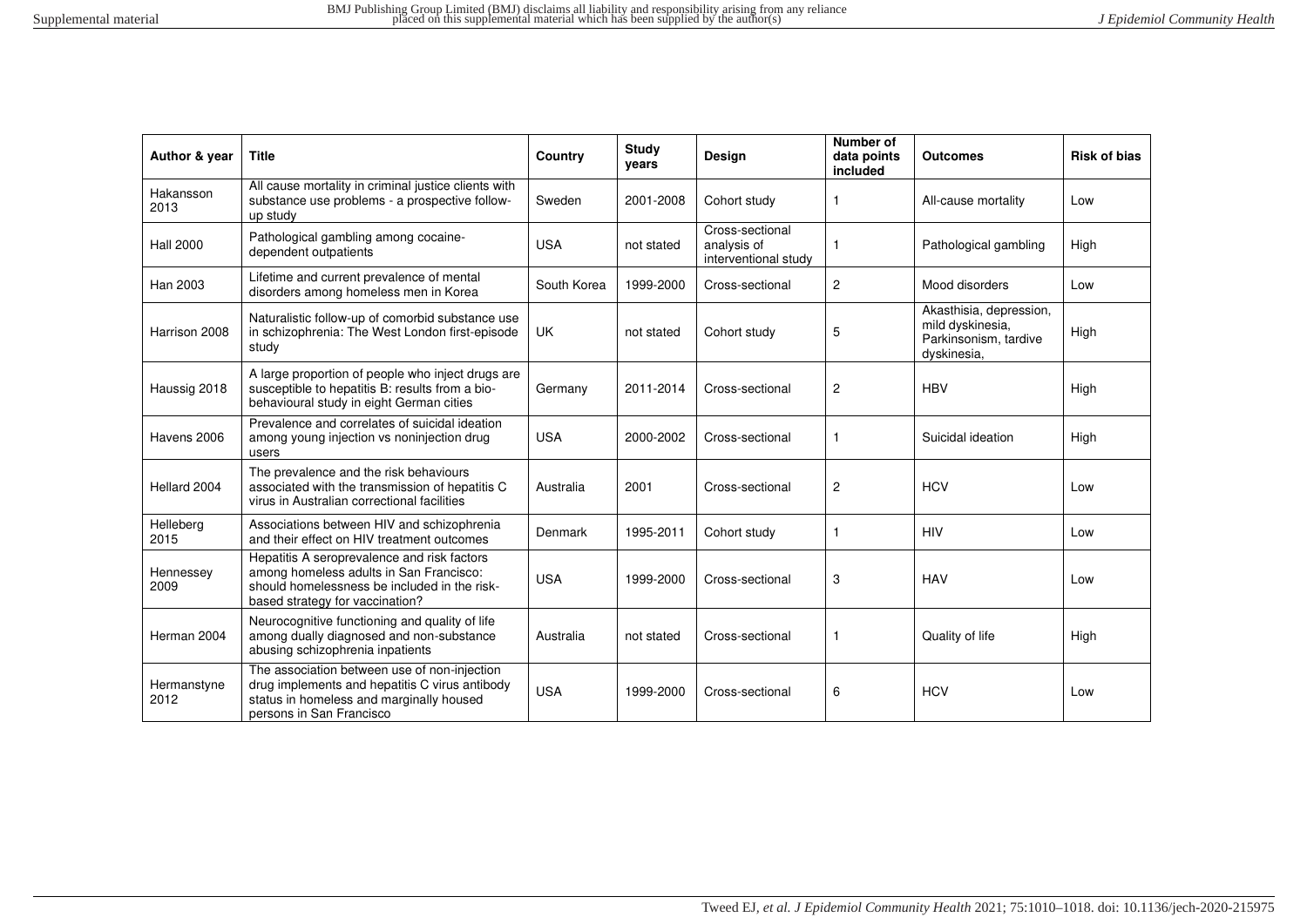| Author & year | <b>Title</b>                                                                                                                                                            | Country    | <b>Study</b><br>years                       | Design             | Number of<br>data points<br>included | <b>Outcomes</b>                                                                                                                                                                                      | <b>Risk of bias</b>                                                   |
|---------------|-------------------------------------------------------------------------------------------------------------------------------------------------------------------------|------------|---------------------------------------------|--------------------|--------------------------------------|------------------------------------------------------------------------------------------------------------------------------------------------------------------------------------------------------|-----------------------------------------------------------------------|
| Heslin 2013   | Explaining differences in hepatitis C between<br>U.S. veterans and nonveterans in treatment for<br>substance abuse: results from a regression<br>decomposition          | <b>USA</b> | 2006-2010                                   | Cross-sectional    | $\mathbf{1}$                         | <b>HCV</b>                                                                                                                                                                                           | High                                                                  |
| Hickman 2007  | Hepatitis C virus (HCV) prevalence, and<br>injecting risk behaviour in multiple sites in<br>England in 2004                                                             | <b>UK</b>  | 2003-2004                                   | Cross-sectional    | 3                                    | <b>HCV</b>                                                                                                                                                                                           | 1 datapoint<br>scored as<br>low: 2<br>datapoints<br>scored as<br>high |
| Hjorthoj 2015 | Association between alcohol and substance use<br>disorders and all-cause and cause-specific<br>mortality in schizophrenia, bipolar disorder, and<br>unipolar depression | Denmark    | 1990-2012<br>(for<br>mortality<br>analyses) | Cohort study       | 12                                   | All-cause mortality and<br>cause-specific mortality<br>(cardiovascular,<br>suicide, accidents,<br>malignant tumours<br>other than respiratory<br>organs, digestive<br>organs, respiratory<br>organs) | Low                                                                   |
| Holohan 2000  | Health and homelessness in Dublin                                                                                                                                       | Ireland    | 1997                                        | Cross-sectional    | $\mathbf{1}$                         | Psychiatric disease                                                                                                                                                                                  | High                                                                  |
| Hope 2010     | The extent of injection site infection in injecting<br>drug users: findings from a national surveillance<br>study                                                       | <b>UK</b>  | 2006-2008                                   | Cross-sectional    | 3                                    | Abscess, sore, or open<br>wound                                                                                                                                                                      | High                                                                  |
| Hope 2012     | Hepatitis C infection among recent initiates to<br>injecting in England 2000-2008: is a national<br>hepatitis C action plan mking a difference                          | <b>UK</b>  | 2000-2008                                   | Cross-sectional    | $\mathbf{1}$                         | <b>HCV</b>                                                                                                                                                                                           | High                                                                  |
| Howard 2008   | Inhalant use among incarcerated adolescents in<br>the United States: prevalence, characteristics,<br>and correlates of use                                              | <b>USA</b> | 2004                                        | Cross-sectional    | 3                                    | Diagnosis of mental<br>illness, head injury,<br>suicide ideation                                                                                                                                     | Low                                                                   |
| Huckans 2006  | Management of hepatitis C disease among VA<br>patients with schizophrenia and substance use<br>disorders                                                                | <b>USA</b> | 1998-2003                                   | Cross-sectional    |                                      | <b>HCV</b>                                                                                                                                                                                           | High                                                                  |
| Hwang 1998    | Risk factors for death in homeless adults in<br>Boston                                                                                                                  | <b>USA</b> | 1988-1993                                   | Case-control study | 5                                    | All-cause mortality                                                                                                                                                                                  | Low                                                                   |
| Hwang 2006    | Relationship of cosmetic procedures and drug<br>use to hepatitis C and hepatitis B virus infections<br>in a low-risk population                                         | <b>USA</b> | 2000-2001                                   | Cross-sectional    | $\mathbf{1}$                         | <b>HCV</b>                                                                                                                                                                                           | High                                                                  |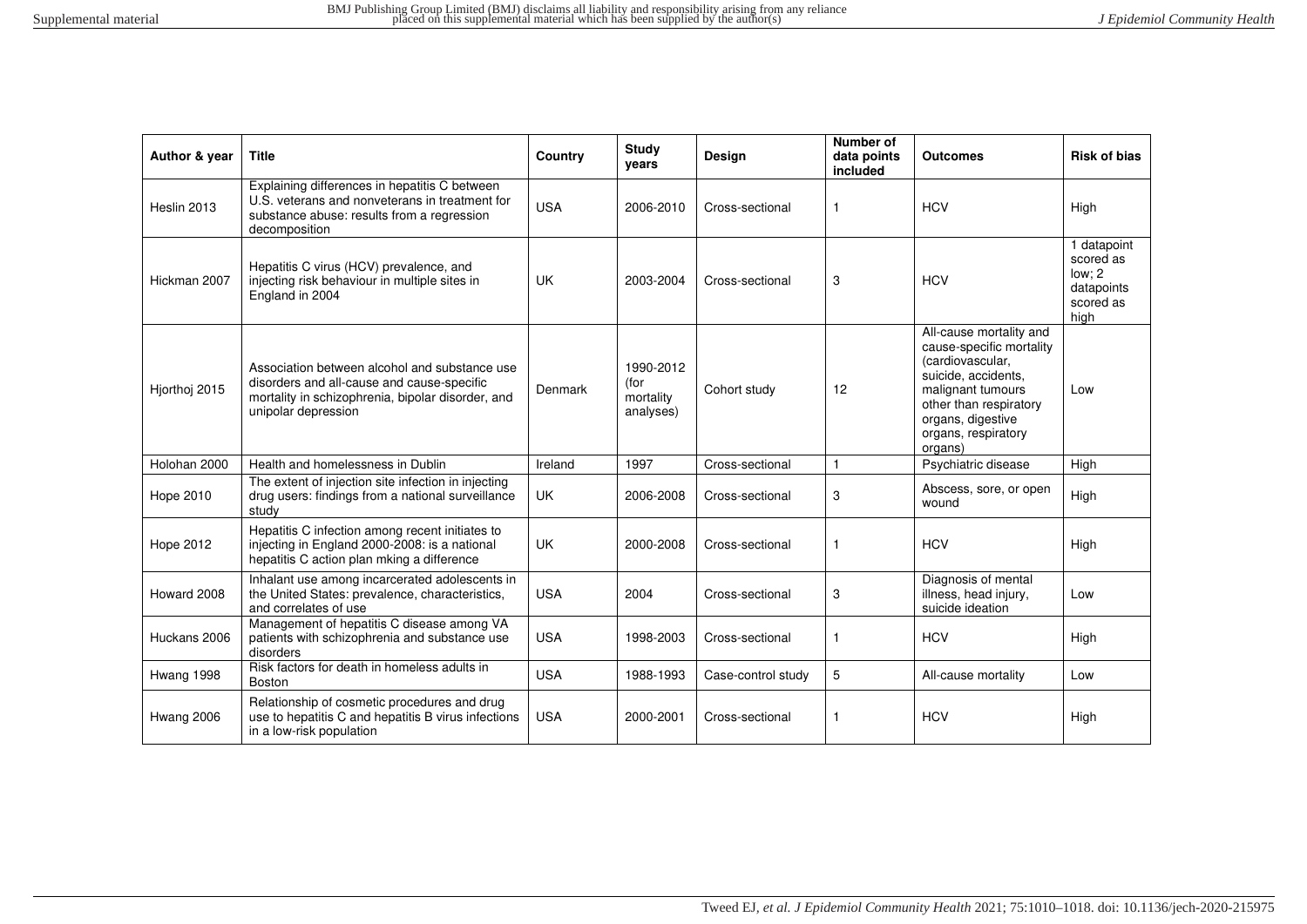| Author & year     | <b>Title</b>                                                                                                                                                    | Country    | <b>Study</b><br>years | Design          | Number of<br>data points<br>included | <b>Outcomes</b>                                                 | <b>Risk of bias</b> |
|-------------------|-----------------------------------------------------------------------------------------------------------------------------------------------------------------|------------|-----------------------|-----------------|--------------------------------------|-----------------------------------------------------------------|---------------------|
| Hwang 2008        | The effect of traumatic brain injury on the health<br>of homeless people                                                                                        | Canada     | 2004-2005             | Cross-sectional | 1                                    | Traumatic brain injury                                          | Low                 |
| Jablensky<br>2000 | Psychotic disorders in urban areas: an overview<br>of the Study on Low Prevalence Disorders                                                                     | Australia  | 1997                  | Cross-sectional | $\mathbf{1}$                         | Alcohol abuse                                                   | High                |
| Jarbin 2004       | Suicide and suicide attempts in adolescent-<br>onset psychotic disorders                                                                                        | Sweden     | 1982-1993             | Cohort study    | -1                                   | Suicide attempt                                                 | Low                 |
| Jaworski 2011     | Presence of co-morbid substance use disorder<br>in bipolar patients worsens their social<br>functioning to the level observed in patients with<br>schizophrenia | France     | 2004-2005             | Cross-sectional | $\overline{2}$                       | Suicide attempt                                                 | High                |
| Jenkins 2005      | Psychiatric and social aspects of suicidal<br>behaviour in prisons                                                                                              | <b>UK</b>  | 1997                  | Cross-sectional | 8                                    | Suicidal attempts                                               | Low                 |
| Jin 2014          | Differences in HIV risk behaviors among people<br>who inject drugs by gender and sexual<br>orientation, San Francisco, 2012                                     | <b>USA</b> | 2012                  | Cross-sectional | 3                                    | <b>HIV</b>                                                      | Low                 |
| John 2009         | Prevalence of metabolic syndrome among<br>Australians with severe mental illness                                                                                | Australia  | 2005-2006             | Cross-sectional | 2                                    | Metabolic syndrome                                              | High                |
| Johnson 2006      | Concurrent drug and alcohol dependency and<br>mental health problems among incarcerated<br>women                                                                | Australia  | not stated            | Cross-sectional | 1                                    | Mental health problems                                          | Low                 |
| Jones 2015        | Mortality from treatable illnesses in marginally<br>housed adults: a prospective cohort study                                                                   | Canada     | 2008-2012             | Cohort study    | $\overline{4}$                       | All-cause mortality                                             | Low                 |
| <b>Judd 2005</b>  | Prevalence of, and risk factors for, hepatitis C<br>virus infection among recent initiates to injecting<br>in London and Glasgow: cross sectional analysis      | UK         | 2001-2002             | Cross-sectional |                                      | <b>HCV</b>                                                      | High                |
| <b>Kaba 2010</b>  | Hepatitis E virus infection in sheltered homeless<br>persons, France                                                                                            | France     | 2003,2005,<br>2006    | Cross-sectional | -1                                   | <b>HEV</b>                                                      | High                |
| Kamali 2000       | The prevalence of comorbid substance misuse<br>and its influence on suicidal ideation among in-<br>patients with schizophrenia                                  | Ireland    | not stated            | Cross-sectional | 4                                    | Depression, suicidal<br>ideation                                | Low                 |
| Kavanagh<br>2004  | Demographic and clinical correlates of comorbid<br>substance use disorders in psychosis:<br>multivariate analyses from an epidemiological<br>sample             | Australia  | 1997-1998             | Cross-sectional | $\overline{2}$                       | Alcohol abuse or<br>dependence, cannabis<br>abuse or dependence | High                |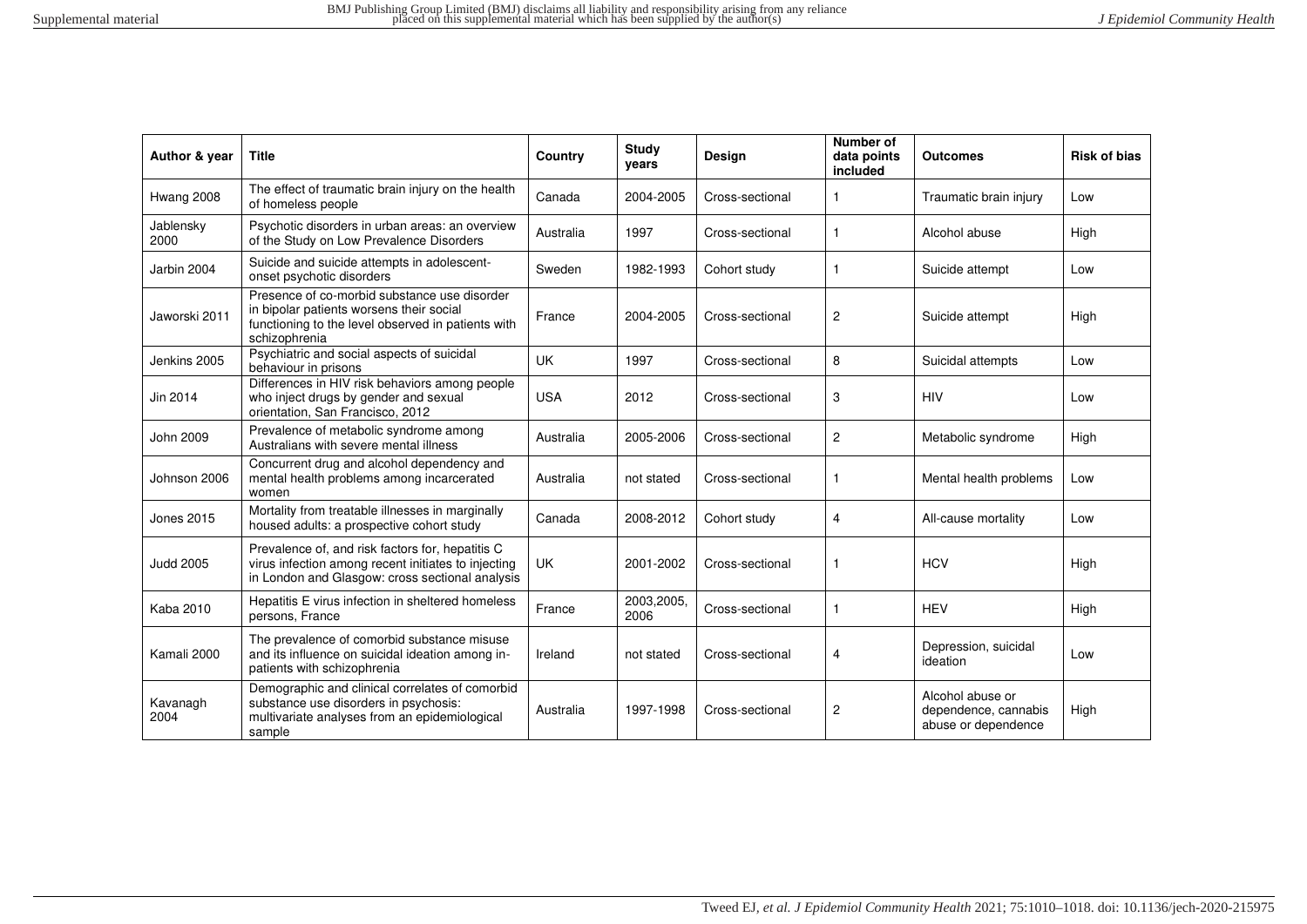| Author & year     | <b>Title</b>                                                                                                                                                                                                      | Country        | <b>Study</b><br>years | Design                                                 | Number of<br>data points<br>included | <b>Outcomes</b>                                                     | <b>Risk of bias</b> |
|-------------------|-------------------------------------------------------------------------------------------------------------------------------------------------------------------------------------------------------------------|----------------|-----------------------|--------------------------------------------------------|--------------------------------------|---------------------------------------------------------------------|---------------------|
| Keaney 2011       | Physical health problems among patients<br>seeking treatment for substance use disorders:<br>A comparison of drug dependent and alcohol<br>dependent patients                                                     | <b>UK</b>      | Not stated            | Cross-sectional                                        | $\overline{c}$                       | Physical health                                                     | High                |
| <b>Kelly 2000</b> | Risk behaviors and the prevalence of Chlamydia<br>in a juvenile detention facility                                                                                                                                | <b>USA</b>     | not stated            | Cross-sectional                                        | 3                                    | Chlamydia                                                           | Low                 |
| <b>Kemp 1999</b>  | Injecting drug users have high rates of hepatitis<br>C, but HIV infection remains uncommon                                                                                                                        | New<br>Zealand | 1997                  | Cross-sectional                                        | 1                                    | <b>HCV</b>                                                          | Low                 |
| Kerfoot 2011      | Substance use and schizophrenia: Adverse<br>correlates in the CATIE study sample                                                                                                                                  | <b>USA</b>     | 2001-2004             | Cross-sectional<br>analysis of<br>interventional study | 2                                    | Depression                                                          | High                |
| <b>Kerr 2007</b>  | Predictors of non-fatal overdose among a cohort<br>of polysubstance-using injection drug users                                                                                                                    | Canada         | 1996-2004             | Cohort study                                           | $\mathbf{1}$                         | Non-fatal overdose                                                  | High                |
| <b>Kerr 2016</b>  | Sex work and HIV incidence among people who<br>inject drugs                                                                                                                                                       | Canada         | 1996-2012             | Cohort study                                           | $\overline{c}$                       | <b>HIV</b>                                                          | Low                 |
| Kertesz 2005      | Homeless chronicity and health-related quality of<br>life trajectories among adults with addictions                                                                                                               | <b>USA</b>     | 1997-1999             | Cross-sectional<br>analysis of<br>interventional study | 8                                    | Mental HRQoL,<br>physical HRQoL,<br>suicidal ideation or<br>attempt | Low                 |
| <b>Khan 2005</b>  | Ongoing transmission of hepatitis B virus<br>infection among inmates at a state correctional<br>facility                                                                                                          | <b>USA</b>     | 2000-2001             | Repeated cross-<br>sectional studies                   |                                      | <b>HBV</b>                                                          | High                |
| <b>Khan 2015</b>  | STI/HIV Sexual Risk Behavior and Prevalent STI<br>Among Incarcerated African American Men in<br>Committed Partnerships: The Significance of<br>Poverty, Mood Disorders, and Substance Use                         | <b>USA</b>     | 2011-2014             | Cross-sectional<br>analysis of cohort<br>study         | 5                                    | Sexually transmitted<br>infections                                  | Low                 |
| Kilbourne<br>2009 | Co-occurring conditions and health-related<br>quality of life in patients with bipolar disorder                                                                                                                   | <b>USA</b>     | 2004-2006             | Cohort study                                           | $\overline{2}$                       | Mental or physical<br><b>HRQoL</b>                                  | Low                 |
| <b>Kim 2009</b>   | Use of sentinel surveillance and geographic<br>information systems to monitor trends in HIV<br>prevalence, incidence, and related risk behavior<br>among women undergoing syphilis screening in<br>a jail setting | <b>USA</b>     | 1999-2001             | Cross-sectional                                        | 3                                    | <b>HIV</b>                                                          | Low                 |
| Kimber 2010       | Survival and cessation in injecting drug users:<br>prospective observational study of outcomes<br>and effect of opiate substitution treatment                                                                     | <b>UK</b>      | 1980-2007             | Cohort study                                           | 3                                    | All-cause mortality                                                 | Low                 |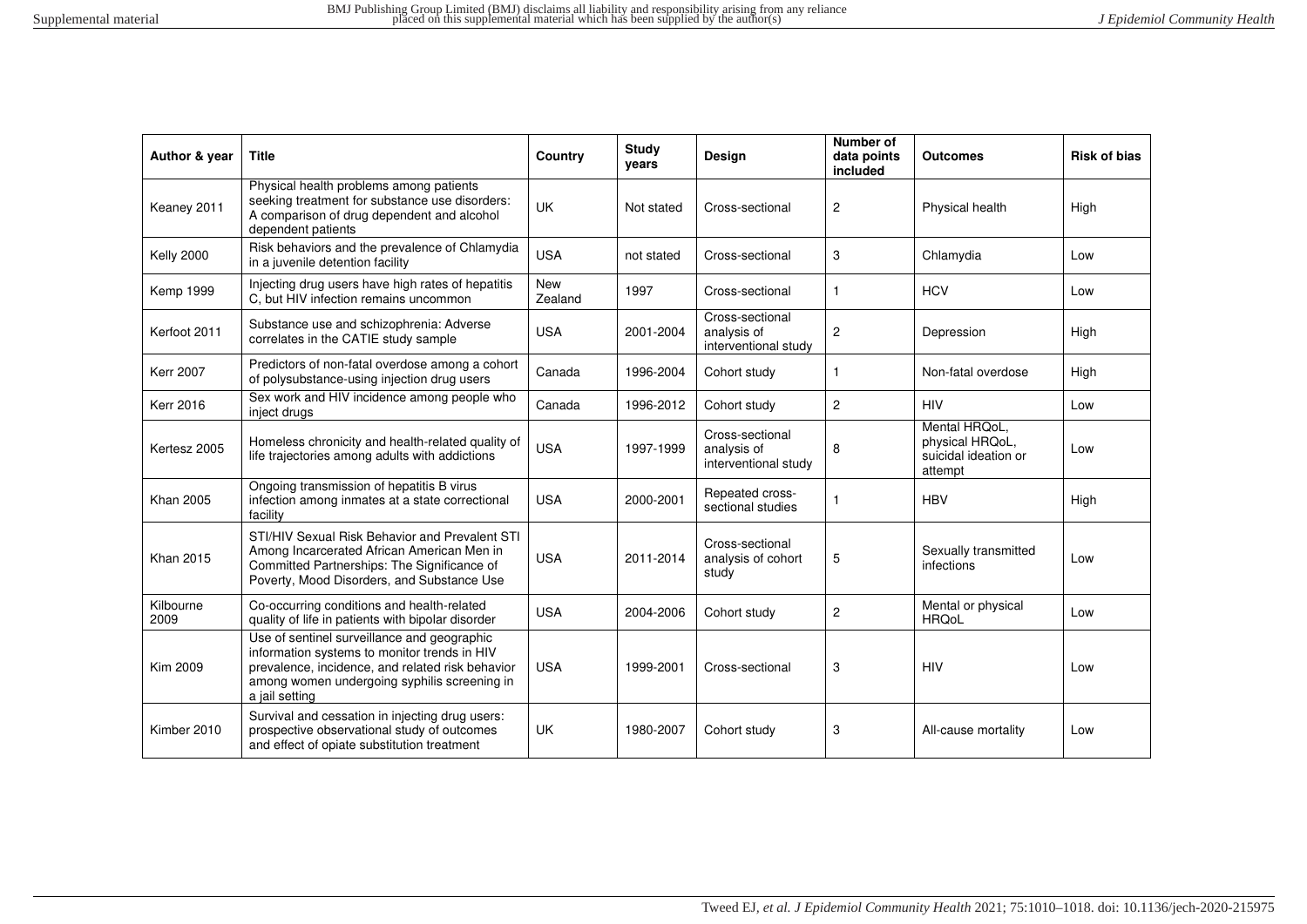| Author & year      | <b>Title</b>                                                                                                                                            | Country     | <b>Study</b><br>vears | Design                                                 | <b>Number of</b><br>data points<br>included | <b>Outcomes</b>                                                                                                                                                                                                                                                                                                 | <b>Risk of bias</b> |
|--------------------|---------------------------------------------------------------------------------------------------------------------------------------------------------|-------------|-----------------------|--------------------------------------------------------|---------------------------------------------|-----------------------------------------------------------------------------------------------------------------------------------------------------------------------------------------------------------------------------------------------------------------------------------------------------------------|---------------------|
| Kinner 2012        | Incidence and risk factors for non-fatal overdose<br>among a cohort of recently incarcerated illicit<br>drug users                                      | Canada      | 1996-2010             | Cohort study                                           | $\mathbf{2}$                                | Non-fatal overdose                                                                                                                                                                                                                                                                                              | High                |
| Kottiri 2005       | A community-based study of hepatitis B infection<br>and immunization among young adults in a high-<br>drug-use neighborhood in New York City            | <b>USA</b>  | 1997-2000             | Cross-sectional                                        | 1                                           | <b>HBV</b>                                                                                                                                                                                                                                                                                                      | Low                 |
| Krabbendam<br>2015 | Personality disorders in previously detained<br>adolescent females: A prospective study                                                                 | Netherlands | 2002-2010             | Cohort study                                           | 3                                           | Antisocial personality<br>disorder, borderline<br>personality disorder,<br>both                                                                                                                                                                                                                                 | Low                 |
| Krupski 2015       | Comparison of Homeless and Non-Homeless<br>Problem Drug Users Recruited from Primary<br>Care Safety-Net Clinics                                         | <b>USA</b>  | 2009-2012             | Cross-sectional<br>analysis of<br>interventional study | 16                                          | Diagnosis of blood<br>disorder, cancer,<br>cardiovascular disease.<br>cerebrovascular<br>disease, diabetes, ear<br>disorder, eye disorder,<br>qastrointestinal<br>disorder, genital<br>disorder, infection,<br>metabolic disorder,<br>nervous system<br>disease, pulmonary,<br>renal, skeletal problem,<br>skin | High                |
| <b>Kuo 2004</b>    | Hepatitis B virus infection and vaccination<br>among young injection and non-injection drug<br>users: missed opportunities to prevent infection         | <b>USA</b>  | 1999-2002             | Cross-sectional<br>analysis of cohort<br>study         | 3                                           | <b>HBV</b>                                                                                                                                                                                                                                                                                                      | High                |
| <b>Kuo 2005</b>    | Risk factors for completed suicide in<br>schizophrenia                                                                                                  | Taiwan      | 1985-2000             | Case-control study                                     | $\mathbf{1}$                                | Suicide                                                                                                                                                                                                                                                                                                         | High                |
| Kuyper 2005        | The prevalence and incidence of sexually<br>transmitted infections in a prospective cohort of<br>injection drug users in Vancouver, British<br>Columbia | Canada      | 1996-2003             | Cohort study                                           | 6                                           | <b>STI</b>                                                                                                                                                                                                                                                                                                      | High                |
| Langendam<br>1999  | Methadone maintenance treatment modalities in<br>relation to incidence of HIV: results of the<br>Amsterdam cohort study                                 | Netherlands | 1985-1996             | Cohort study                                           | $\mathbf{2}$                                | <b>HIV</b>                                                                                                                                                                                                                                                                                                      | High                |
| Laporte 2017       | Deliberate self-harm behavior among young<br>violent offenders                                                                                          | Sweden      | 2010-2012             | Cross-sectional                                        | 5                                           | Deliberate self-harm                                                                                                                                                                                                                                                                                            | High                |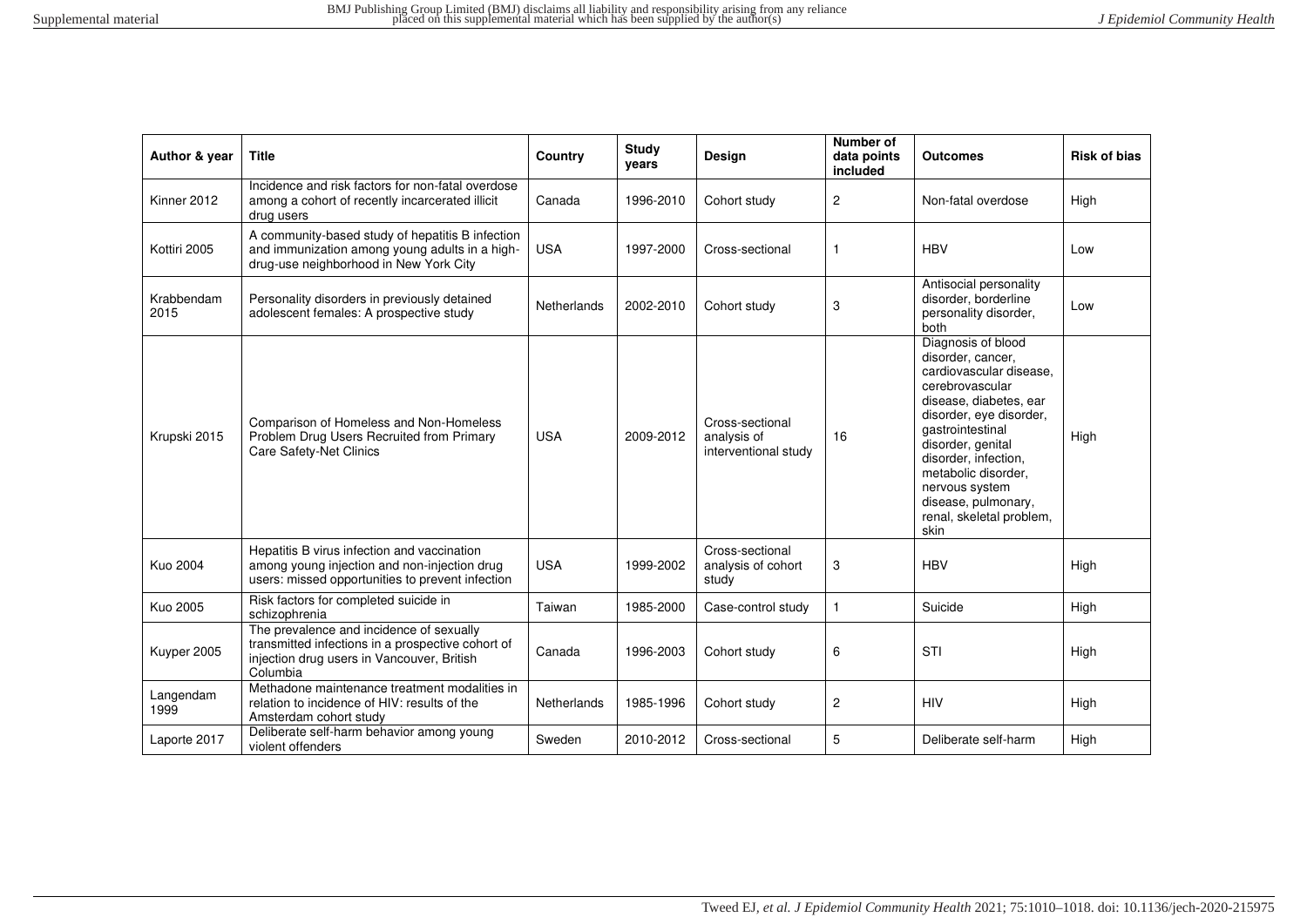| Author & year       | <b>Title</b>                                                                                                                                                   | Country    | <b>Study</b><br>years | Design                                         | Number of<br>data points<br>included | <b>Outcomes</b>                                                                          | <b>Risk of bias</b> |
|---------------------|----------------------------------------------------------------------------------------------------------------------------------------------------------------|------------|-----------------------|------------------------------------------------|--------------------------------------|------------------------------------------------------------------------------------------|---------------------|
| Laslett 2008        | The oral health of street-recruited injecting drug<br>users: prevalence and correlates of problems                                                             | Australia  | 2002                  | Cross-sectional                                | 1                                    | Dental problems                                                                          | High                |
| Latimer 2007        | Prevalence and correlates of hepatitis A among<br>adult drug users: The significance of<br>incarceration and race/ethnicity                                    | <b>USA</b> | not stated            | Cross-sectional<br>analysis of cohort<br>study | $\overline{2}$                       | <b>HAV</b>                                                                               | Low                 |
| Latka 2001          | Prevalence, incidence, and correlates of<br>chlamydia and gonorrhoea among young adult<br>injection drug users                                                 | <b>USA</b> | 1997-1999             | Cross-sectional<br>analysis of cohort<br>study | 6                                    | Chlamydia, gonorrhoea                                                                    | Low                 |
| LaTorre 2007        | Socio-demographic determinants of coinfections<br>by HIV, hepatitis B and hepatitis C viruses in<br>central Italian prisoners                                  | Italy      | 1995-2000             | Cross-sectional                                | 3                                    | HBV/HCV coinfection.<br>HIV/HBV coinfection.<br>HIV/HCV coinfection                      | Low                 |
| Lim 2012            | Risks of drug-related death, suicide, and<br>homicide during the immediate post-release<br>period among people released from New York<br>City jails, 2001-2005 | <b>USA</b> | 2001-2005             | Cohort study                                   | 3                                    | All-cause and cause-<br>specific mortality<br>(homicide, suicide,<br>drug-related death) | Low                 |
| Lim 2015            | All-cause, drug-related, and HIV-related<br>mortality risk by trajectories of jail incarceration<br>and homelessness among adults in New York<br>City          | <b>USA</b> | 2001-2005             | Cohort study                                   | 18                                   | All-cause and cause-<br>specific mortality (drug-<br>related death, HIV)                 | Low                 |
| Limosin 2007        | Ten-year prospective follow-up study of the<br>mortality by suicide in schizophrenic patients                                                                  | France     | 1993-2002             | Cohort study                                   | 1                                    | All-cause mortality                                                                      | Low                 |
| Lin 2010            | Prevalence and determinants of hepatitis B<br>antigenemia in 15,007 inmates in Taiwan                                                                          | Taiwan     | 1994                  | Cross-sectional                                | -1                                   | <b>HBV</b>                                                                               | Low                 |
| <b>Lize 2015</b>    | Violent Death Rates and Risk for Released<br>Prisoners in North Carolina                                                                                       | <b>USA</b> | 2006-2007             | Cohort study                                   | 2                                    | Mortality from homicide<br>or suicide                                                    | Low                 |
| Lloyd-Smith<br>2005 | Prevalence and correlates of abscesses among<br>a cohort of injection drug users                                                                               | Canada     | 1996-2004             | Cross-sectional<br>analysis of cohort<br>study | 3                                    | Abscess                                                                                  | Low                 |
| Lloyd-Smith<br>2008 | Risk factors for developing a cutaneous<br>injection-related infection among injection drug<br>users: a cohort study                                           | Canada     | 2004-2005             | Cohort study                                   | $\overline{2}$                       | Cutaneous injecting-<br>related infection                                                | Low                 |
| Long 2001           | Prevalence of antibodies to hepatitis B, hepatitis<br>C, and HIV and risk factors in entrants to Irish<br>prisons: a national cross sectional survey           | Ireland    | 1999                  | Cross-sectional                                | 3                                    | HIV, HBV, HCV                                                                            | Low                 |
| Lopez 2001          | Suicide attempts in bipolar patients                                                                                                                           | Spain      | 1994-1996             | Cross-sectional                                |                                      | Suicide attempts                                                                         | High                |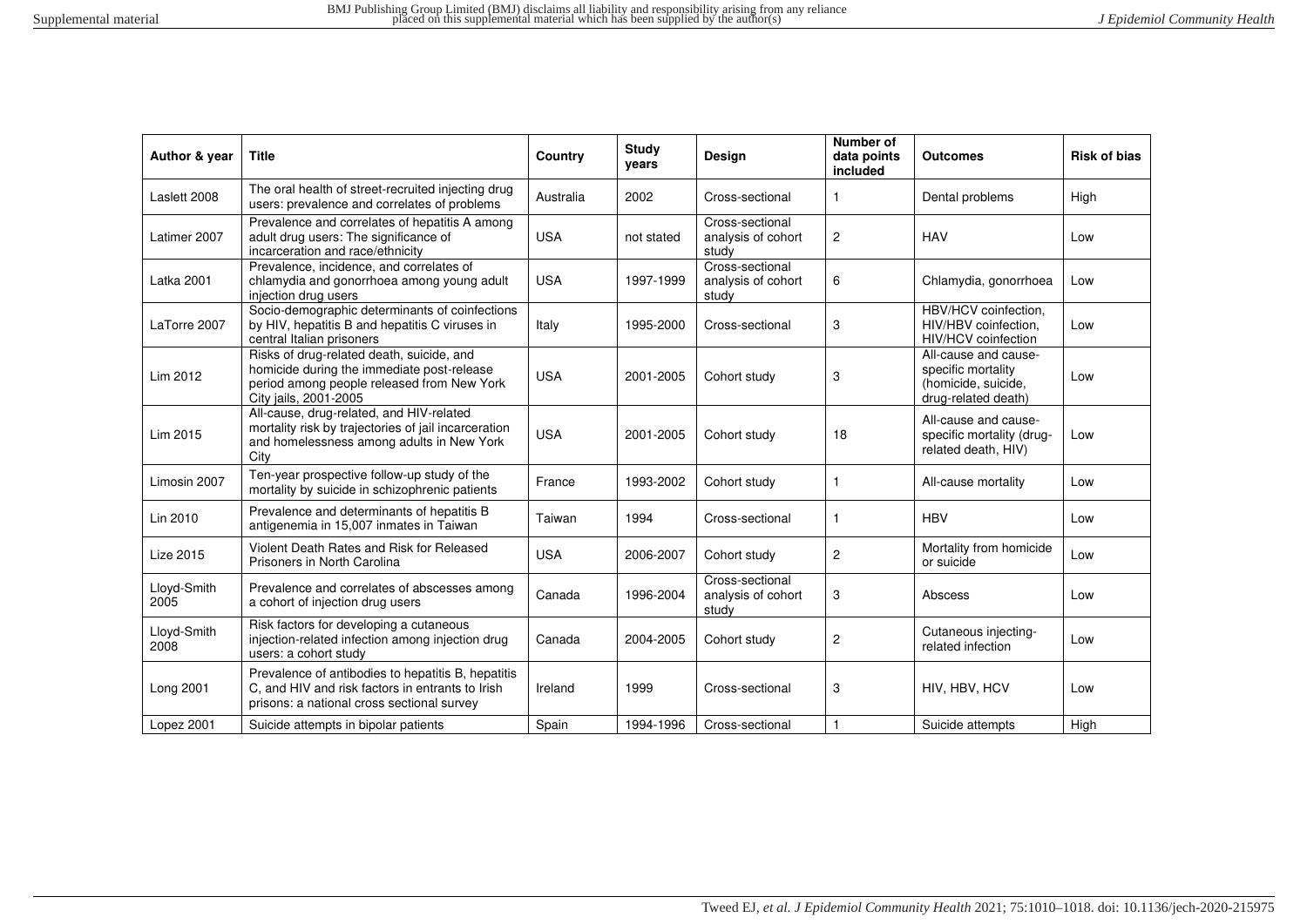| Author & year        | <b>Title</b>                                                                                                                                                                        | Country    | Study<br>years | <b>Design</b>                                  | Number of<br>data points<br>included | <b>Outcomes</b>                                                                                                                          | <b>Risk of bias</b> |
|----------------------|-------------------------------------------------------------------------------------------------------------------------------------------------------------------------------------|------------|----------------|------------------------------------------------|--------------------------------------|------------------------------------------------------------------------------------------------------------------------------------------|---------------------|
| Lopez-Zetina<br>2001 | Prevalence of HIV and hepatitis B and self-<br>reported injection risk behavior during detention<br>among street-recruited injection drug users in<br>Los Angeles County, 1994-1996 | <b>USA</b> | 1994-1996      | Cross-sectional                                | $\mathbf{1}$                         | <b>HBV</b>                                                                                                                               | Low                 |
| Lozano 2017          | Psychiatric comorbidity and severity of<br>dependence on substance users: how it impacts<br>on their health-related quality of life?                                                | Spain      | not stated     | Cross-sectional                                | $\mathbf{1}$                         | <b>HRQoL</b>                                                                                                                             | High                |
| Lukasiewicz<br>2007  | Prevalence and factors associated with alcohol<br>and drug-related disorders in prison: a French<br>national study                                                                  | France     | 2003-2004      | Cross-sectional                                | $\overline{7}$                       | Alcohol<br>abuse/dependence,<br>antisocial personality<br>disorder, anxiety<br>disorder, history of<br>suicide attempt, mood<br>disorder | Low                 |
| Lumme 2016           | Excess Mortality in Patients with Severe Mental<br>Disorders in 1996-2010 in Finland                                                                                                | Finland    | 1990-2010      | Cohort study                                   | 50                                   | All-cause mortality and<br>cause-specific mortality<br>(alcohol, amenable,<br>disease, IHD)                                              | Low                 |
| Macalino 2004        | Prevalence and incidence of HIV, hepatitis B<br>virus, and hepatitis C virus infections among<br>males in Rhode Island prisons                                                      | <b>USA</b> | 1998-2000      | Cohort study                                   | 12                                   | HBV, HCV, HIV                                                                                                                            | Low                 |
| Macalino 2005        | A missed opportunity: hepatitis C screening of<br>prisoners                                                                                                                         | <b>USA</b> | 1998-200       | Cross-sectional                                | 2                                    | <b>HCV</b>                                                                                                                               | High                |
| Mackelprang<br>2014  | Adverse outcomes among homeless<br>adolescents and young adults who report a<br>history of traumatic brain injury                                                                   | <b>USA</b> | 2006 &<br>2009 | Cross-sectional                                | 6                                    | Traumatic brain injury                                                                                                                   | High                |
| Maden 2000           | Deliberate self-harm in sentenced male<br>prisoners in England and Wales: Some ethnic<br>factors                                                                                    | <b>UK</b>  | 1988-1989      | Cross-sectional                                | $\mathbf{1}$                         | Deliberate self-harm                                                                                                                     | Low                 |
| Mahajan 2013         | Hepatitis E virus among persons who inject<br>drugs, San Diego, California, USA, 2009-2010                                                                                          | <b>USA</b> | 2009-2010      | Cross-sectional                                | 3                                    | <b>HEV</b>                                                                                                                               | High                |
| Maher 2004           | Risk behaviors and antibody hepatitis B and C<br>prevalence among injecting drug users in south-<br>western Sydney, Australia                                                       | Australia  | 1999-2002      | Cross-sectional<br>analysis of cohort<br>study | $\mathbf{1}$                         | <b>HCV</b>                                                                                                                               | Low                 |
| Mannocci<br>2014     | A cross sectional study on dermatological<br>diseases among male prisoners in southern<br>Lazio, Italy                                                                              | Italy      | 1995-2000      | Cross-sectional                                | 3                                    | Mycosis, non-specific<br>dermatitis, psoriasis                                                                                           | Low                 |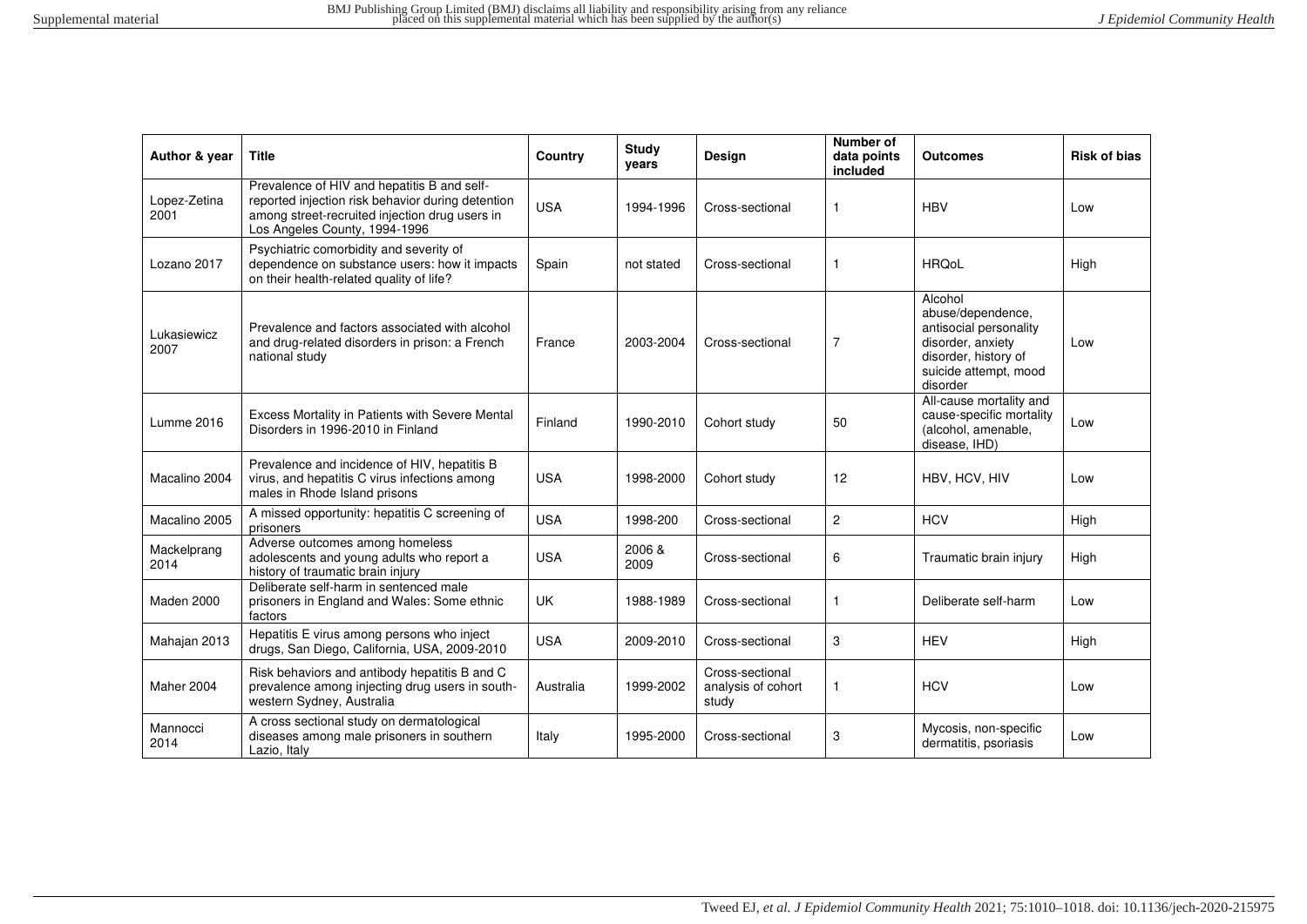| Author & year     | <b>Title</b>                                                                                                                                                                                         | Country  | <b>Study</b><br>years | <b>Design</b>                                  | Number of<br>data points<br>included | <b>Outcomes</b>                | <b>Risk of bias</b>                                                           |
|-------------------|------------------------------------------------------------------------------------------------------------------------------------------------------------------------------------------------------|----------|-----------------------|------------------------------------------------|--------------------------------------|--------------------------------|-------------------------------------------------------------------------------|
| Mansson 2000      | Continued transmission of hepatitis B and C<br>viruses, but no transmission of human<br>immunodeficiency virus among intravenous drug<br>users participating in a syringe/needle exchange<br>program | Sweden   | 1990-1993             | Cohort study                                   | -1                                   | HBV. HCV                       | High                                                                          |
| March 2007        | Factors associated with reported hepatitis C and<br>HIV among injecting drug users in ten European<br>cities                                                                                         | Multiple | 1998-2000             | Cross-sectional                                | 8                                    | HCV, HIV                       | 4 data points<br>scored as<br>low risk: 4<br>data points<br>scored as<br>high |
| Marco 2012        | Prevalence of latent tuberculosis infection in<br>inmates recently incarcerated in a men's prison<br>in Barcelona                                                                                    | Spain    | 2009                  | Cross-sectional                                | $\overline{2}$                       | Latent TB                      | Low                                                                           |
| Marco 2014        | Incidence of hepatitis C infection among<br>prisoners by routine laboratory values during a<br>20-year period                                                                                        | Spain    | 1992-2012             | Cohort study                                   | -1                                   | <b>HCV</b>                     | Low                                                                           |
| Margolese<br>2004 | Drug and alcohol use among patients with<br>schizophrenia and related psychoses: levels and<br>consequences                                                                                          | Canada   | not stated            | Cross-sectional<br>analysis of cohort<br>study | $\mathbf{1}$                         | Depression                     | Low                                                                           |
| Margolese<br>2006 | A 12-month prospective follow-up study of<br>patients with schizophrenia-spectrum disorders<br>and substance abuse: changes in psychiatric<br>symptoms and substance use                             | Canada   | not stated            | Cross-sectional                                | 1                                    | Depression                     | High                                                                          |
| Marshall 2008     | High prevalence of HIV infection among<br>homeless and street-involved Aboriginal youth in<br>a Canadian setting                                                                                     | Canada   | 2005-2006             | Cross-sectional<br>analysis of cohort<br>study | 3                                    | <b>HIV</b>                     | High                                                                          |
| Martin 2005       | Drug use and risk of bloodborne infections: a<br>survey of female prisoners in British Columbia                                                                                                      | Canada   | 2001                  | Cross-sectional                                | 3                                    | <b>HCV</b>                     | 2 datapoints<br>scored as<br>low: 1<br>datapoint<br>scored as<br>high         |
| Marzano 2010      | Psychiatric disorders in women prisoners who<br>have engaged in near-lethal self-harm: case-<br>control study                                                                                        | UK       | 2007-2008             | Case-control study                             | $\overline{c}$                       | Near-lethal suicide<br>attempt | Low                                                                           |
| Mathei 2005       | Prevalence of hepatitis C in drug users in<br>Flanders: determinants and geographic<br>differences                                                                                                   | Belgium  | 1999-2000             | Cross-sectional                                | 1                                    | <b>HCV</b>                     | Low                                                                           |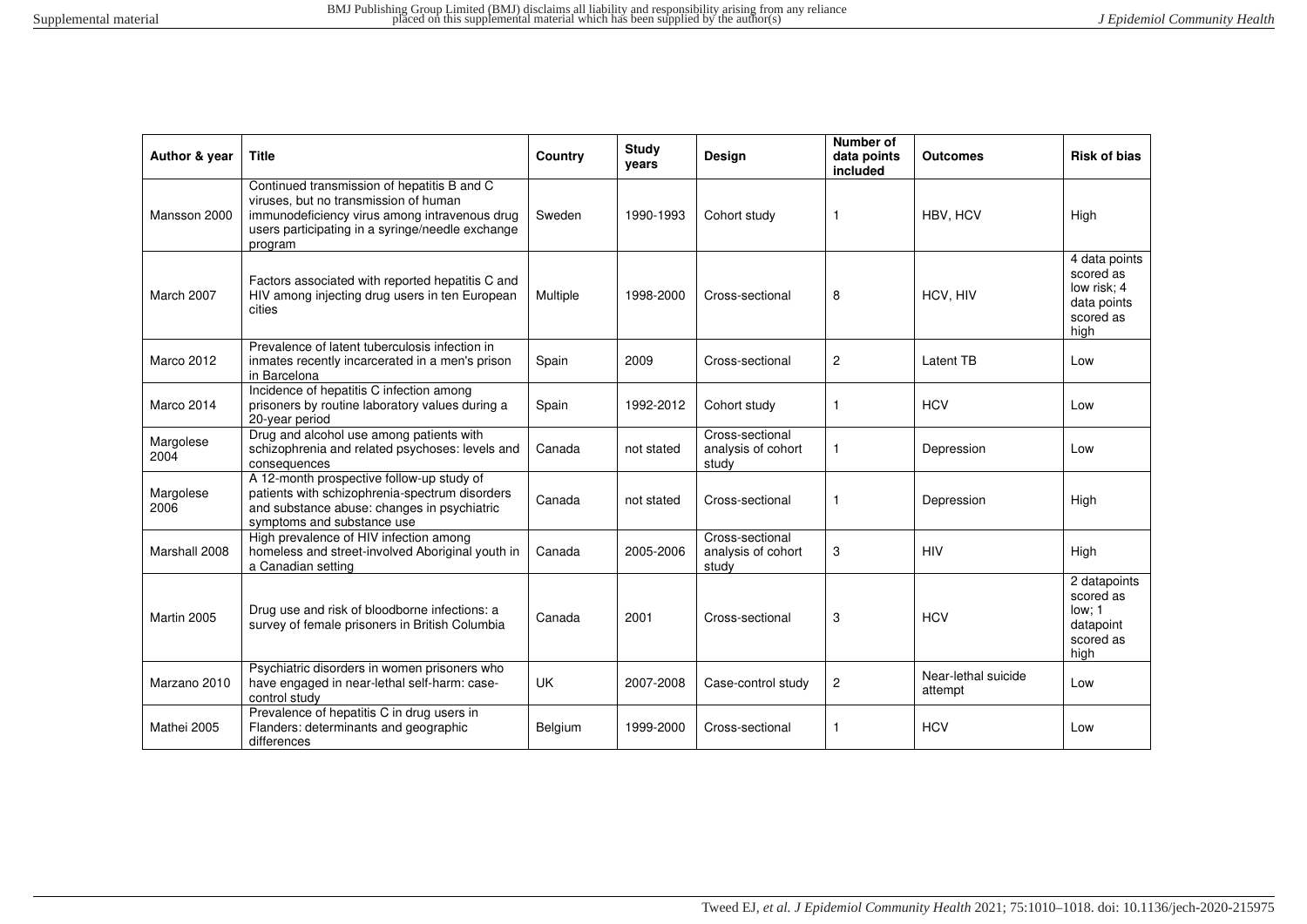| Author & year           | <b>Title</b>                                                                                                                                                                 | Country    | <b>Study</b><br>years | Design                                         | <b>Number of</b><br>data points<br>included | Outcomes                                                                                                                                                                                                                                                                                                                                                                                                               | <b>Risk of bias</b> |
|-------------------------|------------------------------------------------------------------------------------------------------------------------------------------------------------------------------|------------|-----------------------|------------------------------------------------|---------------------------------------------|------------------------------------------------------------------------------------------------------------------------------------------------------------------------------------------------------------------------------------------------------------------------------------------------------------------------------------------------------------------------------------------------------------------------|---------------------|
| <b>Matthews</b><br>2008 | Hepatitis C testing and infection rates in bipolar<br>patients with and without comorbid substance<br>use disorders                                                          | <b>USA</b> | 1998-2004             | Cross-sectional                                | $\mathbf{1}$                                | <b>HCV</b>                                                                                                                                                                                                                                                                                                                                                                                                             | High                |
| Mazza 2009              | Clinical features, response to treatment and<br>functional outcome of bipolar disorder patients<br>with and without co-occurring substance use<br>disorder: 1-year follow-up | Italy      | 2006-2007             | Cross-sectional<br>analysis of cohort<br>study | 12                                          | Antisocial personality<br>disorder, anxiety,<br>avoidant personality<br>disorder, borderline<br>personality disorder,<br>dependent personality<br>disorder, histrionic<br>personality disorder,<br>narcisstic personality<br>disorder, obsessive<br>compulsive personality<br>disorder, paranoid<br>personality disorder,<br>quality of life, schizoid<br>personality disorder,<br>schizotypal personality<br>disorder | High                |
| McDonnell<br>1998       | Health risk profile of prostitutes in Dublin                                                                                                                                 | Ireland    | 1991-1997             | Cross-sectional                                | 3                                           | HBV, HCV, HIV                                                                                                                                                                                                                                                                                                                                                                                                          | Low                 |
| McDonnell<br>2009       | Risk factors for Chlamydia among young women<br>in a northern california juvenile detention facility:<br>implications for community intervention                             | <b>USA</b> | 2002-2005             | Cross-sectional                                | 5                                           | Chlamydia                                                                                                                                                                                                                                                                                                                                                                                                              | High                |
| McIntyre 2007           | Substance use disorders and overweight/obesity<br>in bipolar I disorder: preliminary evidence for<br>competing addictions                                                    | Canada     | 2002                  | Cross-sectional                                | $\mathbf{1}$                                | Overweight/obesity                                                                                                                                                                                                                                                                                                                                                                                                     | Low                 |
| Miller 2002             | Opportunities for prevention: hepatitis C<br>prevalence and incidence in a cohort of young<br>injection drug users                                                           | Canada     | 1996-?                | Cohort study                                   | $\mathbf{1}$                                | <b>HCV</b>                                                                                                                                                                                                                                                                                                                                                                                                             | High                |
| Miller 2006             | Binge drug use independently predicts HIV<br>seroconversion among injection drug users:<br>implications for public health strategie                                          | Canada     | 1996-2003             | Cohort study                                   | $\mathbf{1}$                                | <b>HIV</b>                                                                                                                                                                                                                                                                                                                                                                                                             | Low                 |
| Miller 2007             | The social epidemiology of HIV transmission<br>among African American women who use drugs<br>and their social network members                                                | <b>USA</b> | 2002-2004             | Cross-sectional<br>analysis of cohort<br>study | 3                                           | <b>HIV</b>                                                                                                                                                                                                                                                                                                                                                                                                             | High                |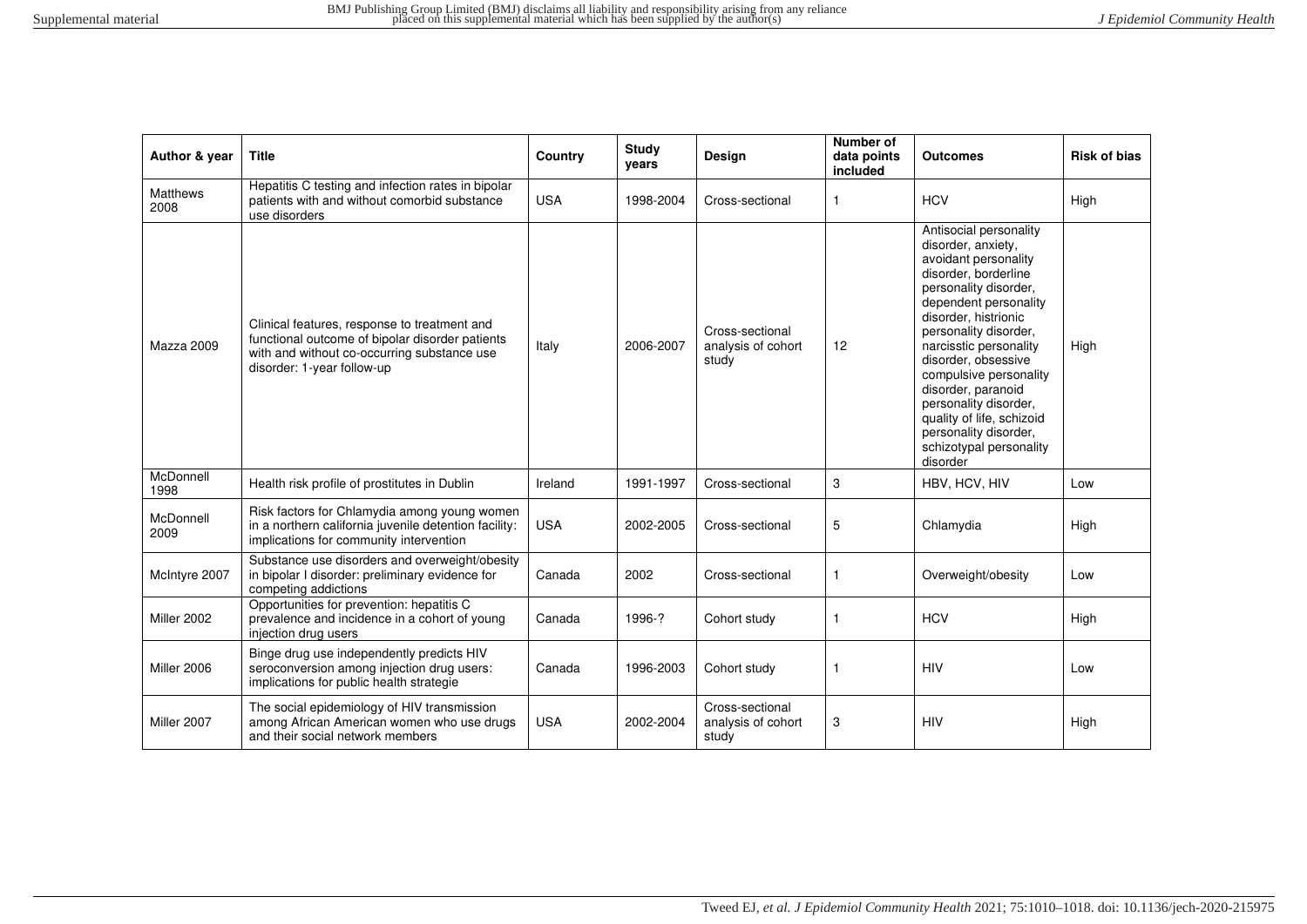| Author & year     | <b>Title</b>                                                                                                                        | Country    | Study<br>years | Design                                                 | Number of<br>data points<br>included | <b>Outcomes</b>                                     | <b>Risk of bias</b>                                                           |
|-------------------|-------------------------------------------------------------------------------------------------------------------------------------|------------|----------------|--------------------------------------------------------|--------------------------------------|-----------------------------------------------------|-------------------------------------------------------------------------------|
| Miller 2007       | Factors associated with premature mortality<br>among young injection drug users in Vancouver                                        | Canada     | 1996-2004      | Cohort study                                           | 2                                    | All-cause mortality                                 | Low                                                                           |
| Miller 2008       | HIV, the clustering of sexually transmitted<br>infections, and sex risk among African American<br>women who use drugs               | <b>USA</b> | 2003-2005      | Cross-sectional                                        | 2                                    | <b>HIV</b>                                          | High                                                                          |
| Miller 2009       | Markers and risk factors for HCV, HBV and HIV<br>in a network of injecting drug users in Melbourne<br>Australia                     | Australia  | 2005-2007      | Cross-sectional                                        | 9                                    | HBV, HCV, HIV                                       | 4 data points<br>scored as<br>low risk; 5<br>data points<br>scored as<br>high |
| Miller 2013       | Quality of life among patients with bipolar<br>disorder in primary care versus community<br>mental health settings                  | <b>USA</b> | not stated     | Cross-sectional<br>analysis of<br>interventional study | 4                                    | Mental and physical<br><b>HRQoL</b>                 | High                                                                          |
| Milloy 2008       | Non-fatal overdose among a cohort of active<br>injection drug users recruited from a supervised<br>injection facility               | Canada     | 2003-2005      | Cohort study                                           | $\overline{2}$                       | Non-fatal overdose                                  | 1 data point<br>scored as<br>low: 1 data<br>point scored<br>as high           |
| Milloy 2010       | Recent incarceration linked to cutaneous<br>injection-related infections among active<br>injection drug users in a Canadian setting | Canada     | 2004-2006      | Cohort study                                           | 1                                    | Cutaneous injecting-<br>related infection           | Low                                                                           |
| <b>Mitra 2015</b> | Drug use patterns predict risk of non-fatal<br>overdose among street-involved youth in a<br>Canadian setting                        | Canada     | 2005-2012      | Cohort study                                           | 2                                    | Non-fatal overdose                                  | Low                                                                           |
| Mohamed<br>2013   | Dual diagnosis among intensive case<br>management participants in the veterans health<br>administration: Correlates and outcomes    | <b>USA</b> | 2000-2009      | Cross-sectional<br>analysis of<br>interventional study | 6                                    | Quality of life, suicidal<br>act, suicidal ideation | High                                                                          |
| Mooney 2002       | Perceived quality of life and mental health status<br>of Irish female prisoners                                                     | Ireland    | not stated     | Cross-sectional                                        | 1                                    | Quality of life                                     | High                                                                          |
| Moore 2013        | Non-fatal overdose among adult prisoners with a<br>history of injecting drug use in two Australian<br>states                        | Australia  | 2008-2010      | Cross-sectional                                        | $\mathbf{2}$                         | Non-fatal overdose                                  | Low                                                                           |
| Moran 2004        | The correlates of comorbid antisocial personality<br>disorder in schizophrenia                                                      | Multiple   | not stated     | Cross-sectional                                        | 1                                    | Antisocial personaltiy<br>disorder                  | High                                                                          |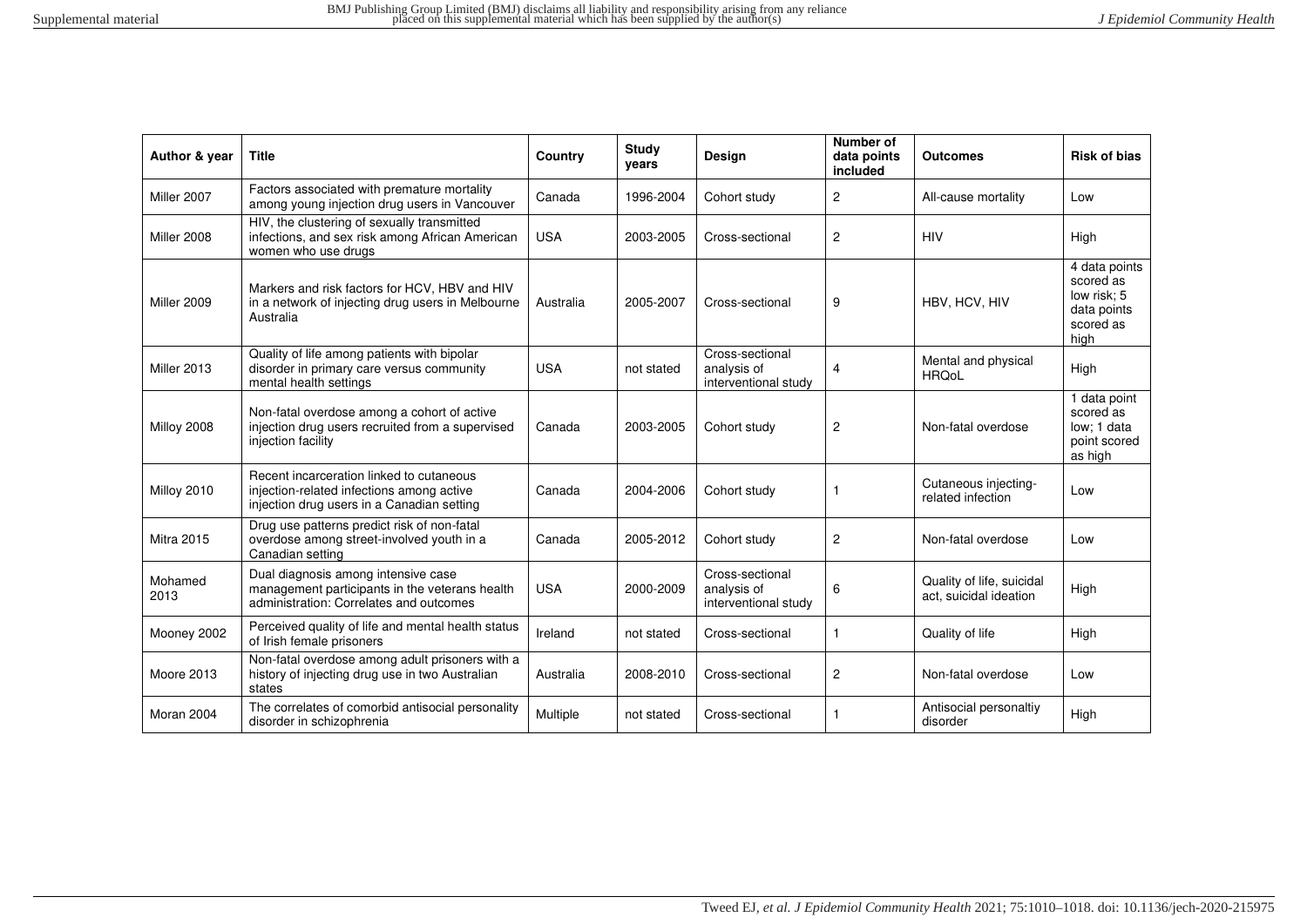| Author & year     | <b>Title</b>                                                                                                                                       | Country    | <b>Study</b><br>vears | Design                                                 | Number of<br>data points<br>included | <b>Outcomes</b>                                             | <b>Risk of bias</b> |
|-------------------|----------------------------------------------------------------------------------------------------------------------------------------------------|------------|-----------------------|--------------------------------------------------------|--------------------------------------|-------------------------------------------------------------|---------------------|
| Morrison 2009     | Homelessness as an independent risk factor for<br>mortality: results from a retrospective cohort<br>study                                          | <b>UK</b>  | 2000-2005             | Cohort study                                           | 1                                    | Drug-related death                                          | High                |
| Mueser 2004       | Interpersonal trauma and post-traumatic stress<br>disorder in patients with severe mental illness:<br>demographic, clinical, and health correlates | <b>USA</b> | not stated            | Cross-sectional                                        | 8                                    | <b>PTSD</b>                                                 | Low                 |
| Murray 2003       | Prevalence of hepatitis C virus infection and risk<br>factors in an incarcerated juvenile population: a<br>pilot study                             | <b>USA</b> | 1999-2001             | Cross-sectional                                        |                                      | <b>HCV</b>                                                  | High                |
| <b>Naeem 2005</b> | Cognitive behaviour therapy for schizophrenia in<br>patients with mild to moderate substance misuse<br>problems                                    | UK         | not stated            | Cross-sectional<br>analysis of<br>interventional study | $\overline{4}$                       | Anxiety, depression                                         | High                |
| Nambiar 2015      | Mortality in the Melbourne injecting drug user<br>cohort study (MIX)                                                                               | Australia  | 2008-2012             | Cohort study                                           | 3                                    | All-cause mortality                                         | Low                 |
| Neale 2004        | Measuring the health of Scottish drug users                                                                                                        | UK         | 2001-2002             | Cross-sectional<br>analysis of cohort<br>study         | 16                                   | Self-rated health                                           | High                |
| Neria 2002        | Trauma exposure and posttraumatic stress<br>disorder in psychosis: findings from a first-<br>admission cohort                                      | <b>USA</b> | not stated            | Cross-sectional<br>analysis of cohort<br>study         | 1                                    | <b>PTSD</b>                                                 | High                |
| Nerlander<br>2017 | Exchange Sex and HIV Infection Among Women<br>Who Inject Drugs-20 US Cities, 2009                                                                  | <b>USA</b> | 2009                  | Cross-sectional                                        | 2                                    | <b>HIV</b>                                                  | Low                 |
| Ng 2016           | Posttraumatic stress disorder symptoms and<br>social and occupational functioning of people<br>with schizophrenia                                  | <b>USA</b> | 1999-2002             | Cross-sectional                                        | 3                                    | <b>PTSD</b>                                                 | High                |
| Nielsen 2011      | Psychiatric disorders and mortality among<br>people in homeless shelters in Denmark: a<br>nationwide register-based cohort study                   | Denmark    | 1999-2009             | Cohort study                                           | 6                                    | All-cause mortality                                         | Low                 |
| Nijhawan 2012     | Prevalence and predictors of trichomonas<br>infection in newly incarcerated women                                                                  | <b>USA</b> | 2009-2011             | Cross-sectional                                        | 8                                    | Trichomonas vaginalis<br>infection                          | High                |
| Nikoo 2017        | Incidence and Associated Risk Factors of<br>Traumatic Brain Injury in a Cohort of Homeless<br>and Vulnerably Housed Adults in 3 Canadian<br>Cities | Canada     | 2009-2012             | Cohort study                                           | 1                                    | Traumatic brain injury                                      | Low                 |
| <b>Noell 2001</b> | Incidence and prevalence of chlamydia, herpes,<br>and viral hepatitis in a homeless adolescent<br>population                                       | <b>USA</b> | 1994-1997             | Cohort study                                           | $\overline{4}$                       | Chlamydia, herpes<br>simplex virus 2<br>infection, HBV, HCV | Low                 |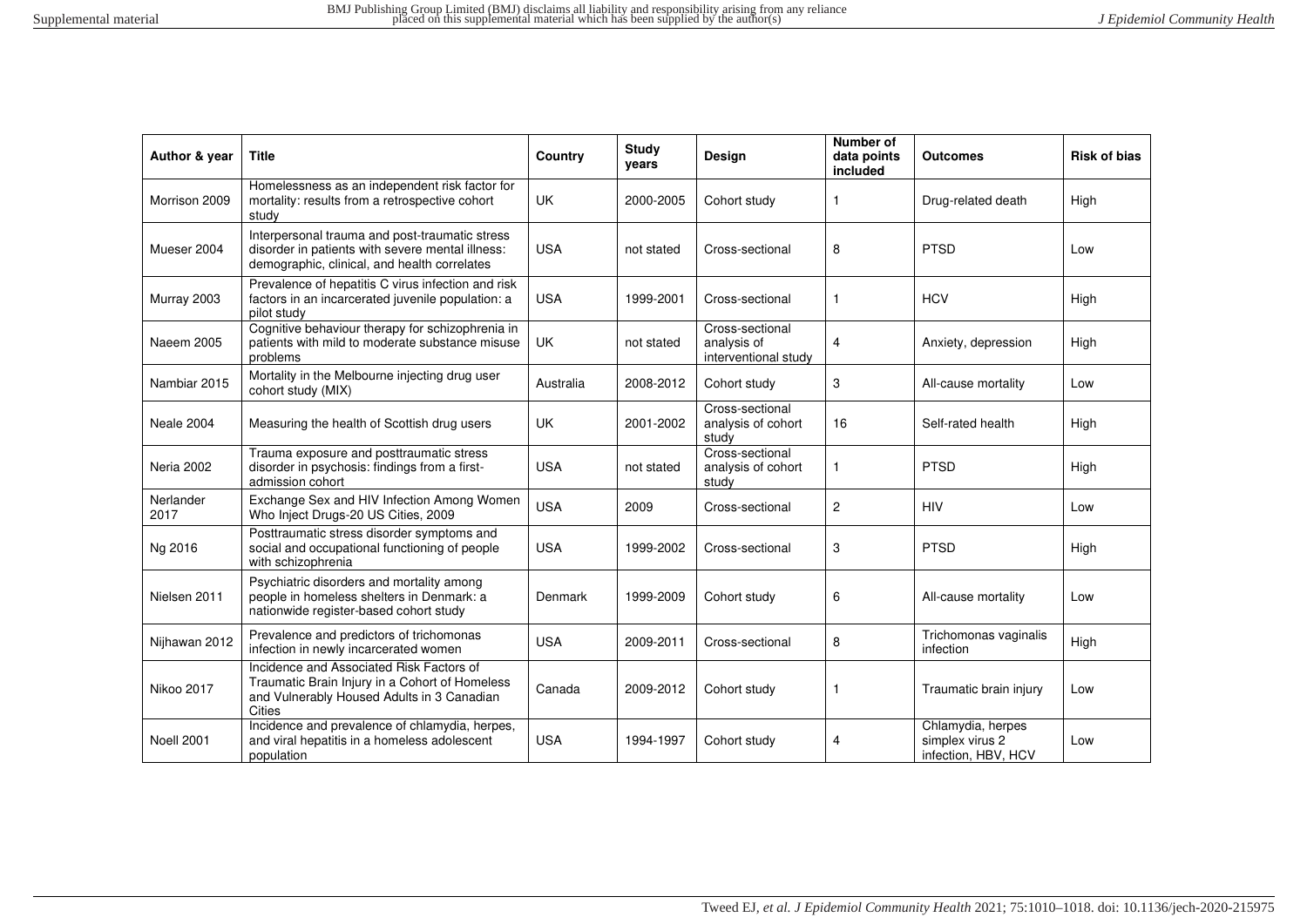| Author & year      | <b>Title</b>                                                                                                                                                   | Country    | <b>Study</b><br>years | <b>Design</b>                                  | Number of<br>data points<br>included | <b>Outcomes</b>                                                                                                                                                                                                                                                                                                                                                                                                                                                                                                        | <b>Risk of bias</b> |
|--------------------|----------------------------------------------------------------------------------------------------------------------------------------------------------------|------------|-----------------------|------------------------------------------------|--------------------------------------|------------------------------------------------------------------------------------------------------------------------------------------------------------------------------------------------------------------------------------------------------------------------------------------------------------------------------------------------------------------------------------------------------------------------------------------------------------------------------------------------------------------------|---------------------|
| Nordentoft<br>2003 | 10 Year follow up study of mortality among<br>users of hostels for homeless people in<br>Copenhagen                                                            | Denmark    | 1992-2002             | Cohort study                                   | 4                                    | All-cause mortality                                                                                                                                                                                                                                                                                                                                                                                                                                                                                                    | Low                 |
| <b>Noska 2016</b>  | History of sex exchange in women with a history<br>of incarceration                                                                                            | <b>USA</b> | 2009-2011             | Cross-sectional                                | $\overline{c}$                       | Sexually transmitted<br>infections                                                                                                                                                                                                                                                                                                                                                                                                                                                                                     | Low                 |
| <b>Nower 2015</b>  | Problem gambling and homelessness: results<br>from an epidemiologic study                                                                                      | <b>USA</b> | not stated            | Cross-sectional<br>analysis of cohort<br>study | 3                                    | Problem gambling                                                                                                                                                                                                                                                                                                                                                                                                                                                                                                       | Low                 |
| Nyamathi<br>2002   | Risk factors for hepatitis C virus infection among<br>homeless adults                                                                                          | <b>USA</b> | 1995-1999             | Cross-sectional                                | $\overline{c}$                       | <b>HCV</b>                                                                                                                                                                                                                                                                                                                                                                                                                                                                                                             | Low                 |
| Nyamathi<br>2006   | Hepatitis C virus infection among homeless men<br>referred from a community clinic                                                                             | <b>USA</b> | 2002-2003             | Case-control study                             | 5                                    | <b>HCV</b>                                                                                                                                                                                                                                                                                                                                                                                                                                                                                                             | Low                 |
| Nyhlen 2011        | Substance abuse and psychiatric co-morbidity<br>as predictors of premature mortality in Swedish<br>drug abusers: a prospective longitudinal study<br>1970-2006 | Sweden     | 1970-2007             | Cohort study                                   | $\mathbf{1}$                         | Drug-related death                                                                                                                                                                                                                                                                                                                                                                                                                                                                                                     | Low                 |
| O'Brien 2015       | Health, perceived quality of life and health<br>services use among homeless illicit drug users                                                                 | Ireland    | 2011                  | Cross-sectional                                | 46                                   | AIDS, accidental<br>overdose, anaemia,<br>angina, anxiety, athritis,<br>asthma, back<br>problems, better quality<br>of life, COPD, cancer,<br>chest infection or<br>bronchitis, DVT, dental<br>problems, depression<br>and/or anxiety.<br>diabetes, eczema,<br>epilepsy, eye problems,<br>foot problems,<br>good/excellent self-<br>rated physical health,<br>HIV, heart attack, heart<br>disease, HBV, HCV,<br>hypertension, joint<br>problems, kidney<br>problems.<br>migraine/regular severe<br>headaches, other GI | High                |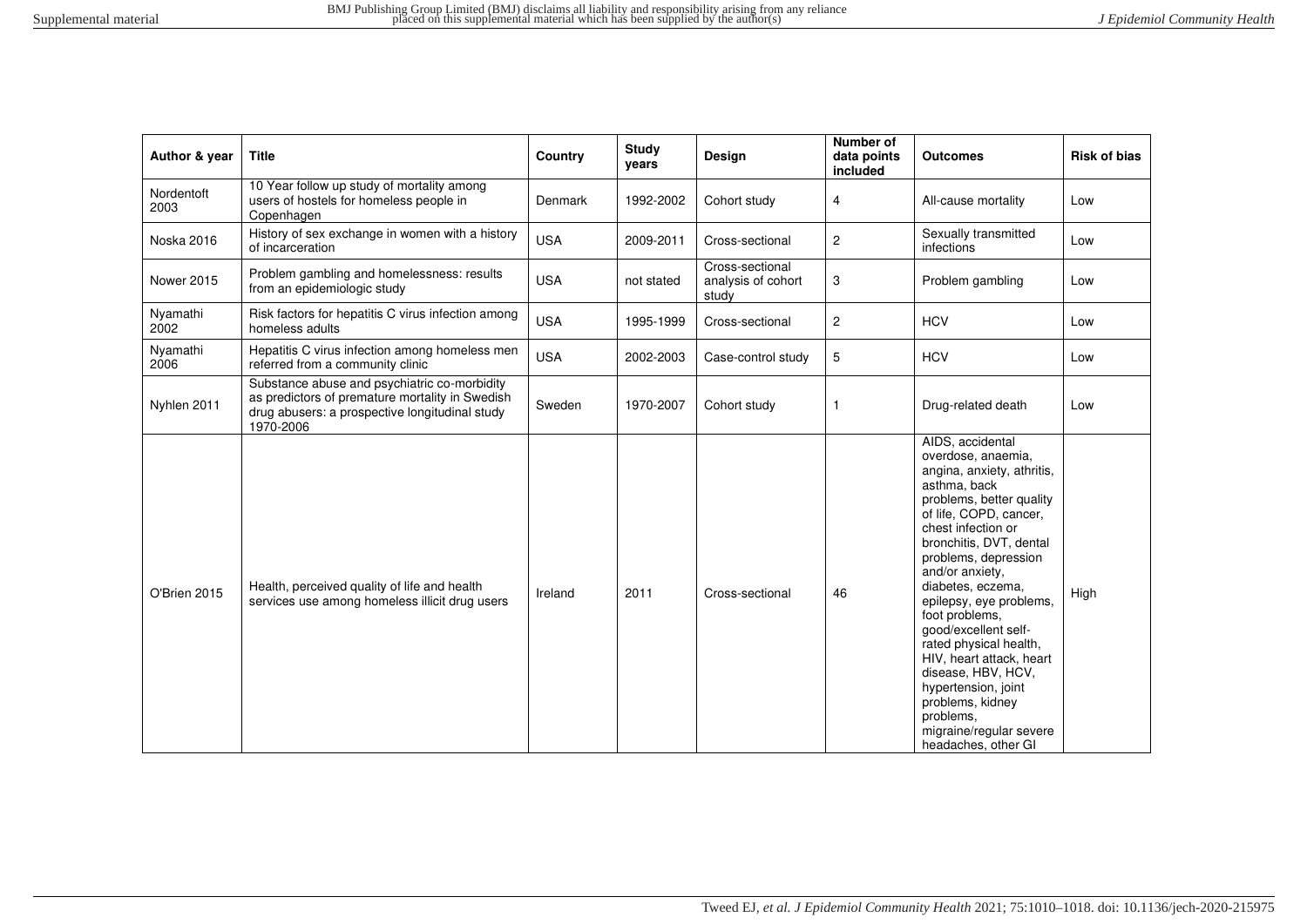| Author & year                 | <b>Title</b>                                                                                                                                             | Country    | Study<br>years | Design                                         | Number of<br>data points<br>included | <b>Outcomes</b>                                                                                                                                                                                                                                   | <b>Risk of bias</b> |
|-------------------------------|----------------------------------------------------------------------------------------------------------------------------------------------------------|------------|----------------|------------------------------------------------|--------------------------------------|---------------------------------------------------------------------------------------------------------------------------------------------------------------------------------------------------------------------------------------------------|---------------------|
|                               |                                                                                                                                                          |            |                |                                                |                                      | tract disorder.<br>pulmonary embolism,<br>peptic ulcer disease.<br>problem alcohol<br>drinking, psoriasis,<br>sexually transmitted<br>infection, skin<br>problems, skin ulcers,<br>stroke, suicidal<br>feelings, suicide<br>attempt, tuberculosis |                     |
| Ochoa 2005                    | Heroin overdose among young injection drug<br>users in San Francisco                                                                                     | <b>USA</b> | 2000-2001      | Case-control study                             | 5                                    | Overdose                                                                                                                                                                                                                                          | High                |
| O'Driscoll<br>2001            | Predictors of accidental fatal drug overdose<br>among a cohort of injection drug users                                                                   | <b>USA</b> | 1994-1997      | Cohort study                                   | $\mathbf{1}$                         | Overdose mortality                                                                                                                                                                                                                                | High                |
| Ogilvie 1999                  | Hepatitis infection among adolescents resident<br>in Melbourne Juvenile Justice Centre: risk<br>factors and challenges                                   | Australia  | 1996           | Cross-sectional                                | 3                                    | HAV, HBV, HCV                                                                                                                                                                                                                                     | Low                 |
| Onyeka 2016                   | Association between routes of drug<br>administration and all-cause mortality among<br>drug users                                                         | Finland    | 1997-2010      | Cohort study                                   | 1                                    | All-cause mortality                                                                                                                                                                                                                               | Low                 |
| Ortiz 2014                    | Oral human papillomavirus infection among drug<br>users in Puerto Rico                                                                                   | <b>USA</b> | 2008-2010      | Cross-sectional                                | 3                                    | Oral HPV infection                                                                                                                                                                                                                                | High                |
| Ouellet-<br>Plamondon<br>2017 | Specific impact of stimulant, alcohol, and<br>cannabis use disorders on first-episode<br>psychosis: 2-year functional and symptomatic<br>outcomes        | Canada     | 2005-2010      | Cross-sectional<br>analysis of cohort<br>study | 4                                    | Depression, quality of<br>life                                                                                                                                                                                                                    | Low                 |
| Painter 2018                  | High inpatient utilization among Veterans Health<br>Administration patients with substance-use<br>disorders and co-occurring mental health<br>conditions | <b>USA</b> | 2011-2012      | Cross-sectional<br>analysis of cohort<br>study | 1                                    | Chronic pain                                                                                                                                                                                                                                      | Low                 |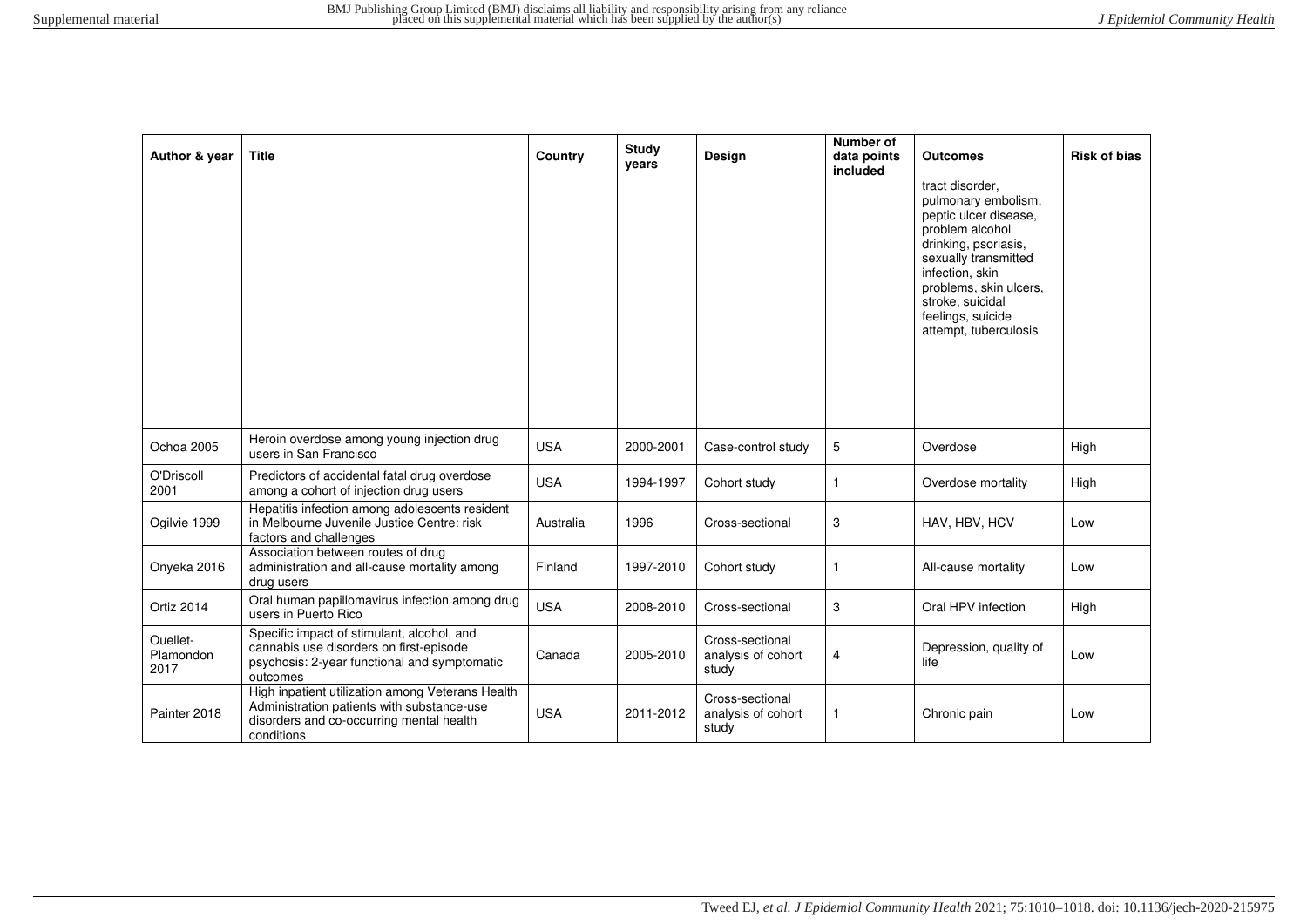| Author & year         | <b>Title</b>                                                                                                                                              | Country    | <b>Study</b><br>years | Design             | Number of<br>data points<br>included | <b>Outcomes</b>                                                      | <b>Risk of bias</b>                                                     |
|-----------------------|-----------------------------------------------------------------------------------------------------------------------------------------------------------|------------|-----------------------|--------------------|--------------------------------------|----------------------------------------------------------------------|-------------------------------------------------------------------------|
| Pallas 1999           | Risk factors for monoinfections and coinfections<br>with HIV, hepatitis B and hepatitis C viruses in<br>northern Spanish prisoners                        | Spain      | 1992-1994             | Cross-sectional    | $\overline{4}$                       | HBV, HCV, HBV-HCV<br>coinfection, HIV-HBV-<br><b>HCV</b> coinfection | Low                                                                     |
| Palmateer<br>2017     | Association between universal hepatitis b prison<br>vaccination, vaccine uptake and hepatitis b<br>infection among people who inject drugs                | <b>UK</b>  | 1993-2014             | Cross-sectional    | $\overline{2}$                       | HBV                                                                  | High                                                                    |
| Pan 2016              | Three-year mortality in relation to early<br>hospitalization and number of outpatient clinic<br>visits in people with newly diagnosed bipolar<br>disorder | Taiwan     | 2008-2011             | Cohort study       | 1                                    | All-cause mortality                                                  | Low                                                                     |
| Pavarin 2008          | Cocaine consumption and death risk: a follow-up<br>study on 347 cocaine addicts in the metropolitan<br>area of Bologna                                    | Italy      | 1989-2006             | Cohort study       | 2                                    | All-cause mortality                                                  | Low                                                                     |
| Pena-Orellana<br>2011 | Prevalence of HCV risk behaviors among prison<br>inmates: tattooing and injection drug use                                                                | <b>USA</b> | 2004-2005             | Cross-sectional    | $\overline{2}$                       | <b>HCV</b>                                                           | Low                                                                     |
| Peng 2011             | A case-control study of HIV infection among<br>incarcerated female drug users: impact of<br>sharing needles and having drug-using sexual<br>partners      | Taiwan     | 2007                  | Case-control study | $\mathbf{1}$                         | <b>HIV</b>                                                           | Low                                                                     |
| Perron 2008           | Prevalence and correlates of traumatic brain<br>injury among delinquent youths                                                                            | <b>USA</b> | 2003                  | Cross-sectional    | 3                                    | Traumatic brain injury                                               | Low                                                                     |
| Perugi 2013           | Attention deficit/hyperactivity disorder symptoms<br>in Italian bipolar adult patients: a preliminary<br>report                                           | Italy      | not stated            | Cross-sectional    | 3                                    | <b>ADHD</b>                                                          | High                                                                    |
| Perugi 2015           | General medical conditions in 347 bipolar<br>disorder patients: clinical correlates of metabolic<br>and autoimmune-allergic diseases                      | Italy      | not stated            | Cross-sectional    | 2                                    | Autoimmune/allergic<br>diseases, metabolic<br>disease                | High                                                                    |
| Piselli 2009          | Co-occurring psychiatric and substance use<br>disorders among male detainees in Italy                                                                     | Italy      | 2005-2006             | Cross-sectional    | $\overline{4}$                       | Suicide attempt, HBV,<br><b>HCV</b>                                  | High                                                                    |
| Piselli 2015          | Psychiatric needs of male prison inmates in Italy                                                                                                         | Italy      | 2010-2011             | Cross-sectional    | 4                                    | Anxiety disorder, mood<br>disorder, personality<br>disorder          | 1 data point<br>scored as<br>low: 3 data<br>points<br>scored as<br>high |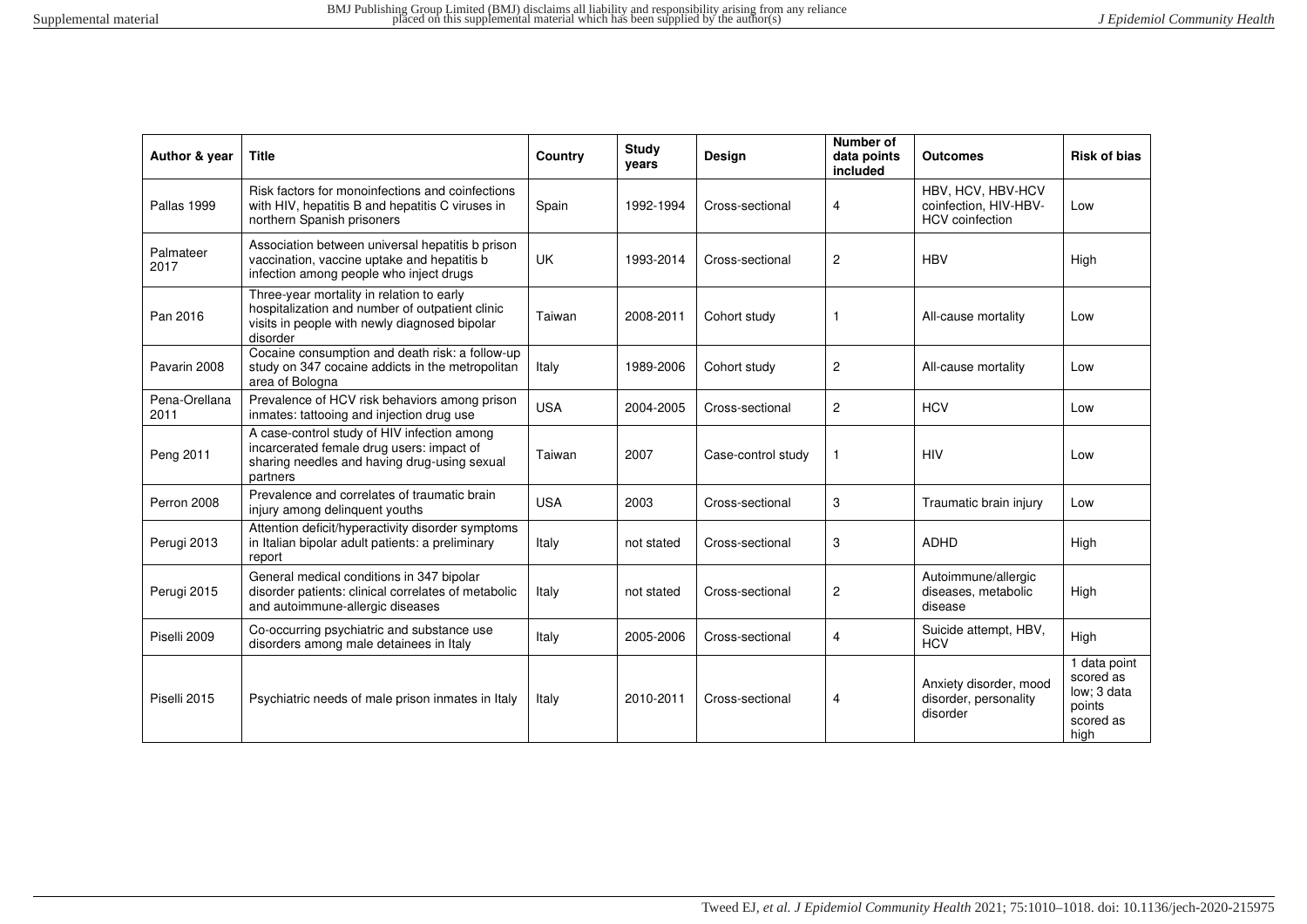| Author & year       | <b>Title</b>                                                                                                                                                 | Country    | <b>Study</b><br>vears            | <b>Design</b>                                          | Number of<br>data points<br>included | Outcomes                                                                                       | <b>Risk of bias</b> |
|---------------------|--------------------------------------------------------------------------------------------------------------------------------------------------------------|------------|----------------------------------|--------------------------------------------------------|--------------------------------------|------------------------------------------------------------------------------------------------|---------------------|
| <b>Platt 2011</b>   | Risk of sexually transmitted infections and<br>violence among indoor-working female sex<br>workers in London: the effect of migration from<br>Eastern Europe | <b>UK</b>  | 2008-2009                        | Cross-sectional                                        | $\mathbf{1}$                         | HIV, syphilis,<br>Chlamydia, gonorrhoea                                                        | Low                 |
| Pliszka 2000        | Affective disorder in juvenile offenders: A<br>preliminary study                                                                                             | <b>USA</b> | not stated                       | Cross-sectional                                        | 4                                    | Alcohol dependence,<br>conduct disorder, major<br>depressive disorder,<br>marijuana dependence | Low                 |
| <b>Pluck 2013</b>   | Self-harm and homeless adults                                                                                                                                | <b>UK</b>  | not stated                       | Cross-sectional                                        | $\overline{c}$                       | Self-harm                                                                                      | High                |
| Ponizovksy<br>2015  | Trends in dual diagnosis of severe mental illness<br>and substance use disorders, 1996-2010, Israel                                                          | Israel     | 1996-2010                        | Cross-sectional                                        | -1                                   | Suicide attempt                                                                                | High                |
| Potvin 2006         | Increased extrapyramidal symptoms in patients<br>with schizophrenia and a comorbid substance<br>use disorder                                                 | Canada     | not stated                       | Cross-sectional                                        |                                      | Extrapyramidal<br>symptoms                                                                     | High                |
| Poulin 2007         | Prevalence of HIV and hepatitis C virus<br>infections among inmates of Quebec provincial<br>prisons                                                          | Canada     | 2003                             | Cross-sectional                                        | 4                                    | HCV, HIV                                                                                       | Low                 |
| Poulin 2018         | Tattooing in prison: a risk factor for HCV<br>infection among inmates in the Quebec's<br>provincial correctional system                                      | Canada     | not stated                       | Cross-sectional                                        | 4                                    | <b>HCV</b>                                                                                     | Low                 |
| Preti 2009          | Risk of suicide and suicidal ideation in<br>psychosis: Results from an Italian multi-modal<br>pilot program on early intervention in psychosis               | Italy      | not stated                       | Cross-sectional<br>analysis of cohort<br>study         | $\overline{c}$                       | Suicide attempt                                                                                | High                |
| Prigerson<br>2003   | Suicidal ideation and suicide attempts in<br>homeless mentally ill persons: age-specific risks<br>of substance abuse                                         | <b>USA</b> | 1994-1996                        | Cross-sectional<br>analysis of<br>interventional study | $\overline{2}$                       | Suicidal ideation,<br>suicide attempt                                                          | High                |
| Rash 2016           | A retrospective and prospective analysis of<br>trading sex for drugs or money in women<br>substance abuse treatment patients                                 | <b>USA</b> | not stated                       | Cross-sectional                                        |                                      | <b>HIV</b>                                                                                     | High                |
| Reekie 2014         | Trends in prevalence of HIV infection, hepatitis<br>B and hepatitis C among Australian prisoners -<br>2004, 2007, 2010                                       | Australia  | 2004-2010                        | Repeated cross-<br>sectional studies                   | 4                                    | HBV, HCV, HIV                                                                                  | Low                 |
| Reininghaus<br>2015 | Mortality in schizophrenia and other psychoses:<br>a 10 year follow-up of the AESOP first-episode<br>cohort                                                  | <b>UK</b>  | end 2012,<br>start not<br>stated | Cohort study                                           | 3                                    | All-cause mortality,<br>mortality from "natural<br>causes" (ICD A00-<br>Q99), mortality from   | Low                 |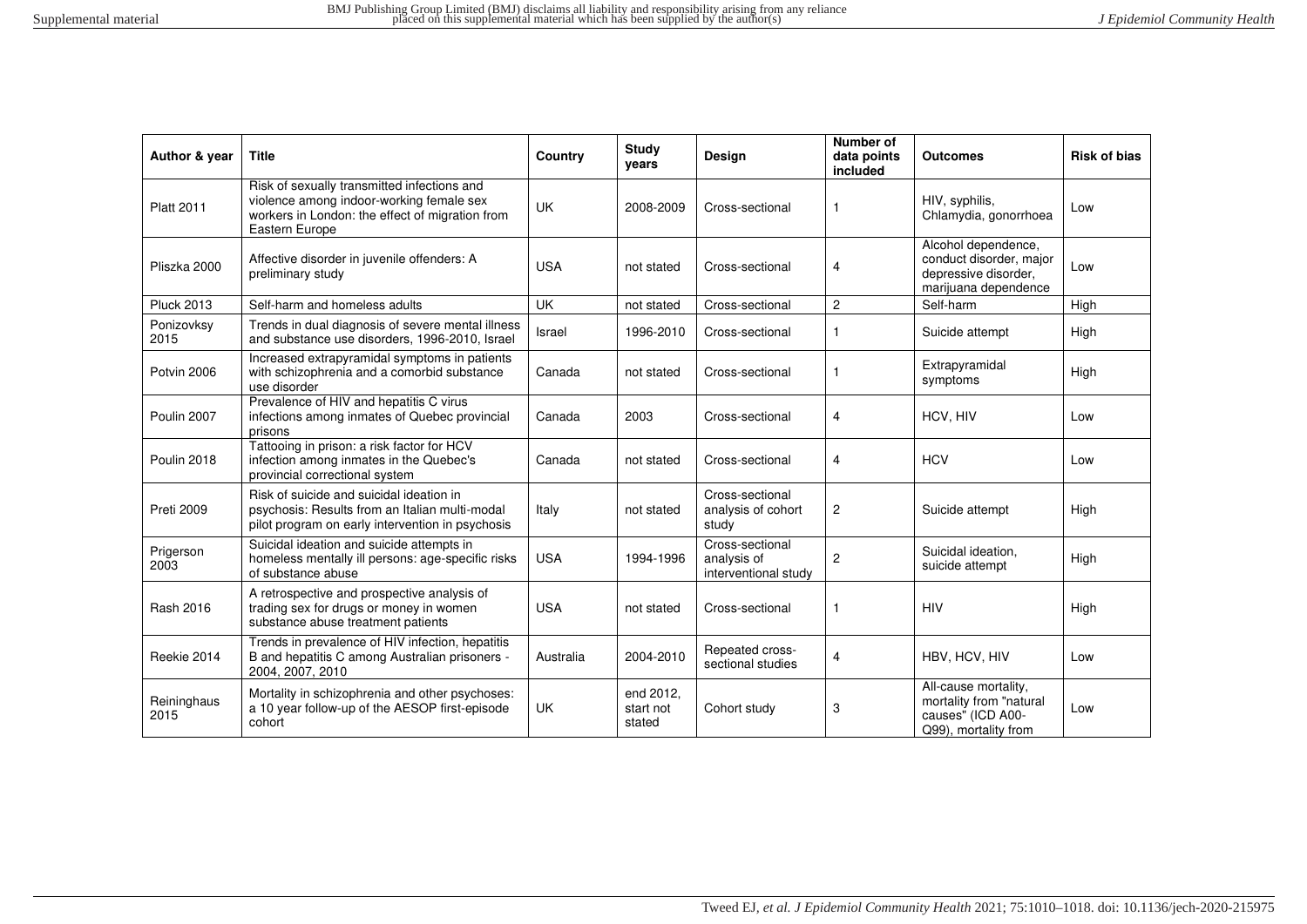| Author & year        | <b>Title</b>                                                                                                                        | Country    | <b>Study</b><br>years | Design                                                 | Number of<br>data points<br>included | <b>Outcomes</b>                        | <b>Risk of bias</b> |
|----------------------|-------------------------------------------------------------------------------------------------------------------------------------|------------|-----------------------|--------------------------------------------------------|--------------------------------------|----------------------------------------|---------------------|
|                      |                                                                                                                                     |            |                       |                                                        |                                      | "unnatural causes"<br>(U50.9, V01-Y89) |                     |
| Reyes 2006           | Prevalence and correlates of hepatitis C virus<br>infection among street-recruited injection drug<br>users in San Juan, Puerto Rico | <b>USA</b> | not stated            | Cross-sectional                                        | $\overline{c}$                       | <b>HCV</b>                             | Low                 |
| Reves-Uruena<br>2015 | Cross sectional study of factors associated to<br>self-reported blood-borne infections among drug<br>users                          | Spain      | not stated            | Cross-sectional                                        | $\mathbf{1}$                         | <b>HIV</b>                             | High                |
| Reynolds 2003        | Using the quality of well-being scale to assess<br>quality of life in out-of-treatment drug users                                   | <b>USA</b> | Not stated            | Cross-sectional                                        |                                      | Quality of life                        | High                |
| Rhoades 2011         | The social context of homeless men's substance<br>use                                                                               | <b>USA</b> | not stated            | Cross-sectional                                        | $\mathbf{1}$                         | Binge drinking                         | Low                 |
| Rhoades 2014         | Prescription drug misuse among homeless<br>youth                                                                                    | <b>USA</b> | 2012-2013             | Cross-sectional<br>analysis of cohort<br>study         | 3                                    | Depression, PTSD,<br>suicidal ideation | High                |
| <b>Ribe 2015</b>     | Long-term Risk of Dementia in Persons With<br>Schizophrenia: A Danish Population-Based<br><b>Cohort Study</b>                       | Denmark    | 1995-2013             | Cohort study                                           | 1                                    | Dementia                               | Low                 |
| <b>Rich 1999</b>     | Prevalence and incidence of HIV among<br>incarcerated and reincarcerated women in<br>Rhode Island                                   | <b>USA</b> | 1992-1996             | Nested case-control<br>study                           | $\overline{c}$                       | <b>HIV</b>                             | High                |
| Riddell 2006         | The relationship between amphetamine use,<br>crime, and psychiatric disorder among prisoners<br>in New South Wales                  | Australia  | not stated            | Cross-sectional                                        | $\overline{c}$                       | Anxiety, depression                    | High                |
| Rivlin 2010          | Psychiatric disorders in male prisoners who<br>made near-lethal suicide attempts: case-control<br>study                             | UK         | not stated            | Case-control study                                     | 3                                    | Near-lethal suicide<br>attempt         | High                |
| Robinson<br>2009     | Prevalence and predictors of suicide attempt in<br>an incidence cohort of 661 young people with<br>first episode psychosis          | Australia  | 1998-2000             | Cohort study                                           | $\overline{c}$                       | Suicide attempt                        | High                |
| Rodriguez<br>2008    | GC-MS confirmation of xylazine (Rompun), a<br>veterinary sedative, in exchanged needles                                             | <b>USA</b> | 2005-2007             | Cross-sectional                                        | 1                                    | Skin uclers                            | Low                 |
| Rondinelli<br>2009   | Young adult injection drug users in the United<br>States continue to practice HIV risk behaviors                                    | <b>USA</b> | 2002-2004             | Cross-sectional<br>analysis of<br>interventional study | 3                                    | <b>HIV</b>                             | Low                 |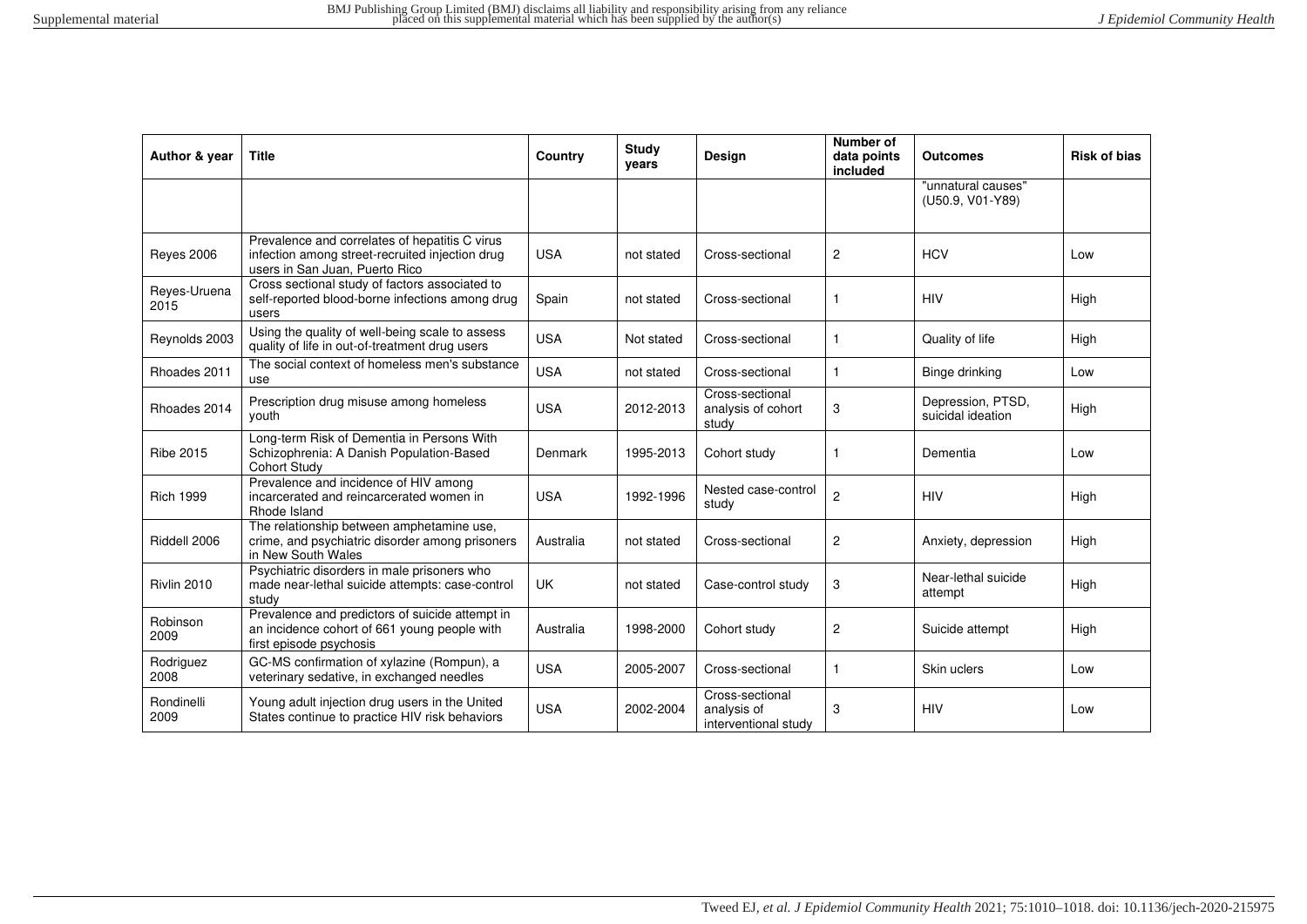| Author & year       | <b>Title</b>                                                                                                                                                                                  | Country    | Study<br>years | Design          | Number of<br>data points<br>included | <b>Outcomes</b>                 | <b>Risk of bias</b> |
|---------------------|-----------------------------------------------------------------------------------------------------------------------------------------------------------------------------------------------|------------|----------------|-----------------|--------------------------------------|---------------------------------|---------------------|
| <b>Rosen 2009</b>   | Characteristics and behaviors associated with<br>HIV infection among inmates in the North<br>Carolina prison system                                                                           | <b>USA</b> | 2004-2006      | Cross-sectional | $\overline{c}$                       | <b>HIV</b>                      | High                |
| Rosenberg<br>2005   | Hepatitis C virus and HIV co-infection in people<br>with severe mental illness and substance use<br>disorders.                                                                                | <b>USA</b> | 1997-1998      | Cross-sectional | $\mathbf{1}$                         | HIV-HCV co-infection            | High                |
| Rotily 1999         | Prevalence of HCV and HIV antibodies and<br>related risk factors among entrants to the main<br>southeastern French prison                                                                     | France     | 1995           | Cross-sectional | $\overline{c}$                       | HCV, HIV                        | Low                 |
| Rotily 2001         | Surveillance of HIV infection and related risk<br>behaviour in European prisons. A multicentre<br>pilot stdy                                                                                  | Multiple   | 1996-1997      | Cross-sectional | 3                                    | HCV, HIV,<br>jaundice/hepatitis | Low                 |
| <b>Roux 2014</b>    | HCV seropositivity in inmates and in the general<br>population: an averaging approach to establish<br>priority prevention interventions                                                       | France     | 2004-2010      | Cross-sectional | 3                                    | <b>HCV</b>                      | Low                 |
| Roy 2007            | High hepatitis C prevalence and incidence<br>among Canadian intravenous drug users                                                                                                            | Canada     | 1997-2003      | Cohort study    | $\mathbf{1}$                         | <b>HCV</b>                      | Low                 |
| Roy 2011            | Temporal changes in risk factors associated with<br>HIV seroconversion among injection drug users<br>in eastern central Canada                                                                | Canada     | 1995-2009      | Cohort study    | 2                                    | <b>HIV</b>                      | Low                 |
| <b>Russi 2003</b>   | Sexual transmission of hepatitis B virus,<br>hepatitis C virus, and Human Immunodeficiency<br>Virus type 1 infections among male transvestite<br>comercial sex workers in Montevideo, Uruguay | Uruguay    | 1999           | Cross-sectional | 6                                    | HBV, HCV, HIV                   | Low                 |
| Ruutel 2014         | Prevalence of IGRA-positivity and risk factors for<br>tuberculosis among injecting drug users in<br>Estonia and Latvia                                                                        | Multiple   | 2007           | Cross-sectional | $\mathbf{1}$                         | Latent TB                       | High                |
| Saddichha<br>2014   | Homeless and incarcerated: an epidemiological<br>study from Canada                                                                                                                            | Canada     | 2009           | Cross-sectional | $\mathbf{1}$                         | Depressive disorder             | High                |
| Sailas 2006         | The mortality of young offenders sentenced to<br>prison and its association with psychiatric<br>disorders: a register study                                                                   | Finland    | 1984-2002      | Cohort study    | $\overline{c}$                       | All-cause mortality             | Low                 |
| Sakelliadis<br>2010 | Self-injurious behaviour among Greek male<br>prisoners: prevalence and risk factors                                                                                                           | Greece     | not stated     | Cross-sectional | $\mathbf{1}$                         | Self-injurious behaviour        | Low                 |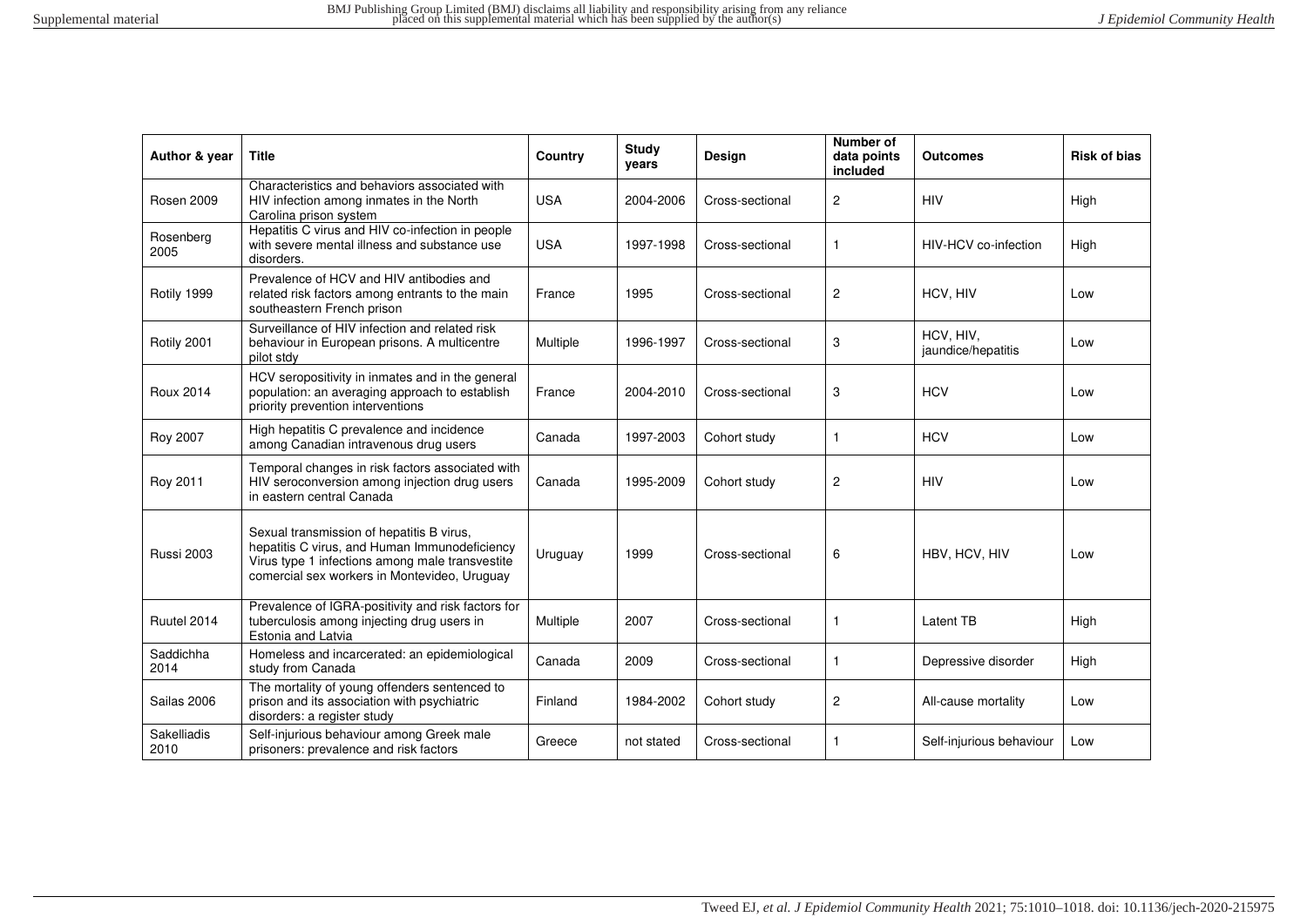| Author & year            | <b>Title</b>                                                                                                                        | Country    | <b>Study</b><br>years | <b>Design</b>   | Number of<br>data points<br>included | <b>Outcomes</b>                                                                                                          | <b>Risk of bias</b> |
|--------------------------|-------------------------------------------------------------------------------------------------------------------------------------|------------|-----------------------|-----------------|--------------------------------------|--------------------------------------------------------------------------------------------------------------------------|---------------------|
| Salmon 2009              | Injecting-related injury and disease among<br>clients of a supervised injecting facility                                            | Australia  | 2001-2007             | Cross-sectional | $\overline{c}$                       | Injecting related injury<br>or disease (abscesses<br>or skin infections.<br>endocarditis.<br>septicaemia,<br>thrombosis) | Low                 |
| Sara 2013                | Differences in associations between cannabis<br>and stimulant disorders in first admission<br>psychosis                             | Australia  | 2005-2012             | Cross-sectional | 1                                    | Alcohol disorder                                                                                                         | Low                 |
| Sara 2014                | Stimulant and other substance use disorders in<br>schizophrenia: prevalence, correlates, and<br>impacts in a population sample      | Australia  | 2000-2011             | Cohort study    | 6                                    | Cardiac disease.<br>infectious disease, self-<br>harm and injury                                                         | Low                 |
| Sato 2004                | Cincinnati criteria for mixed mania and<br>suicidality in patients with acute mania                                                 | Germany    | 1980-1997             | Cross-sectional | $\mathbf{1}$                         | Suicidal ideation                                                                                                        | High                |
| Savilla 2008             | Relationships between cognitive deficits,<br>symptoms and quality of life in schizophrenia                                          | Australia  | not stated            | Cross-sectional | $\overline{c}$                       | Quality of life                                                                                                          | High                |
| Scheller-<br>Gilkey 2002 | Increased early life stress and depressive<br>symptoms in patients with comorbid substance<br>abuse and schizophrenia               | <b>USA</b> | not stated            | Cross-sectional | $\mathbf{1}$                         | Depression                                                                                                               | High                |
| Scheller-<br>Gilkey 2003 | Relationship of clinical symptoms and substance<br>use in schizophrenia patients on conventional<br>versus atypical antipsychotics  | <b>USA</b> | not stated            | Cross-sectional | $\overline{c}$                       | Depression, extra-<br>pyramidal symptoms                                                                                 | High                |
| Scheller-<br>Gilkey 2004 | Early life stress and PTSD symptoms in patients<br>with comorbid schizophrenia and substance<br>abuse                               | <b>USA</b> | 1999-2000             | Cross-sectional | $\mathbf{1}$                         | Depression                                                                                                               | High                |
| Scherbaum<br>2005        | Prevalence and risk factors of syphilis infection<br>among drug addicts                                                             | Germany    | 2000-2001             | Cross-sectional | $\overline{c}$                       | Syphilis                                                                                                                 | Low                 |
| Schinka 2017             | Predictors of Mortality in Older Homeless<br>Veterans                                                                               | <b>USA</b> | 2000-2011             | Cohort study    | $\mathbf{1}$                         | All-cause mortality                                                                                                      | Low                 |
| Schladweiler<br>2009     | Factors associated with substance use problem<br>among Maryland Medicaid enrollees affected by<br>serious mental illness            | <b>USA</b> | 1993-2000             | Cohort study    | -1                                   | Alcohol problem                                                                                                          | Low                 |
| Schmidt 2011             | The impact of substance use disorders on the<br>course of schizophrenia--a 15-year follow-up<br>study: dual diagnosis over 15 years | Denmark    | 1993-2008             | Cohort study    | -1                                   | All-cause mortality                                                                                                      | Low                 |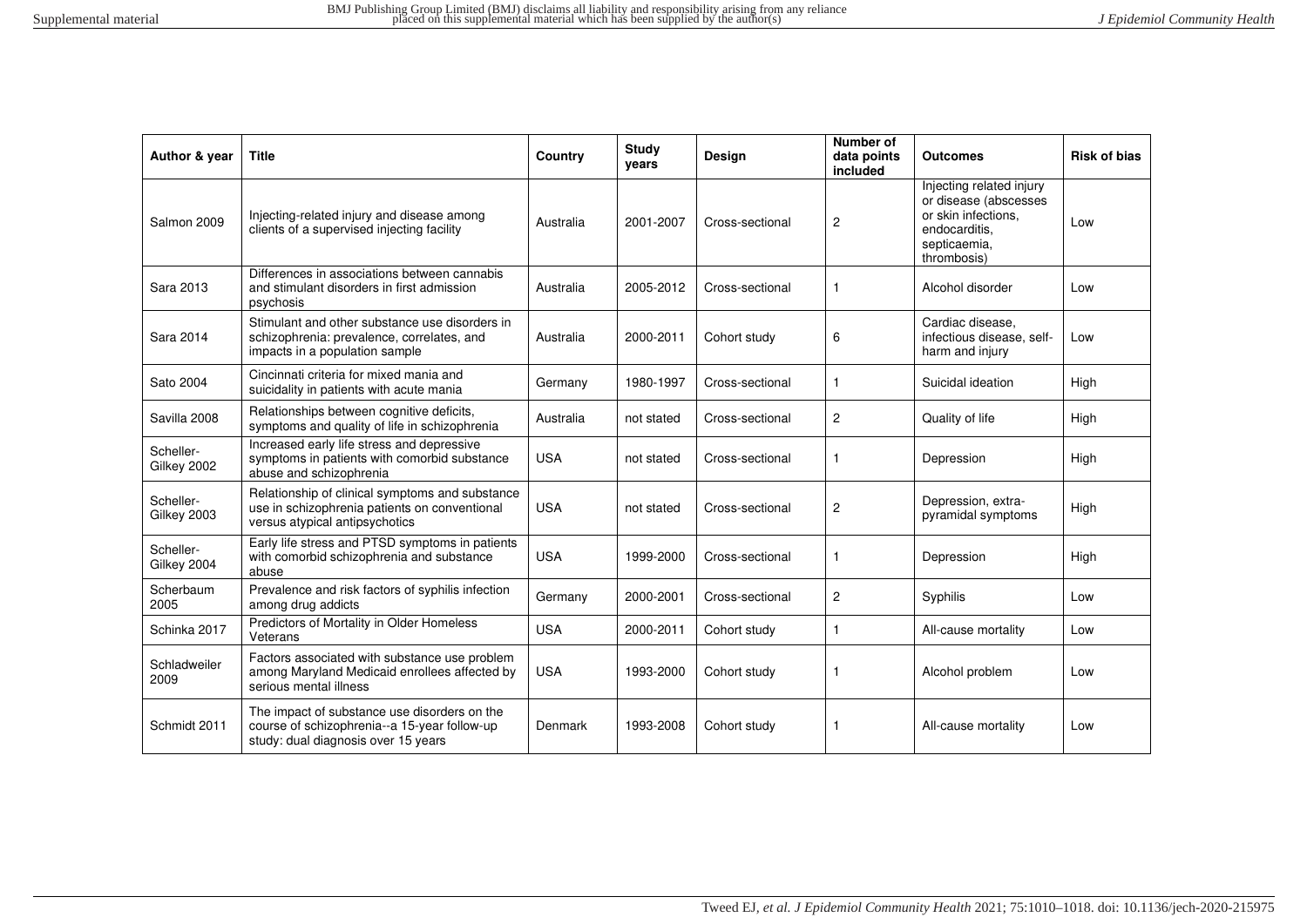| Author & year    | <b>Title</b>                                                                                                                                                                                                    | Country    | <b>Study</b><br>years | Design                                         | Number of<br>data points<br>included | <b>Outcomes</b>                                                        | <b>Risk of bias</b>                                       |
|------------------|-----------------------------------------------------------------------------------------------------------------------------------------------------------------------------------------------------------------|------------|-----------------------|------------------------------------------------|--------------------------------------|------------------------------------------------------------------------|-----------------------------------------------------------|
| <b>Seal 2001</b> | Predictors and prevention of nonfatal overdose<br>among street-recruited injection heroin users in<br>the San Francisco Bay Area, 1998-1999                                                                     | <b>USA</b> | 1998-1999             | Cohort study                                   | 3                                    | Non-fatal overdose                                                     | High                                                      |
| Sethi 2006       | HIV, sexually transmitted infections, and risk<br>behaviours in male sex workers in London over<br>a 10 year period                                                                                             | UK         | 1994-2003             | Cross-sectional<br>analysis of cohort<br>study |                                      | <b>HIV</b>                                                             | High                                                      |
| <b>Shah 2000</b> | Correlates of enrollment in methadone<br>maintenance treatment programs differ by HIV-<br>serostatus                                                                                                            | <b>USA</b> | 1994-1998             | Cross-sectional<br>analysis of cohort<br>study | $\mathbf{1}$                         | <b>HIV</b>                                                             | High                                                      |
| Shannon 2007     | Sexual and drug-related vulnerabilities for HIV<br>infection among women engaged in survival sex<br>work in Vancouver, Canada                                                                                   | Canada     | 2004                  | Cross-sectional                                | 6                                    | <b>HIV</b>                                                             | High                                                      |
| Shannon 2010     | Survival sex work involvement as a primary risk<br>factor for hepatitis C virus acquisition in drug-<br>using youths in a canadian setting                                                                      | Canada     | 1996-2007             | Cohort study                                   | $\overline{c}$                       | <b>HCV</b>                                                             | Low                                                       |
| Sherman 2007     | Prevalence and correlates of opiate overdose<br>among young injection drug users in a large US<br>city                                                                                                          | <b>USA</b> | 1999-2002             | Cross-sectional<br>analysis of cohort<br>study |                                      | Non-fatal overdose                                                     | Low                                                       |
| Sherriff 2003    | A survey of hepatitis C prevalence amongst the<br>homeless community of Oxford                                                                                                                                  | <b>UK</b>  | 2002                  | Cross-sectional                                | $\overline{c}$                       | <b>HCV</b>                                                             | Low                                                       |
| Shewan 2000      | Fatal drug overdose after liberation from prison:<br>A retrospective study of female ex-prisoners<br>from Strathclyde region (Scotland)                                                                         | <b>UK</b>  | 1993-1995             | Cohort study                                   | 5                                    | HIV, HBV, HCV                                                          | 2 data points<br>scored as<br>low: 3<br>scored as<br>high |
| Shoptaw 2003     | Psychiatric and substance dependence<br>comorbidities, sexually transmitted diseases,<br>and risk behaviors among methamphetamine-<br>dependent gay and bisexual men seeking<br>outpatient drug abuse treatment | <b>USA</b> | 1997-2000             | Cross-sectional                                | 5                                    | Chlamydia, genital<br>gonorrhoea, oral<br>gonorrhoea, HIV,<br>syphilis | High                                                      |
| Shoval 2006      | Substance use, suicidality, and adolescent-<br>onset schizophrenia: an Israeli 10-year<br>retrospective study                                                                                                   | Israel     | 1994-2004             | Cross-sectional                                | 6                                    | Suicide attempt                                                        | Low                                                       |
| Shoval 2007      | A 10-year retrospective study of inpatient<br>adolescents with schizophrenia/schizoaffective<br>disorder and substance use                                                                                      | Israel     | 1994-2004             | Cross-sectional                                | 5                                    | Anxiety disorder,<br>depression, mood<br>disorder, self-injurious      | High                                                      |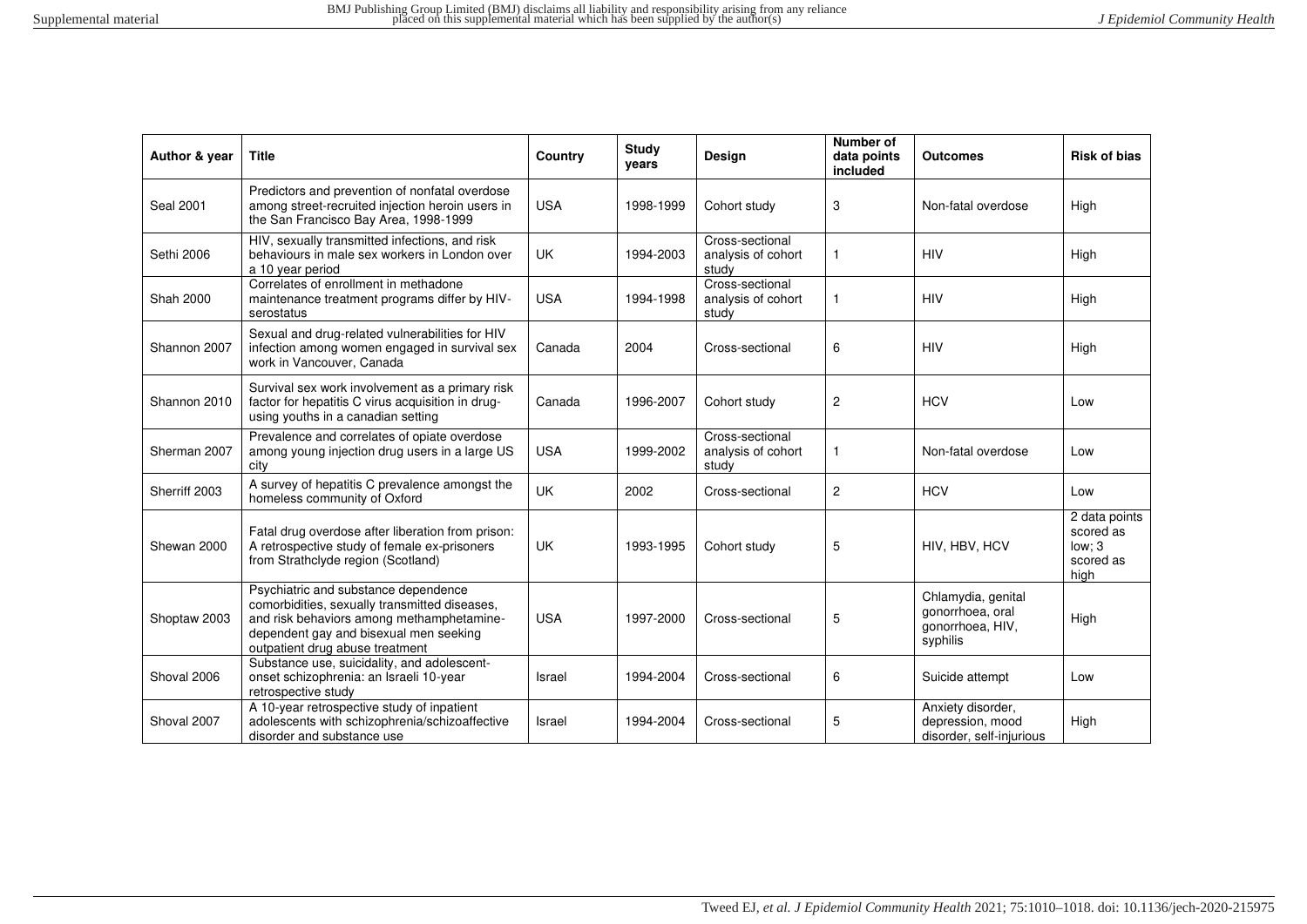| Author & year     | <b>Title</b>                                                                                                                                                                               | Country    | Study<br>years | <b>Design</b>      | Number of<br>data points<br>included | <b>Outcomes</b>                                                                      | <b>Risk of bias</b> |
|-------------------|--------------------------------------------------------------------------------------------------------------------------------------------------------------------------------------------|------------|----------------|--------------------|--------------------------------------|--------------------------------------------------------------------------------------|---------------------|
|                   |                                                                                                                                                                                            |            |                |                    |                                      | behaviour, suicidal<br>ideation                                                      |                     |
| Shuter 1998       | Rates of and risk factors for Trichmoniasis<br>among pregntnant inmates in New York City                                                                                                   | <b>USA</b> | 1996-1997      | Cross-sectional    | 3                                    | Trichomoniasis                                                                       | Low                 |
| <b>Simon 2007</b> | Risk of suicide attempt and suicide death in<br>patients treated for bipolar disorder                                                                                                      | <b>USA</b> | 1994-2001      | Cohort study       | 3                                    | Suicide attempt                                                                      | Low                 |
| Smereck 1998      | Prevalence of HIV infection and HIV risk<br>behaviors associated with living place: on-the-<br>street homeless drug users as a special target<br>population for public health intervention | <b>USA</b> | 1992-1994      | Cross-sectional    | 18                                   | <b>HIV</b>                                                                           | Low                 |
| Smyth 2003        | Retrospective cohort study examining incidence<br>of HIV and hepatitis C infection among injecting<br>drug users in Dublin                                                                 | Ireland    | 1992-1998      | Cohort study       | $\overline{2}$                       | <b>HCV</b>                                                                           | High                |
| Sorensen<br>2005  | Drug-use pattern, comorbid psychosis and<br>mortality in people with a history of opioid<br>addiction                                                                                      | Denmark    | 1984-1999      | Cohort study       | 1                                    | All-cause mortality                                                                  | Low                 |
| Spittal 2012      | The Cedar Project: high incidence of HCV<br>infections in a longitudinal study of young<br>Aboriginal people who use drugs in two<br>Canadian cities                                       | Canada     | 2003-2009      | Cohort study       | 3                                    | <b>HCV</b>                                                                           | Low                 |
| Spittal 2017      | Modifiable risk factors for external cause<br>mortality after release from prison: a nested<br>case-control study                                                                          | Australia  | 1994-2007      | Case-control study | 5                                    | Mortality from drug<br>overdose, suicide,<br>transport accidents.<br>external causes | Low                 |
| Stephens<br>2016  | Correlates of African American female<br>adolescent offenders 3, 4-<br>Methylenedioxymethamphetamine (MDMA or<br>'Ecstasy') use and sexually transmitted infection<br>morbidity            | <b>USA</b> | not stated     | Cross-sectional    | 5                                    | Chlamydia, genital<br>warts, gonorrhoea,<br>herpes, trichomoniasis                   | High                |
| Stoove 2008       | Mortality among injecting drug users in<br>Melbourne: a 16-year follow-up of the Victorian<br>Injecting Cohort Study (VICS)                                                                | Australia  | 1990-2006      | Cohort study       | 2                                    | All-cause mortality                                                                  | Low                 |
| Strehlow 2012     | Hepatitis C among clients of healthcare for the<br>homeless primary care clinics                                                                                                           | <b>USA</b> | not stated     | Cross-sectional    | 11                                   | <b>HCV</b>                                                                           | Low                 |
| Surratt 2007      | Sex work in the Caribbean Basin: patterns of<br>substance use and HIV risk among migrant sex<br>workers in the US Virgin Islands                                                           | <b>USA</b> | 2004           | Cross-sectional    | 1                                    | Sexually transmitted<br>infections                                                   | High                |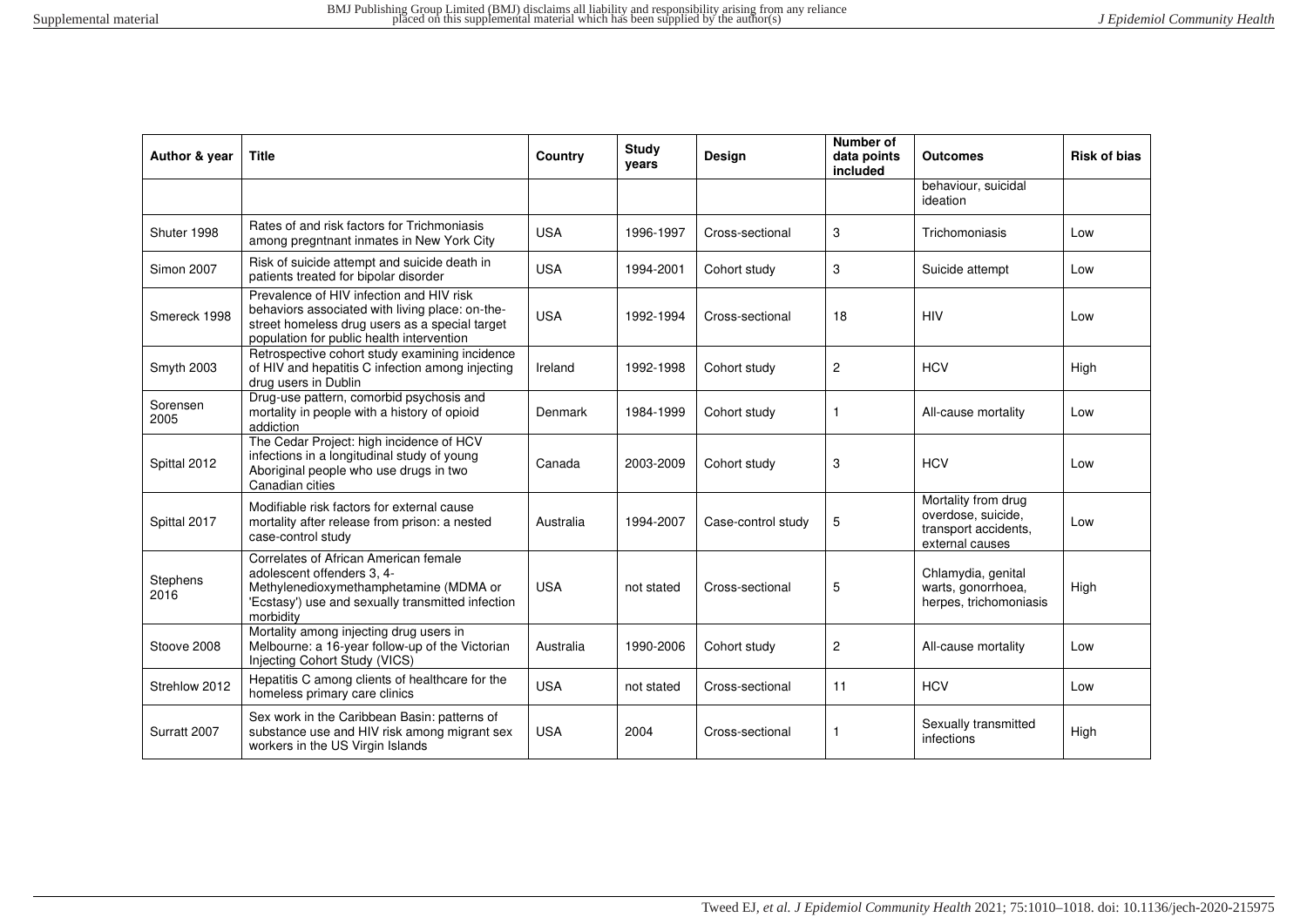| Author & year             | <b>Title</b>                                                                                                                                                                    | Country    | Study<br>vears | <b>Design</b>                                          | Number of<br>data points<br>included | <b>Outcomes</b>                                                             | <b>Risk of bias</b> |
|---------------------------|---------------------------------------------------------------------------------------------------------------------------------------------------------------------------------|------------|----------------|--------------------------------------------------------|--------------------------------------|-----------------------------------------------------------------------------|---------------------|
| Sutton 2012               | Estimating the variability in the risk of infection<br>for hepatitis C in the Glasgow injecting drug user<br>population                                                         | UK.        | 1990-2007      | Repeated cross-<br>sectional studies                   |                                      | <b>HCV</b>                                                                  | Low                 |
| Swofford 2000             | Double jeopardy: schizophrenia and substance<br>use                                                                                                                             | <b>USA</b> | not stated     | Cross-sectional                                        | $\mathbf{1}$                         | Tardive dyskinesia                                                          | High                |
| Sylvia 2015               | Medical burden in bipolar disorder: findings from<br>the Clinical and Health Outcomes Initiative in<br>Comparative Effectiveness for Bipolar Disorder<br>study (Bipolar CHOICE) | <b>USA</b> | not stated     | Cross-sectional<br>analysis of<br>interventional study |                                      | Cardiometabolic<br>disorder                                                 | High                |
| Sylvia 2017               | Poor quality of life and functioning in bipolar<br>disorder                                                                                                                     | <b>USA</b> | not stated     | Cross-sectional<br>analysis of<br>interventional study |                                      | Quality of life                                                             | High                |
| Sypsa 2017                | Rapid Decline in HIV Incidence Among Persons<br>Who Inject Drugs During a Fast-Track<br>Combination Prevention Program After an HIV<br>Outbreak in Athens                       | Greece     | 2012-2013      | Cohort study                                           | 3                                    | <b>HIV</b>                                                                  | High                |
| Taylor 2008               | Prevalence and determinants of hepatitis C virus<br>infection among female drug injecting sex<br>workers in Glasgow                                                             | UK.        | 1999           | Cross-sectional                                        | $\overline{c}$                       | <b>HCV</b>                                                                  | High                |
| Taylor 2013               | Low incidence of hepatitis C virus among<br>prisoners in Scotland                                                                                                               | <b>UK</b>  | 2010-2011      | Cross-sectional                                        | 1                                    | <b>HCV</b>                                                                  | Low                 |
| Thompson<br>2012          | Psychiatric disorders and treatment among<br>newly homeless young adults with histories of<br>foster care                                                                       | <b>USA</b> | 2007-2008      | Cross-sectional                                        |                                      | Any psychiatric<br>disorder                                                 | High                |
| Toftdahl 2016             | Prevalence of substance use disorders in<br>psychiatric patients: a nationwide Danish<br>population-based study                                                                 | Denmark    | 1969-2013      | Cohort study                                           | 4                                    | Mortality from<br>"unnatural" causes -<br>accidents, suicides,<br>homicides | Low                 |
| Topolovec-<br>Vranic 2017 | The high burden of traumatic brain injury and<br>comorbidities amongst homeless adults with<br>mental illness                                                                   | Canada     | 2009-2011      | Cross-sectional<br>analysis of<br>interventional study |                                      | Traumatic brain injury                                                      | High                |
| Torchalla 2011            | Substance use and predictors of substance<br>dependence in homeless women                                                                                                       | Canada     | 2009           | Cross-sectional                                        | 1                                    | Suicide attempt                                                             | Low                 |
| Torchalla 2014            | Posttraumatic stress disorder and substance<br>use disorder comorbidity in homeless adults:<br>Prevalence, correlates, and sex differences                                      | Canada     | 2009           | Cross-sectional                                        | $\mathbf{1}$                         | <b>PTSD</b>                                                                 | Low                 |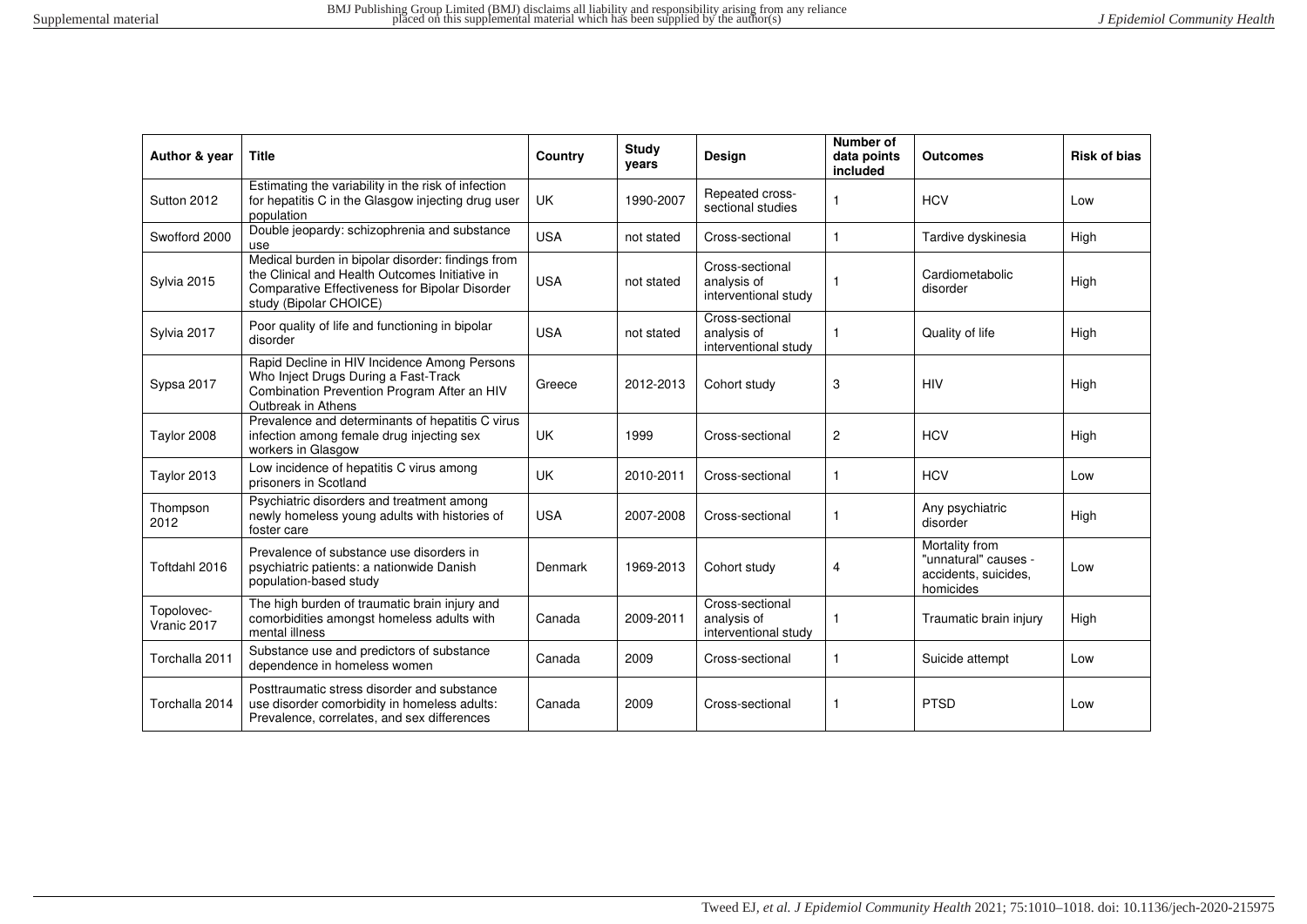| Author & year       | <b>Title</b>                                                                                                                                            | Country    | <b>Study</b><br>years | Design                                                 | Number of<br>data points<br>included | <b>Outcomes</b>                    | <b>Risk of bias</b>                                                         |
|---------------------|---------------------------------------------------------------------------------------------------------------------------------------------------------|------------|-----------------------|--------------------------------------------------------|--------------------------------------|------------------------------------|-----------------------------------------------------------------------------|
| Torres 2015         | Bipolar disorder with comorbid attention-deficit<br>and hyperactivity disorder. Main clinical features<br>and clues for an accurate diagnosis           | Spain      | 2008-2013             | Cross-sectional                                        | 3                                    | <b>ADHD</b>                        | High                                                                        |
| <b>Treso 2012</b>   | Prevalence and correlates of HCV, HVB, and<br>HIV infection among prison inmates and staff,<br>Hungary                                                  | Hungary    | 2007-2009             | Cross-sectional                                        | 2                                    | HBV, HCV                           | High                                                                        |
| Truszkowska<br>2015 | Case-control study of risks and causes of death<br>amongst opioid dependent patients on<br>methadone maintenance treatment                              | Canada     | 2005-2012             | Case-control study                                     | $\overline{c}$                       | All-cause mortality                | 1 data point<br>scored as<br>low risk; 1<br>data point<br>scored as<br>high |
| <b>Tsui 2014</b>    | Association of opioid agonist therapy with lower<br>incidence of hepatitis C virus infection in young<br>adult injection drug users                     | <b>USA</b> | 2000-2012             | Cohort study                                           | $\overline{c}$                       | <b>HCV</b>                         | Low                                                                         |
| Turkington<br>2009  | Impact of persistent substance misuse on 1-year<br>outcome in first-episode psychosis                                                                   | <b>UK</b>  | 2003-2004             | Cross-sectional<br>analysis of cohort<br>study         |                                      | Depression                         | Low                                                                         |
| <b>Tyler 2007</b>   | Sexual health of homeless youth: prevalence<br>and correlates of sexually transmissible<br>infections                                                   | <b>USA</b> | not stated            | Cross-sectional                                        | $\overline{2}$                       | Sexually transmitted<br>infections | Low                                                                         |
| Tyndall 2006        | HIV seroprevalence among participants at a<br>Supervised Injection Facility in Vancouver,<br>Canada: Implications for prevention, care and<br>treatment | Canada     | 2003-2005             | Cross-sectional<br>analysis of cohort<br>study         | $\overline{\mathbf{c}}$              | <b>HIV</b>                         | Low                                                                         |
| Upshur 2017         | Prevalence and predictors of substance use<br>disorders among homeless women seeking<br>primary care: An 11 site survey                                 | <b>USA</b> | 2015                  | Cross-sectional                                        | 1                                    | Alcohol use disorder               | Low                                                                         |
| Urbanoski<br>2007   | Substance abuse and quality of life among<br>severely mentally ill consumers: a longitudinal<br>modelling analysis                                      | Canada     | 1998-2004             | Cross-sectional<br>analysis of<br>interventional study |                                      | Quality of life                    | High                                                                        |
| Uuskula 2008        | A study on HIV and hepatitis C virus among<br>commercial sex workers in Tallinn                                                                         | Estonia    | 2005-2006             | Cross-sectional                                        | $\overline{2}$                       | <b>HIV</b>                         | High                                                                        |
| Van Dooren<br>2014  | A comparison of risk factors for hepatitis C<br>among young and older adult prisoners                                                                   | Australia  | not stated            | Cross-sectional<br>analysis of<br>interventional study | 2                                    | <b>HCV</b>                         | High                                                                        |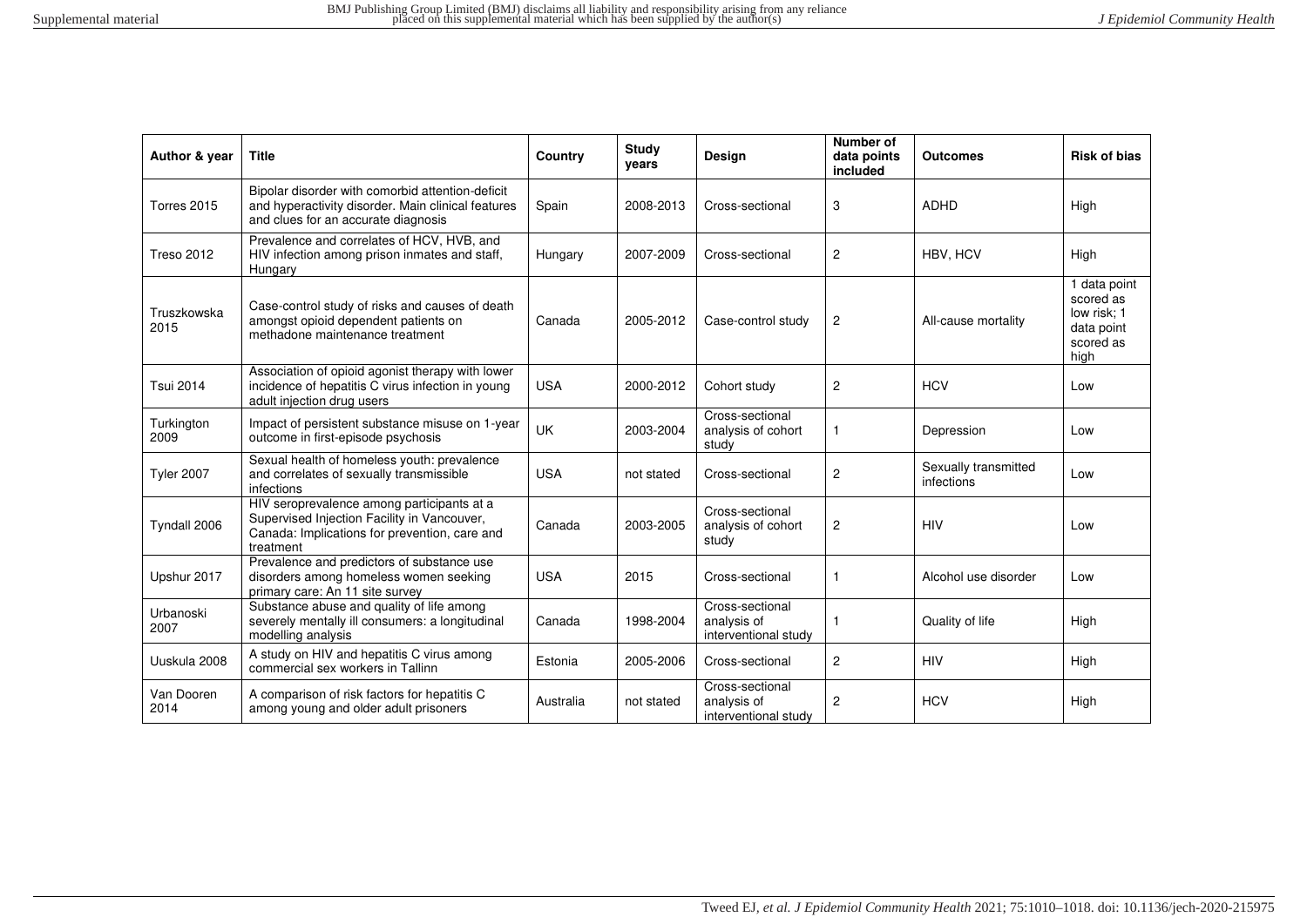| Author & year      | <b>Title</b>                                                                                                                                                      | Country            | <b>Study</b><br>years | Design                               | Number of<br>data points<br>included | <b>Outcomes</b>                                                                                                                                              | <b>Risk of bias</b> |
|--------------------|-------------------------------------------------------------------------------------------------------------------------------------------------------------------|--------------------|-----------------------|--------------------------------------|--------------------------------------|--------------------------------------------------------------------------------------------------------------------------------------------------------------|---------------------|
| Van Ness<br>2004   | Socioeconomic marginality and health services<br>utilization among Central Harlem substance<br>users                                                              | <b>USA</b>         | 1998-1999             | Cross-sectional                      | 3                                    | <b>HIV</b>                                                                                                                                                   | Low                 |
| van Veen<br>2010   | HIV and sexual risk behavior among commercial<br>sex workers in the Netherlands                                                                                   | Netherlands        | 2002-2005             | Cross-sectional                      | 1                                    | <b>HIV</b>                                                                                                                                                   | Low                 |
| VanBeek 1998       | Infection with HIV and hepatitis C virus among<br>injecting drug users in a prevention setting:<br>retrospective cohort study                                     | Australia          | 1992-1995             | Cohort study                         | 1                                    | <b>HCV</b>                                                                                                                                                   | High                |
| VanBeek 2004       | The Sydney Medically Supervised Injecting<br>Centre: reducing harm associated with heroin<br>overdose                                                             | Australia          | 2001-2002             | Cross-sectional                      | 3                                    | Heroin overdose                                                                                                                                              | Low                 |
| vanderPlas<br>2012 | Perceptions of quality of life and disability in<br>homeless persons with schizophrenia and<br>persons with schizophrenia living in non-<br>institutional housing | <b>Netherlands</b> | 2000-2001             | Cross-sectional                      | 5                                    | Quality of life                                                                                                                                              | High                |
| Verdolini 2017     | The aggressor at the mirror: Psychiatric<br>correlates of deliberate self-harm in prison<br>inmates                                                               | Italy              | 2010-2011             | Cross-sectional                      | 9                                    | Deliberate self-harm                                                                                                                                         | Low                 |
| Verdoux 2001       | Predictors and outcome characteristics<br>associated with suicidal behaviour in early<br>psychosis: a two-year follow-up of first-admitted<br>steps               | France             | not stated            | Cohort study                         | 1                                    | Self-harm or suicide                                                                                                                                         | Low                 |
| Verneuil 2009      | Prevalence and risk factors of the whole<br>spectrum of sexually transmitted diseases in<br>male incoming prisoners in France                                     | France             | 2000-2003             | Cross-sectional                      | 2                                    | HCV, any sexually<br>transmitted disease or<br>blood-borne virus                                                                                             | High                |
| Viitanen 2011      | Hepatitis A, B, C and HIV infections among<br>Finnish female prisoners--young females a risk<br>group                                                             | Finland            | 2006                  | Cross-sectional                      | $\overline{2}$                       | <b>HCV</b>                                                                                                                                                   | High                |
| <b>Vik 2007</b>    | Methamphetamine use by incarcerated women:<br>comorbid mood and anxiety problems                                                                                  | <b>USA</b>         | not stated            | Cross-sectional                      | 10                                   | Depression, dysthymia,<br>generalised anxiety<br>disorder, PTSD, panic<br>disorder                                                                           | High                |
| Vincenti 2010      | Characteristics and clinical changes during<br>hospitalization in bipolar and psychotic disorder<br>patients with versus without substance-use<br>disorders       | <b>USA</b>         | 2004-2009             | Repeated cross-<br>sectional studies | 8                                    | Anxiety disorder,<br>generalised anxiety<br>disorder, obsessive<br>compulsive disorder,<br>post-traumatic stress<br>disorder, panic<br>disorder, personality | Low                 |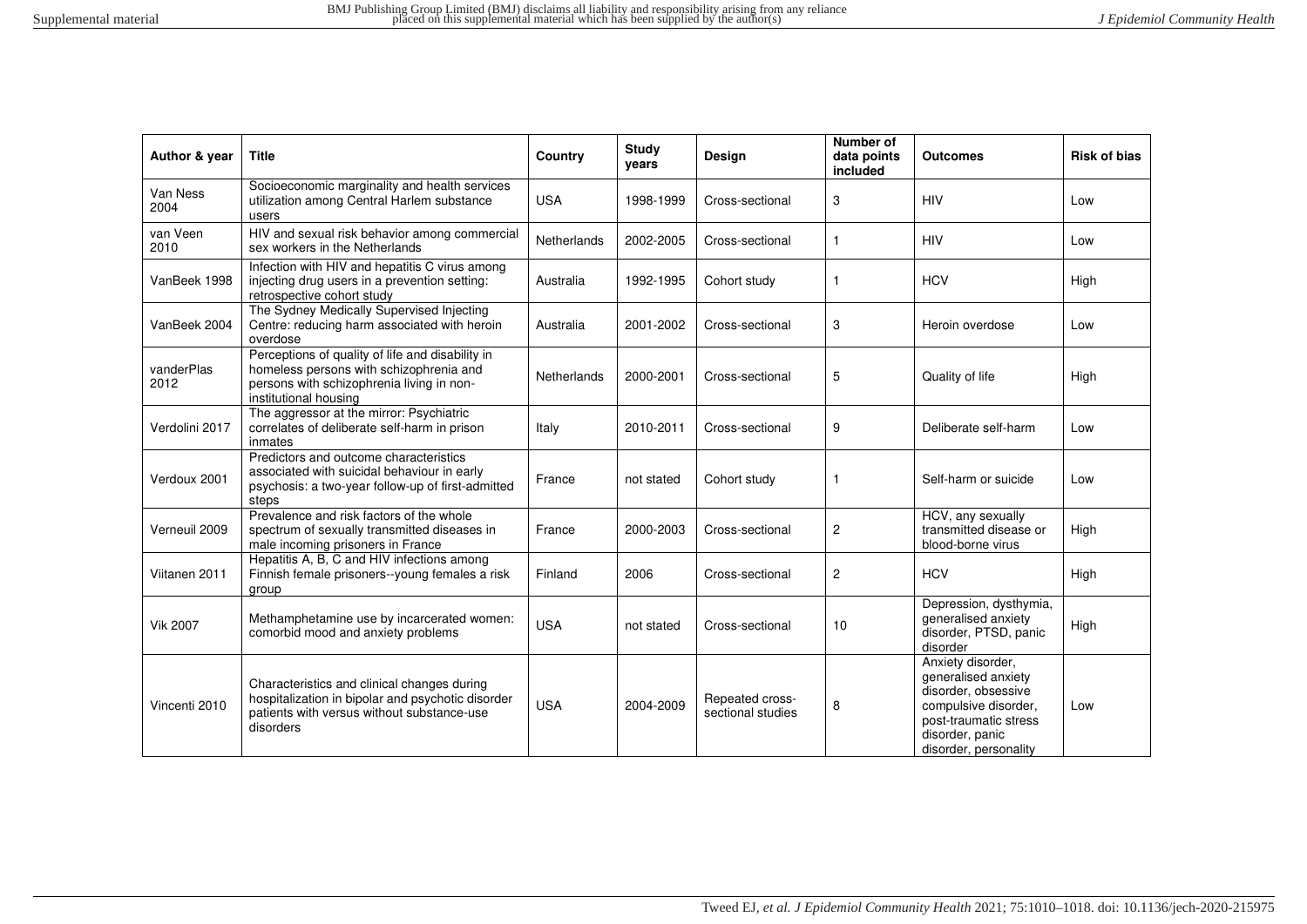| Author & year       | <b>Title</b>                                                                                                                                            | Country            | <b>Study</b><br>years | <b>Design</b>                        | Number of<br>data points<br>included | <b>Outcomes</b>                                                                          | <b>Risk of bias</b> |
|---------------------|---------------------------------------------------------------------------------------------------------------------------------------------------------|--------------------|-----------------------|--------------------------------------|--------------------------------------|------------------------------------------------------------------------------------------|---------------------|
|                     |                                                                                                                                                         |                    |                       |                                      |                                      | disorder, social phobia,<br>suicide attempts                                             |                     |
| Vioque 1998         | Prospective cohort study of female sex workers<br>and the risk of HIV infection in Alicante, Spain<br>$(1986 - 96)$                                     | Spain              | 1986-1996             | Cohort study                         | $\mathbf{1}$                         | <b>HIV</b>                                                                               | High                |
| Vreugdenhil<br>2003 | Substance use, substance use disorders, and<br>comorbidity patterns in a representative sample<br>of incarcerated male Dutch adolescents                | <b>Netherlands</b> | 1998-1999             | Cross-sectional                      | $\mathbf{2}$                         | Anxiety and affective<br>disorders, disruptive<br>behaviour disorders                    | Low                 |
| <b>Ward 2000</b>    | Health issues associated with increasing use of<br>"crack" cocaine among female sex workers in<br>London                                                | <b>UK</b>          | 1989-1996             | Repeated cross-<br>sectional studies | 3                                    | HBV. HCV                                                                                 | High                |
| <b>Warf 2013</b>    | Coming of age on the streets: survival sex<br>among homeless young women in Hollywood                                                                   | <b>USA</b>         | 2006-2008             | Cross-sectional                      | $\overline{c}$                       | Sexually transmitted<br>infections, suicide<br>attempt                                   | High                |
| <b>Webb 2014</b>    | Suicide, hospital-presenting suicide attempts,<br>and criminality in bipolar disorder: examination<br>of risk for multiple adverse outcomes             | Sweden             | 1973-2009             | Cohort study                         | $\overline{c}$                       | Suicide or attempted<br>suicide                                                          | Low                 |
| <b>Weild 2000</b>   | Prevalence of HIV, hepatitis B, and hepatitis C<br>antibodies in prisoners in England and Wales: a<br>national survey                                   | <b>UK</b>          | 1997-1998             | Cross-sectional                      | 6                                    | HBV, HCV, HIV                                                                            | Low                 |
| Weinstock<br>2016   | Demographic and clinical characteristics<br>associated with comorbid cannabis use<br>disorders (CUDs) in hospitalised patients with<br>bipolar disorder | <b>USA</b>         | 2010                  | Cross-sectional                      | $\mathbf{1}$                         | Cannabis use disorder                                                                    | Low                 |
| <b>Weiss 2005</b>   | Does recovery from substance use disorder<br>matter in patients with bipolar disorder?                                                                  | <b>USA</b>         | 1999-2001             | Cross-sectional                      | 10                                   | ADHD, anxiety<br>disorder, eating<br>disorder, quality of life,<br>suicide attempt       | High                |
| Wenger 2014         | Assessment of hepatitis C risk factors and<br>infection prevalence in a jail population                                                                 | <b>USA</b>         | 2012-2013             | Cross-sectional                      | 3                                    | <b>HCV</b>                                                                               | Low                 |
| Whittaker<br>2015   | Multiply disadvantaged: Health and service<br>utilisation factors faced by homeless injecting<br>drug consumers in Australia                            | Australia          | 2012                  | Cross-sectional                      | 4                                    | Mental HRQoL, mental<br>health problem, non-<br>fatal overdose, physical<br><b>HRQoL</b> | High                |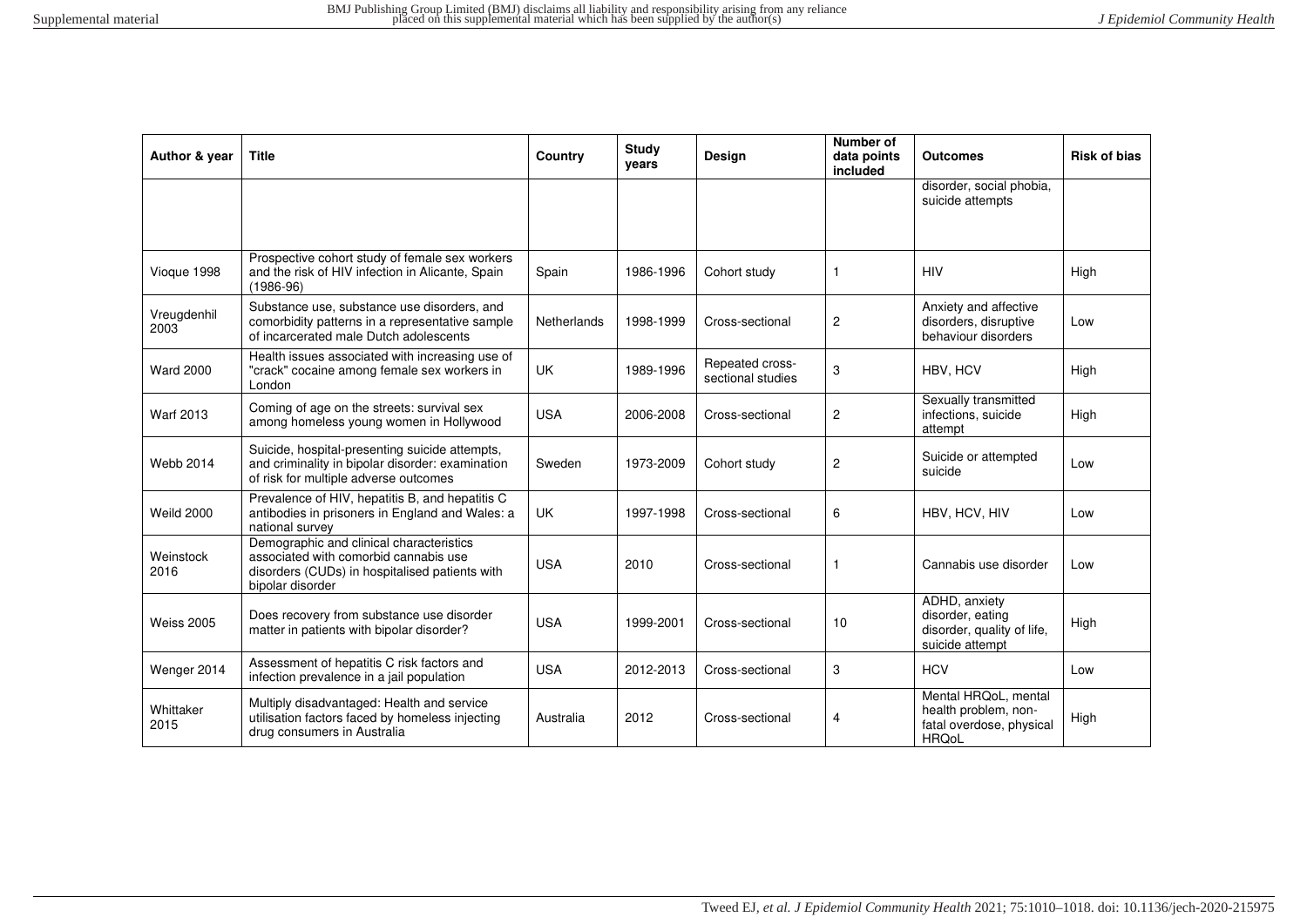| Author & year     | <b>Title</b>                                                                                                                                    | Country     | <b>Study</b><br>years | <b>Design</b>                                          | Number of<br>data points<br>included | <b>Outcomes</b>                    | <b>Risk of bias</b>                                                         |
|-------------------|-------------------------------------------------------------------------------------------------------------------------------------------------|-------------|-----------------------|--------------------------------------------------------|--------------------------------------|------------------------------------|-----------------------------------------------------------------------------|
| Willers 2008      | Prevalence and predictors of sexually<br>transmitted infection among newly incarcerated<br>females                                              | <b>USA</b>  | 2003-2003             | Cross-sectional                                        | 3                                    | Sexually transmitted<br>infection  | $\overline{2}$ data points<br>scored as<br>low: 1<br>scored as<br>high      |
| Williams 2014     | Pain behind bars: the epidemiology of pain in<br>older jail inmates in a county jail                                                            | <b>USA</b>  | 2012                  | Cross-sectional                                        | 3                                    | Severe frequent pain               | Low                                                                         |
| Winter 2013       | Hepatitis B virus exposure and vaccination in a<br>cohort of people who inject drugs: what has<br>been the impact of targeted free vaccination? | Australia   | 2005-2008             | Cohort study                                           | $\overline{2}$                       | <b>HBV</b>                         | 1 data point<br>scored as<br>low risk: 1<br>data point<br>scored as<br>high |
| Winter 2015       | Incidence and predictors of non-fatal drug<br>overdose after release from prison among<br>people who inject drugs in Queensland,<br>Australia   | Australia   | 2008-2010             | Cross-sectional<br>analysis of<br>interventional study | $\mathbf{1}$                         | Non-fatal overdose                 | High                                                                        |
| <b>Wolff 2011</b> | Health problems among detainees in<br>Switzerland: a study using the ICPC-2<br>classification                                                   | Switzerland | 2007                  | Cross-sectional                                        | -1                                   | <b>HCV</b>                         | Low                                                                         |
| <b>Wood 2005</b>  | Prevalence and correlates of hepatitis C<br>infection among users of North America's first<br>medically supervised safer injection facility     | Canada      | 2003-2004             | Cross-sectional<br>analysis of cohort<br>study         | $\overline{\mathbf{c}}$              | <b>HCV</b>                         | 1 data point<br>scored as<br>low: 1 data<br>point scored<br>as high         |
| Wright 2006       | Psychiatric morbidity among women prisoners<br>newly committed and amongst remanded and<br>sentenced women in the Irish prison system           | Ireland     | 2002                  | Cross-sectional                                        | $\mathbf{1}$                         | Personality disorder               | Low                                                                         |
| Yen 2012          | HIV infection risk among injection drug users in<br>a methadone maintenance treatment program,<br>Taipei, Taiwan 20072010                       | Taiwan      | 2007-2010             | Cross-sectional                                        | $\mathbf{1}$                         | <b>HIV</b>                         | High                                                                        |
| Yen 2014          | Prevalence and factors associated with HIV<br>infection among injection drug users at<br>methadone clinics in Taipei, Taiwan                    | Taiwan      | 2012-2013             | Cross-sectional                                        | $\mathbf{1}$                         | <b>HIV</b>                         | Low                                                                         |
| Yen 2015          | Factors associated with health-related quality of<br>life among injection drug users at methadone<br>clinics in Taipei, Taiwan                  | Taiwan      | 2012-2013             | Cross-sectional                                        | 4                                    | Physical HRQoL,<br>qualtiy of life | High                                                                        |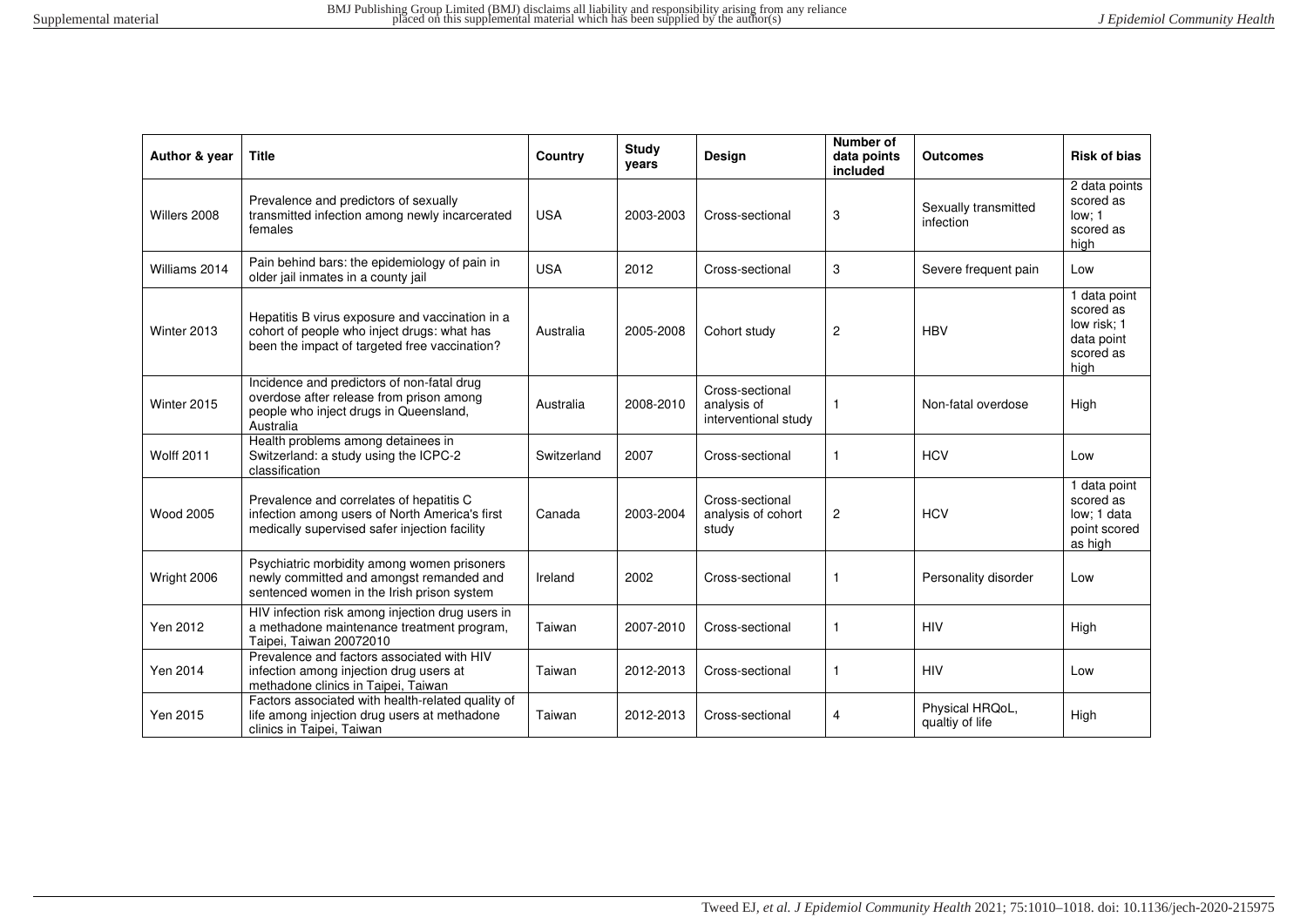| Author & year      | <b>Title</b>                                                                                                                                     | Country           | Study<br>vears | <b>Design</b>                                          | Number of<br>data points<br>included | <b>Outcomes</b>       | <b>Risk of bias</b> |
|--------------------|--------------------------------------------------------------------------------------------------------------------------------------------------|-------------------|----------------|--------------------------------------------------------|--------------------------------------|-----------------------|---------------------|
| <b>Yim 2015</b>    | Prevalence of mental illness among homeless<br>people in Hong Kong                                                                               | Hong Kong         | 2011-2012      | Cross-sectional                                        |                                      | Suicide attempt       | High                |
| <b>Young 2018</b>  | Dual diagnosis of mental illness and substance<br>use disorder and injury in adults recently<br>released from prison: a prospective cohort study | Australia         | 2008-2010      | Cross-sectional<br>analysis of<br>interventional study |                                      | <b>Physical HRQoL</b> | Low                 |
| Zabransky<br>2006  | Hepatitis C virus infection among injecting drug<br>users in the Czech Republic -- prevalence and<br>associated factors                          | Czech<br>Republic | 2002-2003      | Cross-sectional                                        | 2                                    | <b>HCV</b>            | High                |
| Zavitsanou<br>2010 | Seroepidemiology of human herpesvirus 8<br>(HHV-8) infection in injecting drug users                                                             | Greece            | not stated     | Cross-sectional                                        |                                      | HHV-8                 | High                |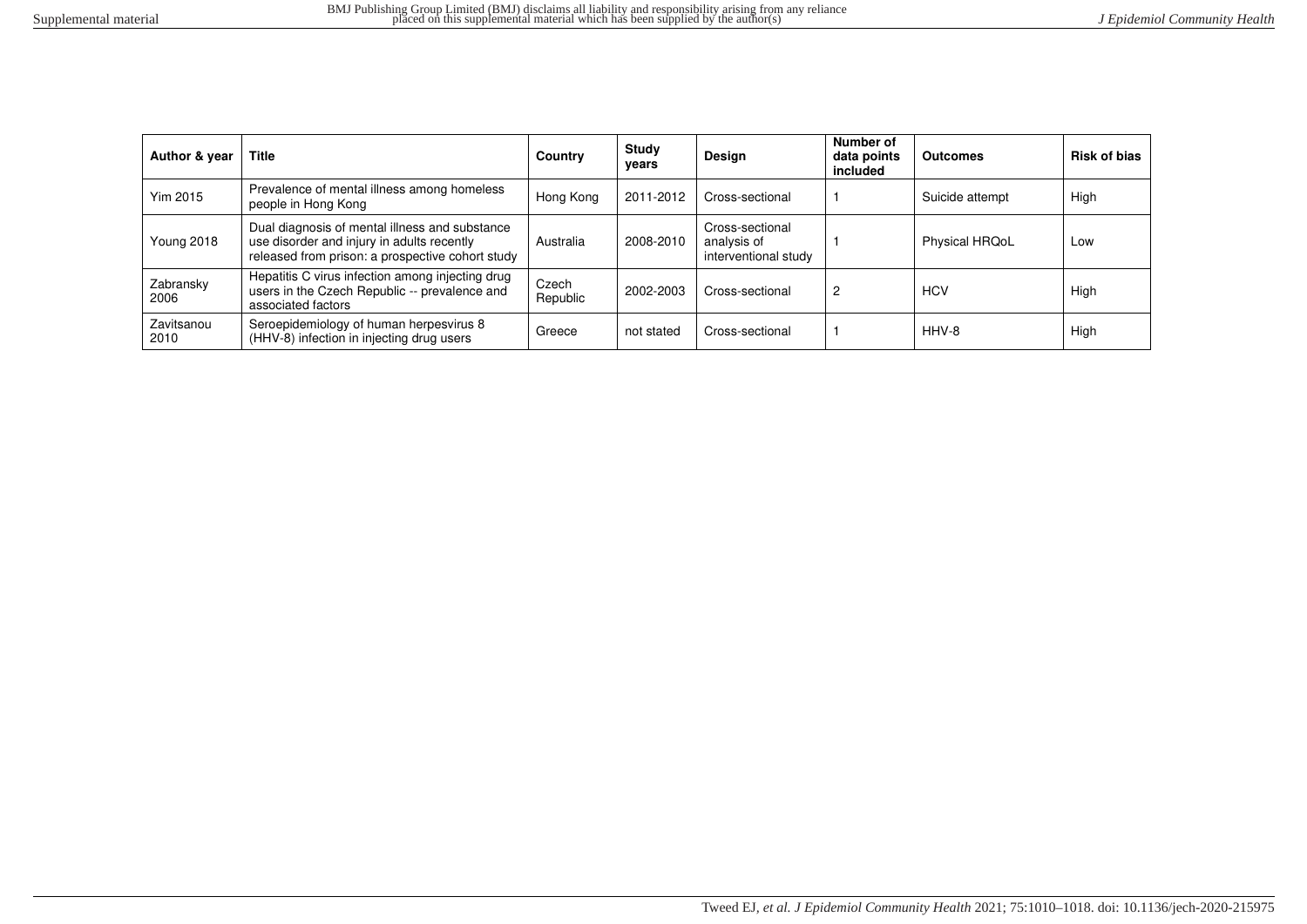<span id="page-56-0"></span>

| Author &<br>vear       | <b>Title</b>                                                                                                                                                                         | Country                 | <b>Design</b>                                          | <b>Study years</b> | Name of larger study of<br>which this was a part                                        |
|------------------------|--------------------------------------------------------------------------------------------------------------------------------------------------------------------------------------|-------------------------|--------------------------------------------------------|--------------------|-----------------------------------------------------------------------------------------|
| <b>Blouin</b><br>2016  | Sex work as an emerging risk factor for Human Immunodeficiency<br>Virus Seroconversion Among People Who Inject Drugs in the<br>SurvIDU network                                       | Canada                  | Cohort study                                           | 2004-2014          | SurvIDU                                                                                 |
| <b>Hankins</b><br>2002 | Continuing HIV transmission among injection drug users in Eastern<br>Central Canada: The SurvUDI study, 1995 to 2000                                                                 | Canada                  | Cohort study                                           | 1995-2001          | SurvIDU                                                                                 |
| Hatzakis<br>2015       | Design and baseline findings of a large-scale rapid response to an<br>HIV outbreak in people who inject drugs in Athens, Greece: the<br>ARISTOTLE programme                          | Greece                  | Cross-sectional<br>study                               | 2012-2013          | <b>ARISTOTLE</b>                                                                        |
| Kemp<br>2006           | Homelessness among problem drug users: prevalence, risk factors<br>and trigger events                                                                                                | United<br>Kingdom       | Repeated cross-<br>sectional studies                   | 2001-2003          | <b>DORIS</b>                                                                            |
| Kim 2009               | Unstable housing and hepatitis C incidence among injection drug<br>users in a Canadian setting                                                                                       | Canada                  | Cohort study                                           | 1996-2007          | <b>VIDUS and SEOSI</b>                                                                  |
| Lagerberg<br>2010      | Excessive substance use in bipolar disorder is associated with<br>impaired functioning rather than clinical characteristics, a<br>descriptive study                                  | Norway                  | Cross-sectional                                        | 2003-2007          | <b>TOP study - Thematically</b><br>Organised Psychosis<br>Research                      |
| Miller 2002            | Females experiencing sexual and drug vulnerabilities are at<br>elevated risk for HIV infection among youth who use injection drugs                                                   | Canada                  | Cross-sectional<br>analysis of cohort<br>study         | 1996-2000          | <b>VIDUS</b>                                                                            |
| Miller 2006            | Elevated rates of HIV infection among young Aboriginal injection<br>drug users in a Canadian setting                                                                                 | Canada                  | Cohort study                                           | 1996-2003          | <b>VIDUS</b>                                                                            |
| Puri 2014              | Gender influences on hepatitis C incidence among street youth in a<br>Canadian setting                                                                                               | Canada                  | Cohort study                                           | 2005-2011          | <b>ARYS</b>                                                                             |
| Schechter<br>1999      | Do needle exchange programmes increase the spread of HIV<br>among injection drug users?: an investigation of the Vancouver<br>outbreak                                               | Canada                  | Cohort study                                           | 1996-1998          | <b>VIDUS</b>                                                                            |
| Simon<br>2004          | Anxiety disorder comorbidity in bipolar disorder patients: data from<br>the first 500 participants in the Systematic Treatment Enhancement<br>Program for Bipolar Disorder (STEP-BD) | United<br><b>States</b> | Cross-sectional<br>analysis of cohort<br>study         | Not stated         | STEP-BD                                                                                 |
| Spittal<br>2006        | Drastic elevations in mortality among female injection drug users in<br>a Canadian setting                                                                                           | Canada                  | Cohort study                                           | 1996-2002          | <b>VIDUS</b>                                                                            |
| Swartz<br>2006         | Substance use and psychosocial functioning in schizophrenia<br>among new enrollees in the NIMH CATIE study                                                                           | United<br><b>States</b> | Cross-sectional<br>analysis of<br>interventional study | 2001-2004          | <b>CATIE - Clinical</b><br>Antipsychotic Trials of<br><b>Intervention Effectiveness</b> |
| Taylor<br>2000         | Prevalence of hepatitis C virus infection among injecting drug users<br>in Glasgow 1990-1996: are current harm reduction strategies<br>working?                                      | United<br>Kingdom       | Repeated cross-<br>sectional studies                   | 1990-1996          | Not named - precursor to<br><b>NESI study</b>                                           |
| Tyndall<br>2002        | Risky sexual behaviours among injection drugs users with high HIV<br>prevalence: Implications for STD control                                                                        | Canada                  | Cohort study                                           | 1996-2000          | VIDUS - Vancouver<br><b>Injection Drug Users Study</b>                                  |

|  |  |  |  |  |  | Section 2.2. Details of studies eligible according to review inclusion criteria but excluded due to overlapping data points |
|--|--|--|--|--|--|-----------------------------------------------------------------------------------------------------------------------------|
|--|--|--|--|--|--|-----------------------------------------------------------------------------------------------------------------------------|